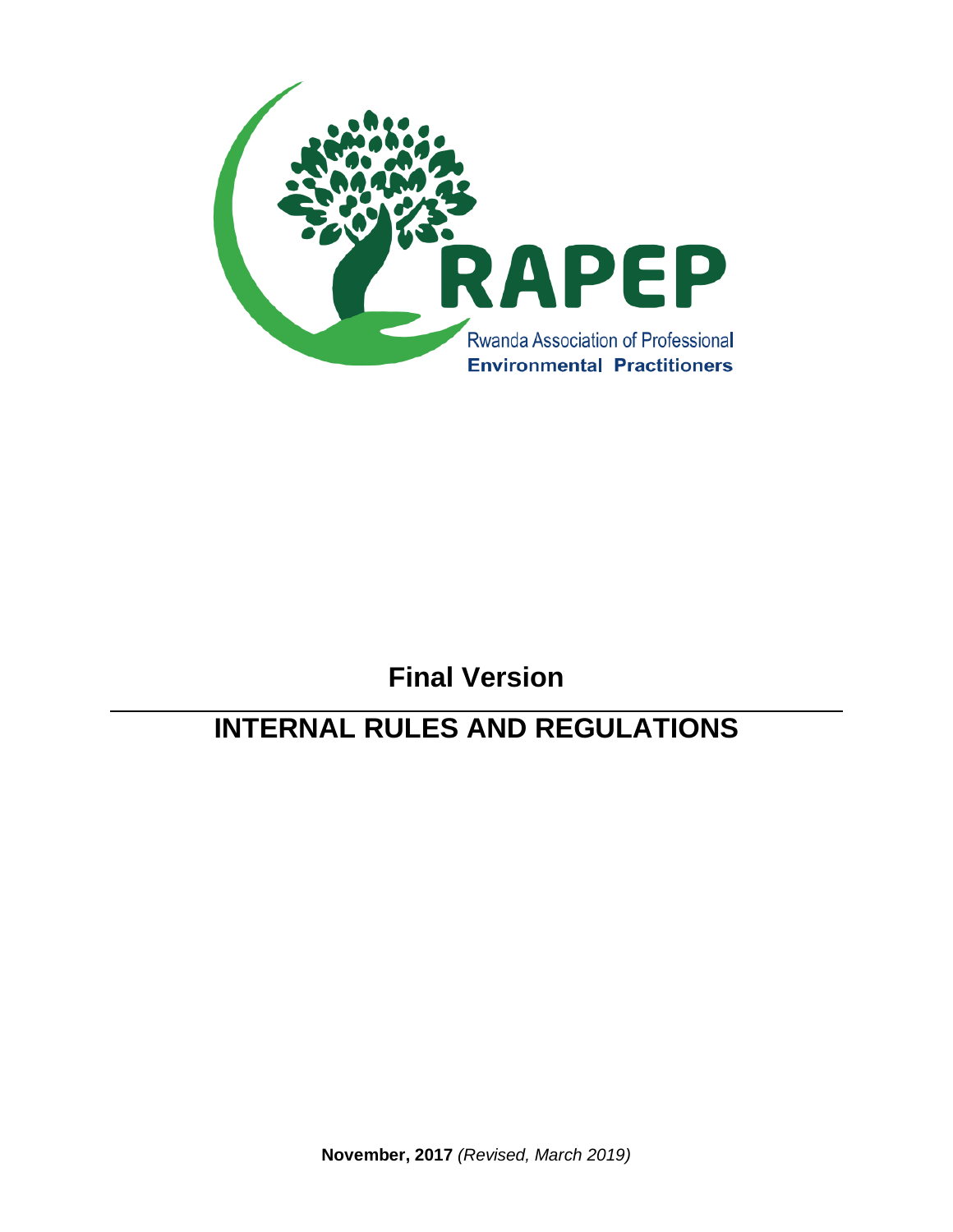# **TABLE OF CONTENTS**

| SECTION 2: GENERAL PROVISIONS RELATED TO ORGANIZATION, FUNCTIONING AND |  |
|------------------------------------------------------------------------|--|
|                                                                        |  |
|                                                                        |  |
|                                                                        |  |
|                                                                        |  |
|                                                                        |  |
|                                                                        |  |
|                                                                        |  |
|                                                                        |  |
|                                                                        |  |
|                                                                        |  |
| Article 12: Resolutions and minutes of General Assembly meetings  10   |  |
|                                                                        |  |
|                                                                        |  |
|                                                                        |  |
|                                                                        |  |
|                                                                        |  |
|                                                                        |  |
|                                                                        |  |
|                                                                        |  |
|                                                                        |  |
|                                                                        |  |
|                                                                        |  |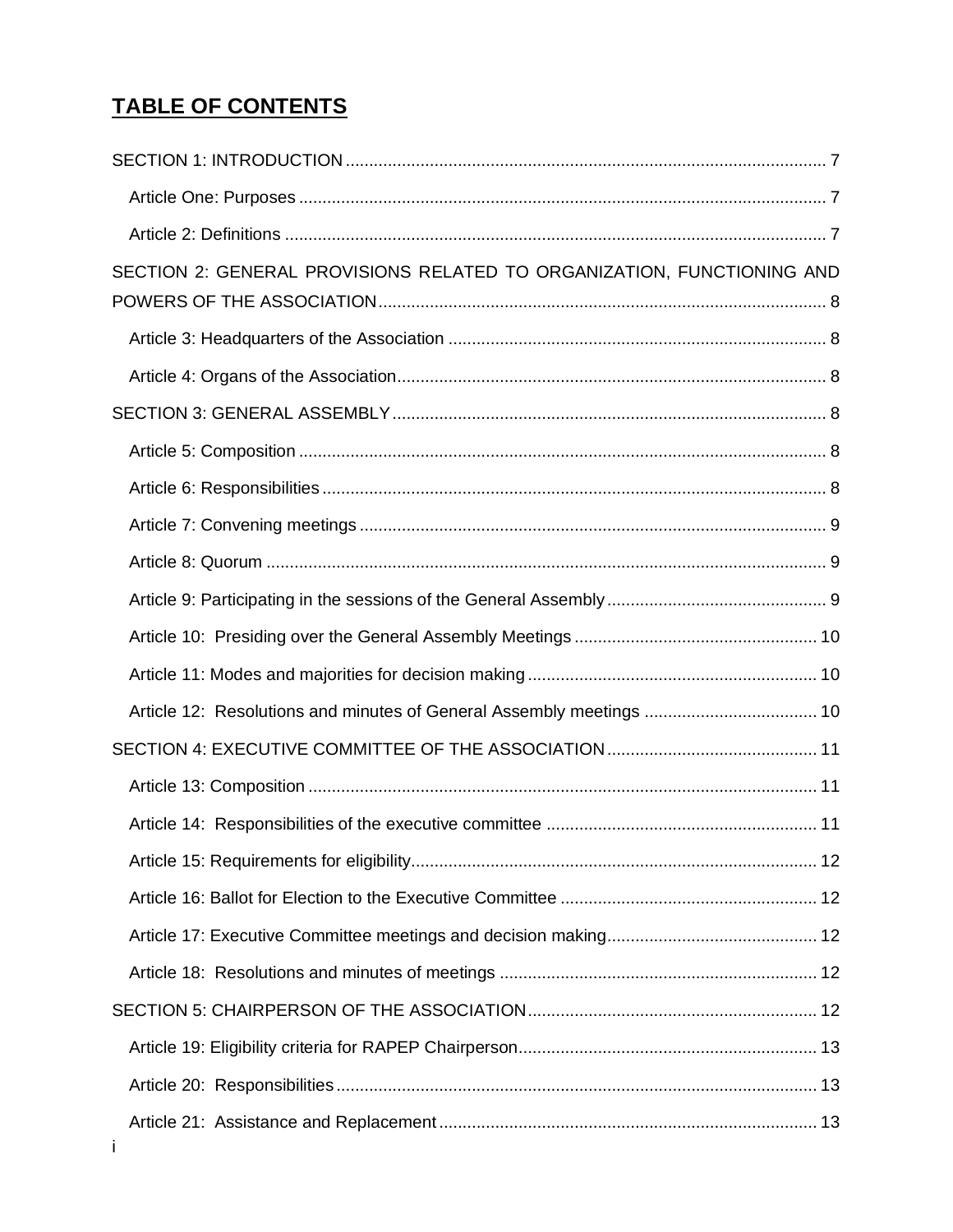| Article 30: Convening and holding of the meetings of the Committees  15                 |  |
|-----------------------------------------------------------------------------------------|--|
|                                                                                         |  |
|                                                                                         |  |
|                                                                                         |  |
| SUB-SECTION 1: FINANCE AND RESOURCE MOBILISATION COMMITTEE 15                           |  |
| Article 33: Responsibilities of the Committee in charge of the budget and finance 15    |  |
| SUB-SECTION 2: THE COMMITTEE OF PROFESSIONAL DEVELOPMENT 17                             |  |
| Article 34: Responsibilities of the Committee in charge of Professional Development and |  |
| SUB-SECTION 3: DISCIPLINE AND CONFLICT RESOLUTION COMMITTEE 17                          |  |
|                                                                                         |  |
|                                                                                         |  |
|                                                                                         |  |
|                                                                                         |  |
|                                                                                         |  |
|                                                                                         |  |
|                                                                                         |  |
| SECTION 8: GENERAL PROVISIONS TO ALL ORGANS OF THE ASSOCIATION 18                       |  |
|                                                                                         |  |
|                                                                                         |  |
| Article 41: Facilities extended to members of the organs of the Association  19         |  |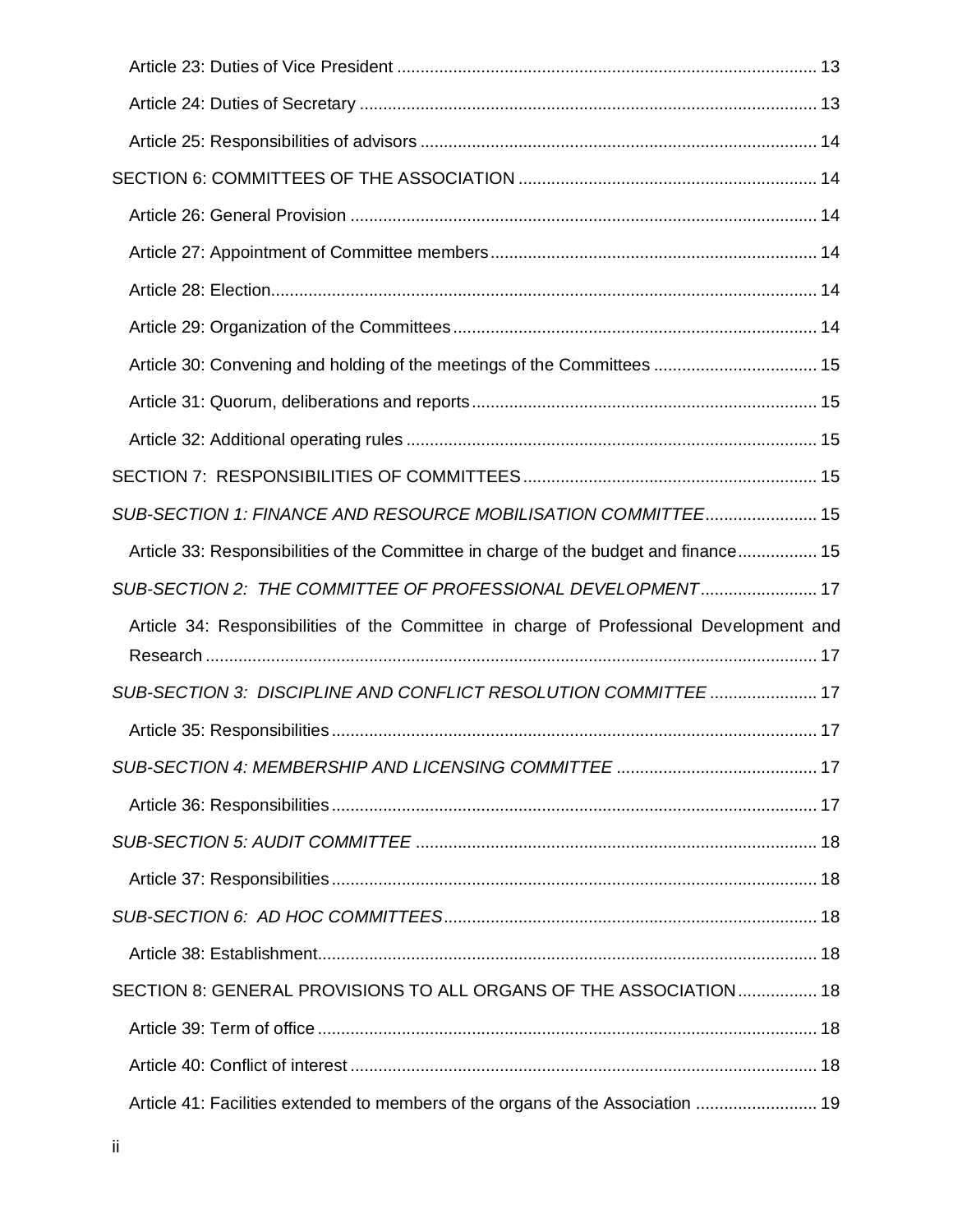|                | Article 42: Support to the organs of the Association and supervision of the Committees 19  |  |
|----------------|--------------------------------------------------------------------------------------------|--|
|                |                                                                                            |  |
|                |                                                                                            |  |
|                |                                                                                            |  |
|                |                                                                                            |  |
|                |                                                                                            |  |
|                |                                                                                            |  |
|                |                                                                                            |  |
|                |                                                                                            |  |
|                |                                                                                            |  |
|                |                                                                                            |  |
|                |                                                                                            |  |
|                |                                                                                            |  |
|                | SECTION 11: PROVISIONS RELATED TO MEMBERSHIP AND LICENSING  21                             |  |
|                |                                                                                            |  |
|                | As highlighted in the definition, RAPEP shall have members grouped in two categories;  21  |  |
|                | Category A: Refers to members of the association who are licensed to conduct Environmental |  |
|                |                                                                                            |  |
|                | Category B: Refers to members of the association who are not yet licensed to conduct       |  |
|                |                                                                                            |  |
|                |                                                                                            |  |
|                |                                                                                            |  |
|                |                                                                                            |  |
|                |                                                                                            |  |
|                |                                                                                            |  |
|                |                                                                                            |  |
|                | Article 62: Admission of Candidates on Payment of Admission Fee and Annual Subscription    |  |
| $\mathbf{III}$ |                                                                                            |  |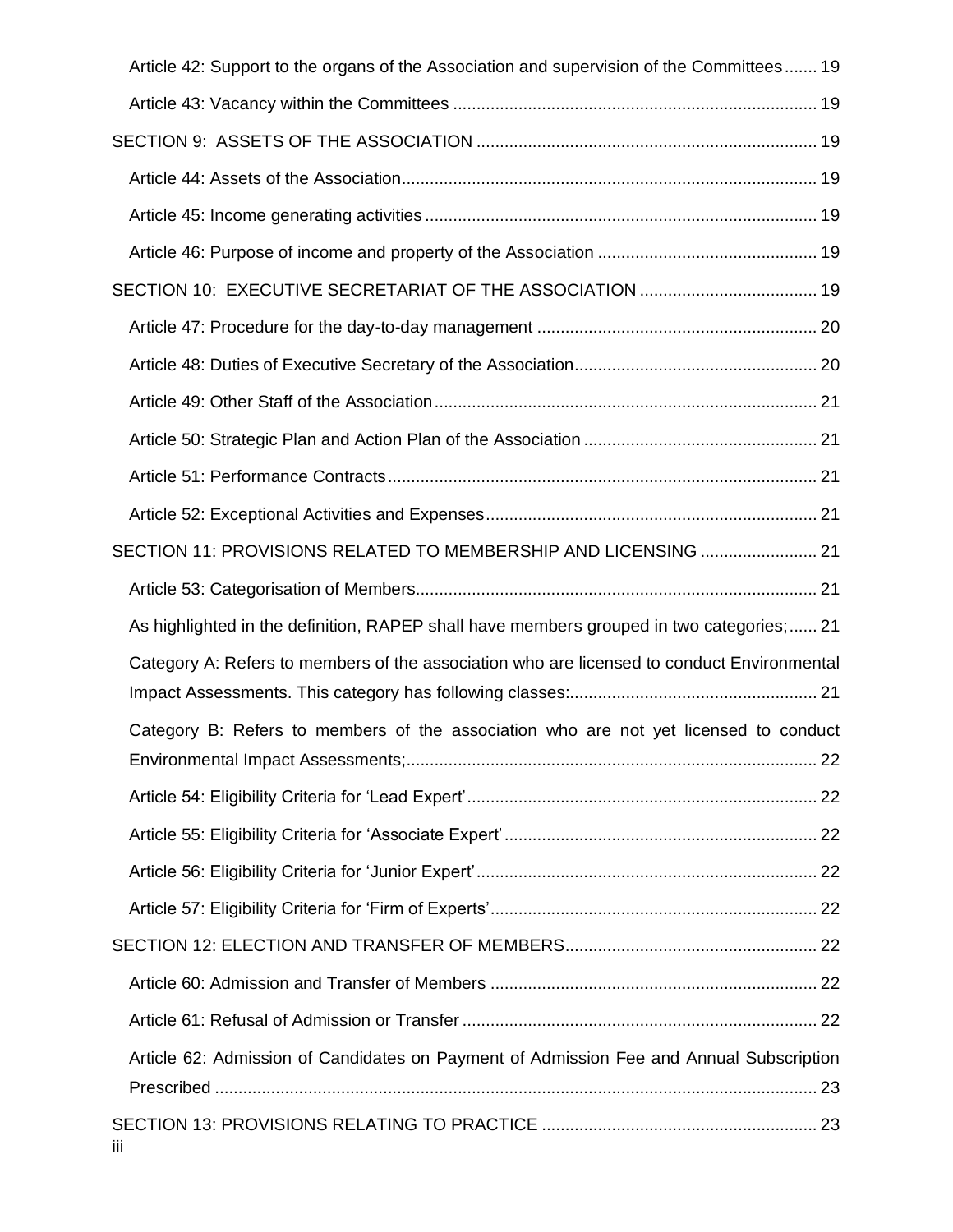| Article 73: Effect of Removal of Name, Suspension or Cancellation of a Practicing License. 25 |  |
|-----------------------------------------------------------------------------------------------|--|
| Article 74: Publication upon Cancellation, Revocation, of a Practicing License  26            |  |
| SECTION 14: PROVISIONS RELATED TO ADMISSION FEES AND ANNUAL SUBSCRIPTION                      |  |
|                                                                                               |  |
|                                                                                               |  |
|                                                                                               |  |
| SECTION 15: PROVISIONS RELATED TO RESIGNATION, RE-ADMISSION AND EXPULSION                     |  |
|                                                                                               |  |
|                                                                                               |  |
|                                                                                               |  |
| SECTION 16: PROVISIONS RELATED TO PROFESSIONAL CONDUCT  27                                    |  |
|                                                                                               |  |
|                                                                                               |  |
| SECTION 17: PROVISIONS RELATED TO THE EMPLOYEES OF THE ASSOCIATION 27                         |  |
|                                                                                               |  |
|                                                                                               |  |
| SECTION 18: PROVISIONS RELATED TO FINANCIAL MANAGEMENT 28                                     |  |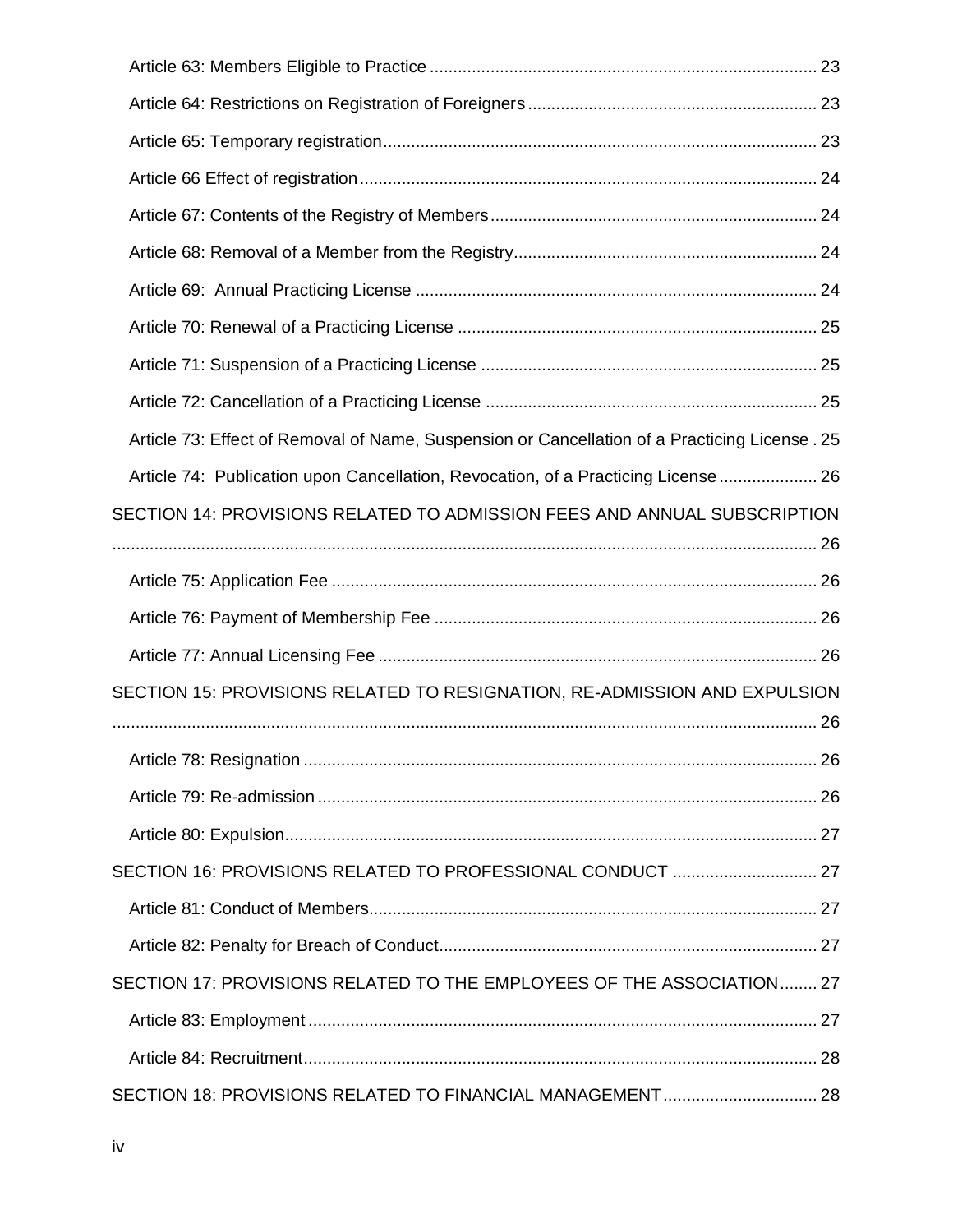| Article 89: The executive committee may authorize the Payment of Expenses of the Association |  |
|----------------------------------------------------------------------------------------------|--|
| SECTION 19: PROVISIONS RELATED TO THE SOCIAL WELFARE OF MEMBERS AND                          |  |
|                                                                                              |  |
|                                                                                              |  |
|                                                                                              |  |
|                                                                                              |  |
|                                                                                              |  |
|                                                                                              |  |
| SECTION 20: CAPACITY BUILDING FOR MEMBERS OF THE INSTITUTION 30                              |  |
|                                                                                              |  |
|                                                                                              |  |
|                                                                                              |  |
|                                                                                              |  |
|                                                                                              |  |
|                                                                                              |  |
|                                                                                              |  |
|                                                                                              |  |
| SECTION 23: PROVISIONS RELATING TO OFFENCES AND PENALTIES 31                                 |  |
|                                                                                              |  |
|                                                                                              |  |
| Article 103: Prohibition for the Use of the term EIA expert by Unregistered Persons  32      |  |
|                                                                                              |  |
| SECTION 24: PROVISIONS RELATED TO DISSOLUTION OF ASSOCIATION, TRANSITIONAL                   |  |
|                                                                                              |  |
|                                                                                              |  |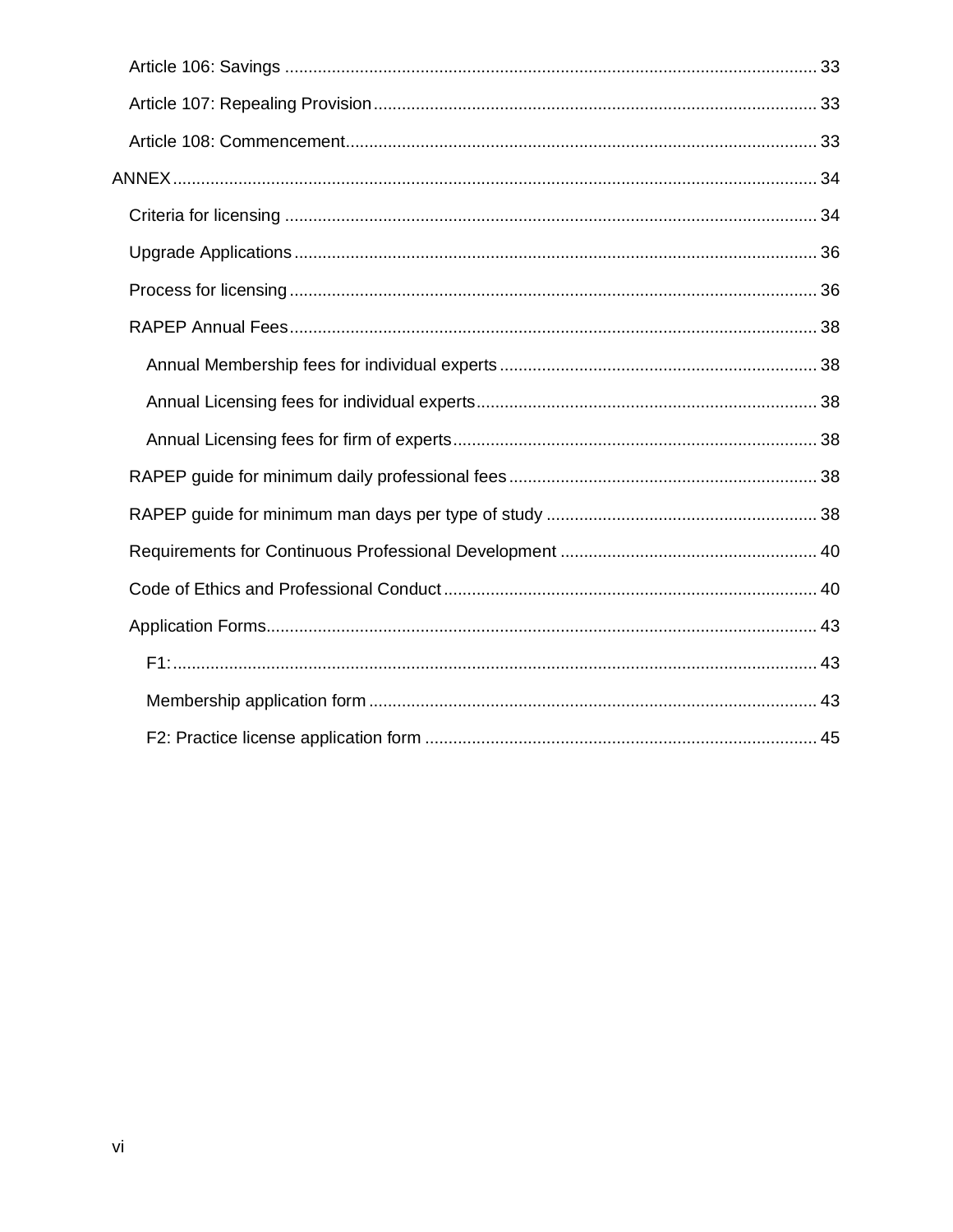# **SECTION 1: INTRODUCTION**

#### **Article One: Purposes**

The Law N° 36/2016 of 08/09/2016/2017 governing the profession of environmental practitioners and establishing Rwanda Association of Professional Environmental Practitioners (RAPEP) refers to Rules and Regulations in most of its provisions, with a view mainly to regulate in detail the organizational aspects of the Association;

This text establishes the Internal Rules and Regulations of **Rwanda Association of Professional Environmental Practitioners (RAPEP)** as determined by the said law above;

These Rules and Regulations determine the organization, function and powers of the organs of **Rwanda Association of Professional Environmental Practitioners (RAPEP).**

They also set up terms of registration to the profession and conditions and procedures for accreditation as a **"Professional Environmental Practitioner".**

#### **Article 2: Definitions**

In these Rules and Regulations the following terms shall have the following meanings:

- i) **"Professional Environmental Practitioner or PEP"** Refers to any person who is a member (both Category A and B) of Rwanda Association of Professional Environmental Practitioners (RAPEP).
- ii) **"Category A"** Refers to members of the association who are permitted to conduct Environmental Assessments.
- iii) "**Category B"** Refers to members of the association who are not permitted to conduct Environmental Impact Assessments pertaining
- iv) "**Branch"** means a Branch of the Association established under these Rules and Regulations;
- v) **"Class"** means sub category of membership;
- vi) **''Code of ethics''** means sets of standards for "Professional Environmental Practitioner", obligations to the public, their clients, employers and the profession encompassing right conduct;
- vii) **"Foreign Professional Environmental Practitioner or FPEP"** means any person who a member and is licensed by a similar body outside Rwanda.
- viii) "**Registration"** means the process of assessment of competency of applicants for the purpose of registration and of entering the names of the applicants who qualify into the roll of Professional Environmental Practitioners;
- ix) **"Roll"** means the list of licensed members of RAPEP;
- x) **"EA"** means environmental assessment including common impact evaluation studies like Environmental and Social Impact Assessment (ESIA), Environmental Impact Assessment (EIA), Environmental Audit, etc.
- xi) **"The Association"** means Rwanda Association of Professional Environmental Practitioners (RAPEP).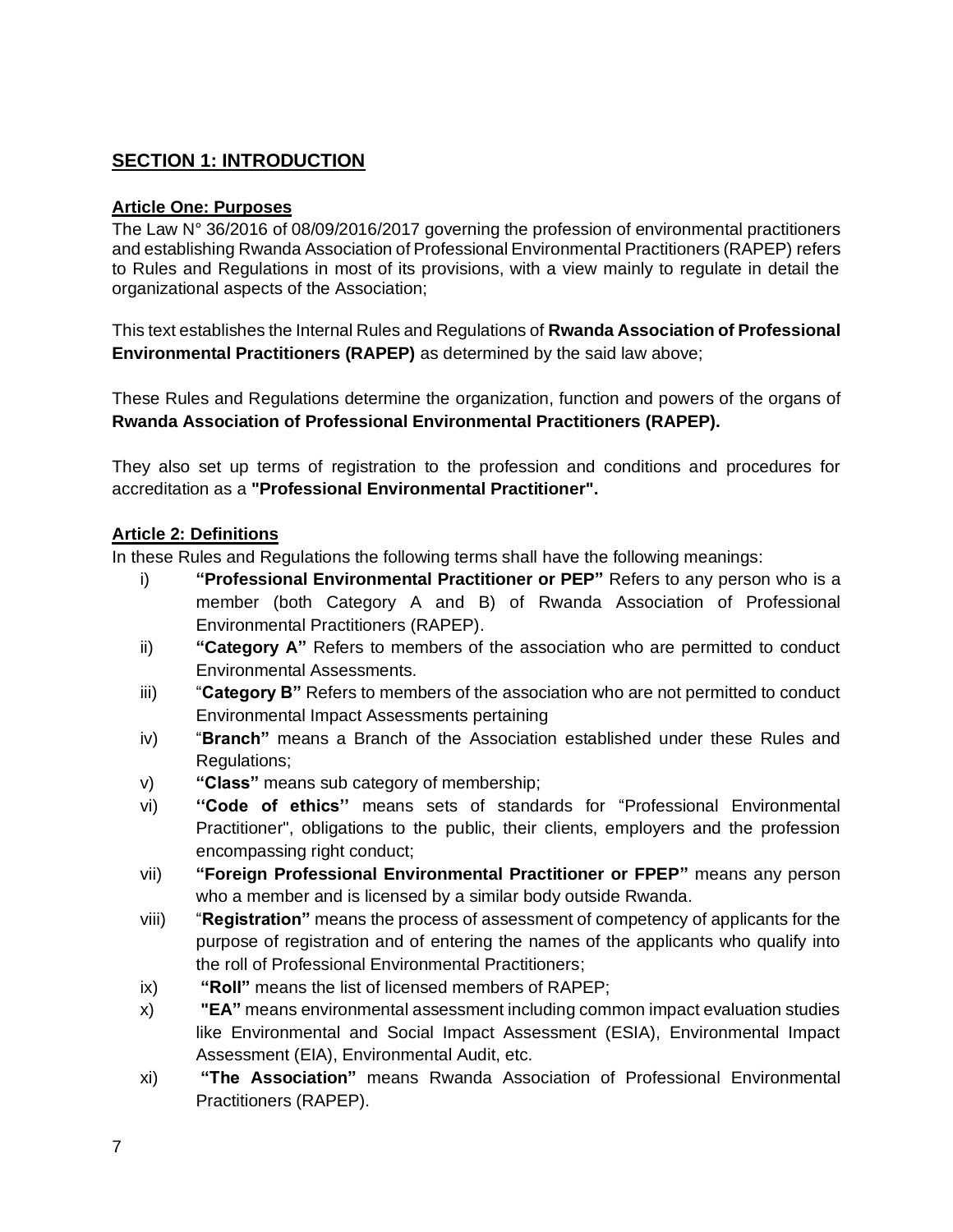# **SECTION 2: GENERAL PROVISIONS RELATED TO ORGANIZATION, FUNCTIONING AND POWERS OF THE ASSOCIATION**

## **Article 3: Headquarters of the Association**

The Headquarters of the Association are located in Kigali city; however may be shifted to different location within the Republic of Rwanda upon a vote of the General Assembly should it see fit. The Association may have other branches in the territory of the Republic of Rwanda.

#### **Article 4: Organs of the Association**

Rwanda Association of Professional Environmental Practitioners (RAPEP) shall comprise the following organs:

- i) The General Assembly;
- ii) The Executive Committee of the Association;
- iii) Executive Secretariat.

# **SECTION 3: GENERAL ASSEMBLY**

#### **Article 5: Composition**

The General Assembly of Rwanda Association of Professional Environmental Practitioners (RAPEP) consists of all members of the Association, both Category A and B. The decisions of the General Assembly will be taken in accordance with the law, and these Rules and Regulations are binding for all members.

#### **Article 6: Responsibilities**

The General Assembly shall be competent to:

- ii) Adopt the annual budget and all plans of the Association;
- iii) Receive, consider and adopt the annual activity report, the balance sheet and the external audit report;
- iv) Designate, upon proposal of the Executive Committee of the Association external auditors; receive their reports and decide thereon;
- v) Elect and dismiss the Chairperson/President of the Association as well as committee members;
- vi) Decide on all matters related to membership;
- vii) Hear and decides on the report of the Committees;
- viii)Decide on amending and or changing of laws and by-laws governing the Association;
- ix) Decide on convening of General Assembly meetings as provided in these rules and regulations;
- x) Adopting the agenda of the General Assembly meetings;
- xi) Decide and approve all other operating documents of the Association;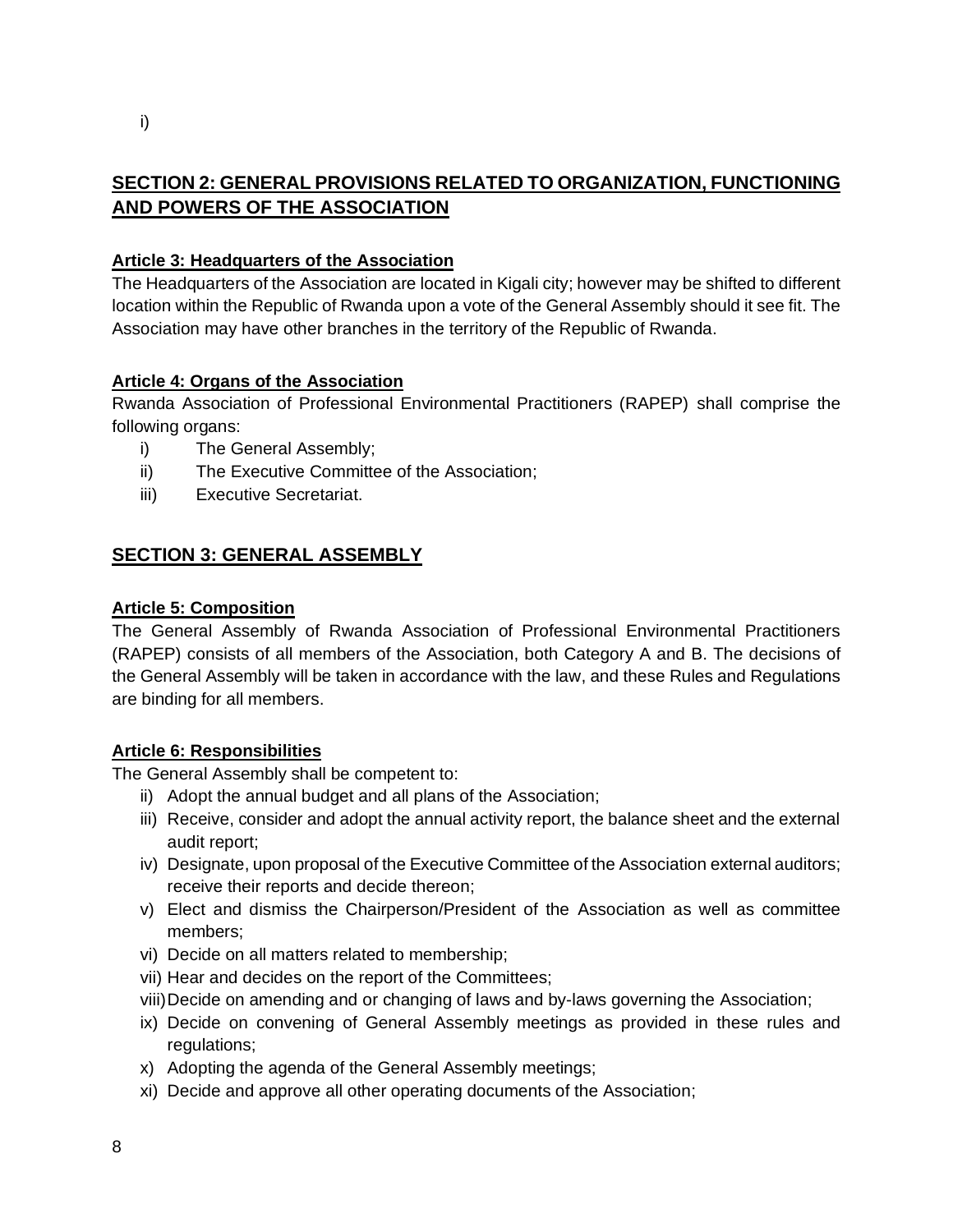- xii) Ratification of the commitments engaging the Association;
- xiii)Proposing to the General Assembly the dissolution of the Association in accordance with the Law.

#### **Article 7: Convening meetings**

The ordinary Annual General Assembly meeting is held twice a year at dates, time and place indicated in a written invitation. These meetings shall be convened in first and second terms of the year respectively;

Extraordinary General Assembly meetings may also be held at any time when required based on the interests of the Association. Extraordinary General Assembly meeting is convened by the President of the Association, or upon written request of one third (1/3) of Members of the Association;

In case the meeting is convened upon written request of one third (1/3) of the members of the Association; in the absence of the President of the Association or the Vice President; the General Assembly shall decide on whom to preside over that meeting by consensus;

The convening period shall be at least fifteen (15) calendar days between the sending of the invitations and the holding of the meeting.

This time frame will be void in the case that:

- The General Assembly is urgently required to convene to discuss a matter threatening the future of the organization, in which case the meeting shall be convened within eight (8) days;
- The organization of a meeting should be communicated to members by any means of communication determined by the President of the Association, but ensuring the traceability in the event of dispute. The minimum means of communication shall include electronic messaging and or email.
- The accidental omission to send notice of a meeting to or the non-receipt of a notice by any member of any class shall not invalidate the proceedings at the meeting.

## **Article 8: Quorum**

Unless otherwise provided by this internal rules and regulations, the General Assembly shall be held and deliberate validly when the number of compliant members of the Association present is not less than 1/2 of members;

In case the quorum is not attained, the General Assembly meeting is adjourned for another date to be communicated as provided in Article 7 above.

## **Article 9: Participating in the sessions of the General Assembly**

Each member of the Association is encouraged to participate in the sessions of the General Assembly from the beginning up to the closing of the meeting;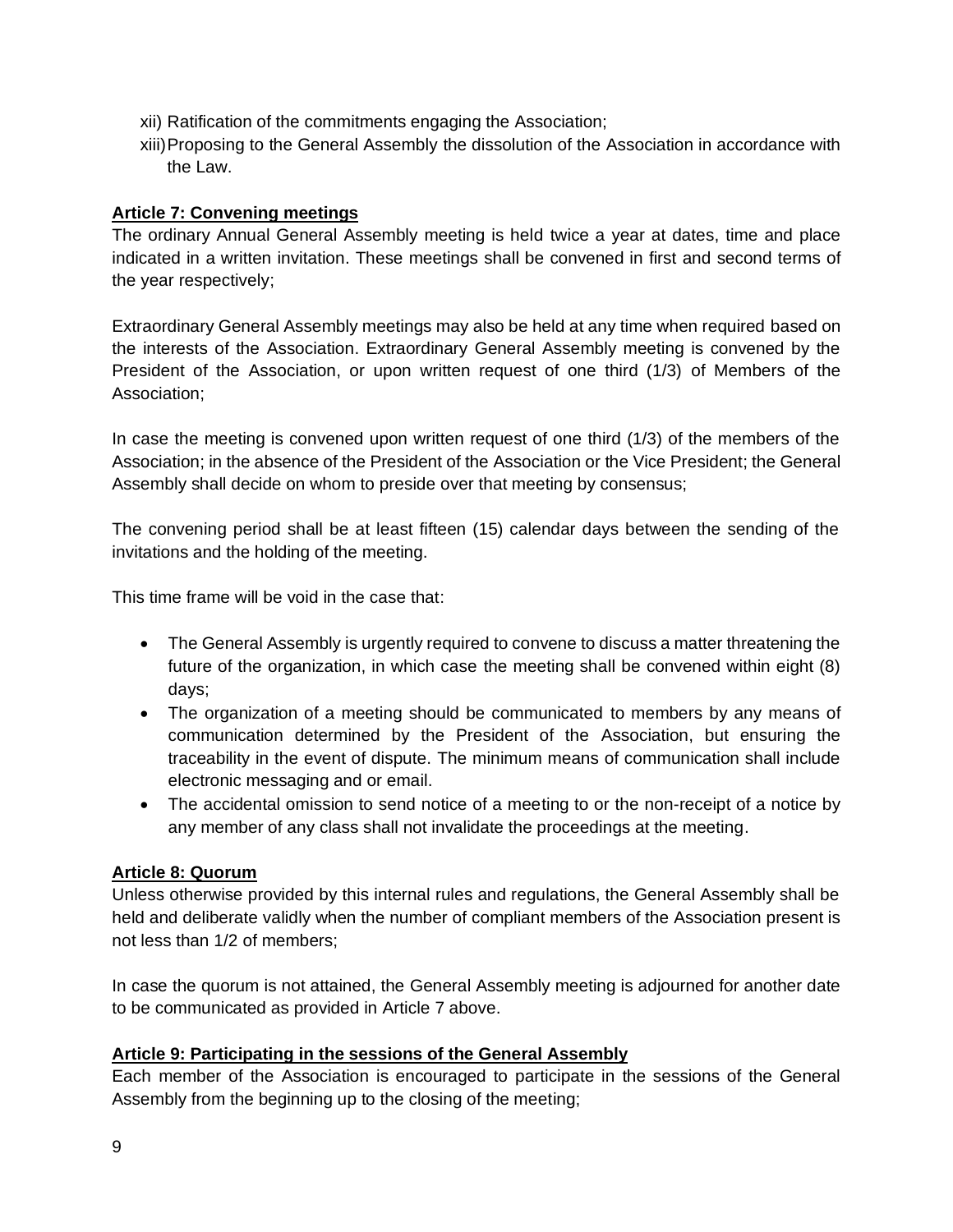For the purposes of compliance with these requirements, a list of attendance is held at the entrance of the venue of the meeting, and shall be signed by each participant upon arrival;

Unjustified absence as well as failure to participate in General Assembly meetings constitutes a breach of the code of ethics and Professional Conduct of the Association and shall attract a fine equaling to an amount of Rwf 200,000;

The number of members attending the meeting shall be proved by the attendance list and physical verification. Attending members are obligated r to sign the attendance list;

Other interested persons are permitted to attend the meetings of the General Assembly upon formal request and written approval from the Association President.

#### **Article 10: Presiding over the General Assembly Meetings**

The General Assembly meetings are chaired by the President of the Association or, if absent, by the Vice President of the Association. In case the latter are absent, the General Assembly is convened and chaired by any other Executive Committee member nominated in writing by the President of the Association;

In case all committee members are absent, then the General Assembly meeting shall be chaired by any member on consensus of the members present.

#### **Article 11: Modes and majorities for decision making**

Subject to the provisions laid down in these Rules and Regulations, particularly with regard to elections, the decisions of the General Assembly shall be taken by consensus of the members present or, failing that, the absolute majority (2/3) of the members present.

Votes are conducted by show of hand or by another means agreed by an absolute majority of the members present. In the event of a tie, the Chairperson of the meeting shall have the casting vote without prejudice to conflict of interest;

However, decisions concerning the appointments, the election of the Executive Committee of the Association and other committees, and decisions on dismissal of a member and must be conducted by secret ballot, so as to be valid.

#### **Article 12: Resolutions and minutes of General Assembly meetings**

General Assembly meetings resolutions are immediately approved and signed by the Chairperson of the meeting and the Secretary of the meeting. A register of such decisions shall be held in the meeting.

Each meeting of the General Assembly is subject, depending on the situation, to minutes prepared by the Executive Secretary or other secretary of the meeting and submitted via e-mail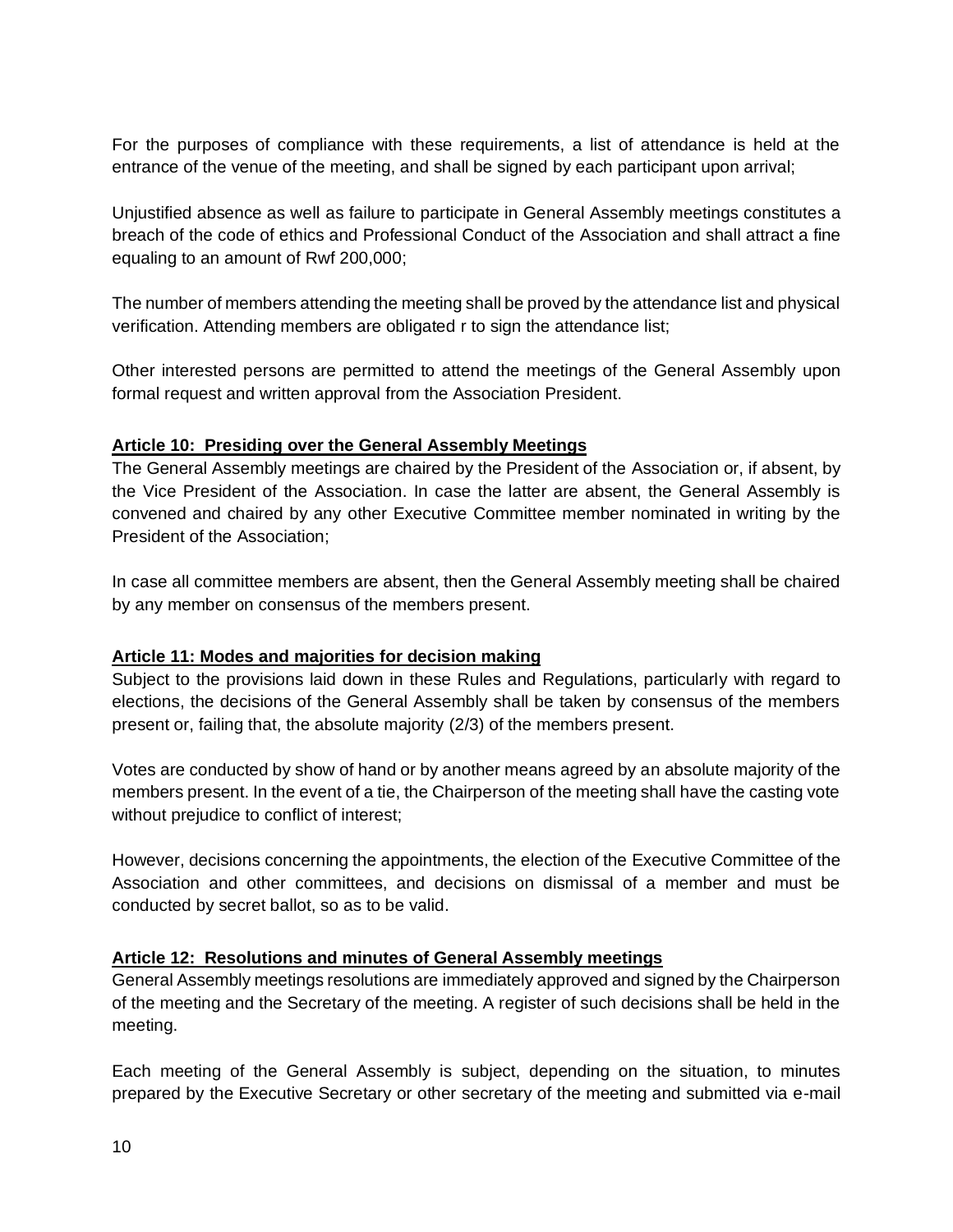for comments to the members present in the General Assembly within five (5) days from the day the meeting ended;

Members present to the General Assembly must give their observations within five (5) working days from the receipt of the draft of minutes and resolutions. Minutes and resolutions of the meeting are approved by the General Assembly in its next meeting;

Any delay to release the minutes and or resolutions of the meeting may lead to disciplinary sanctions against the Secretary of the meeting.

# **SECTION 4: EXECUTIVE COMMITTEE OF THE ASSOCIATION**

#### **Article 13: Composition**

The Executive Committee of the Association shall be composed of five (5) members:

- i) The President
- ii) The Vice-President
- iii) The Secretary
- iv) Advisors (2)

In any case, gender balance shall be considered and respected during elections.

#### **Article 14: Responsibilities of the executive committee**

The activities of the Association are monitored by the Executive Committee of the Association;

Without prejudice to the responsibilities provided in the Article 14. of the law governing the profession of environmental practitioners and establishing **Rwanda Association of Professional Environmental Practitioners (RAPEP)**, the Executive Committee shall have the following functions:

- i) To review and decide on all matters in connection with the practice of the profession of Environmental Practitioners and advise, on its own initiative or upon request, on any matter in connection with the Association;
- ii) To set up regulations meant for the promotion of the profession to be approved by the General Assembly;
- iii) To implement the decisions in relation to the disciplinary measures provided by these Rules and Regulations;
- iv) To recruit the Executive Secretary of the Association;
- v) To approve the recruitment of other Staff of the Association made by the Executive Secretary;
- vi) To take decision on the dismissal of Staff of the Association including Executive Secretary;
- vii) To propose for adoption the strategic plan and the operational plan of the Association by the General Assembly;
- viii)To determine the seal and logo of the Association;
- ix) To formulate on the professional fees;
- x) Oversee Trainings, and other forms of professional development;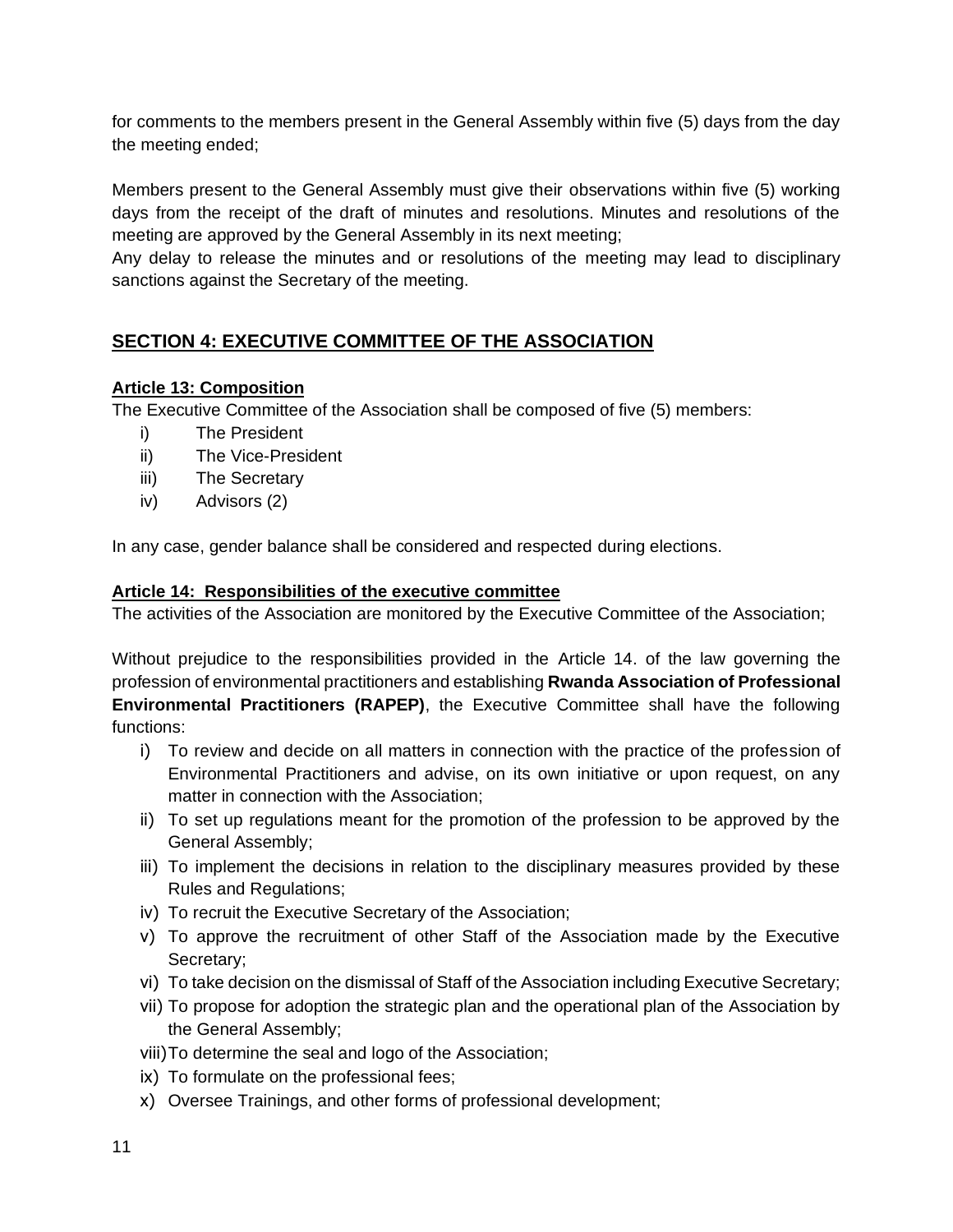xi) To take part in the accreditation process of environmental science programs and curriculums at all Higher Learning Institutions.

#### **Article 15: Requirements for eligibility**

In order to be elected member of the Executive Committee of the Association, the applicant must fulfill at least the following:

- i) The assiduity, dedication, availability in carrying out the activities assigned by the Association;
- ii) To have not been dismissed for any environmental assessment practice incompetence or indiscipline;
- iii) To be enrolled on the roll of the Association and have practiced effectively and continuously the Environmental Impact Assessment (SEA/ESIA/EIA/EA/EMP) profession during at least the last five (5) years;

For the Association's Chairperson, see Article 19.

#### **Article 16: Ballot for Election to the Executive Committee**

The General Assembly shall vote by secret ballot and by an absolute majority of the votes the members of the Executive Committee. There shall be an Electoral Committee of not more than five but not less than three Members constituted by the General Assembly through a simple majority vote of members present at the Annual General Meeting, to conduct the elections. Guidelines for the conduct of elections are to be formulated by the Electoral Committee and adopted by the General Assembly before the elections.

#### **Article 17: Executive Committee meetings and decision making**

The Executive Committee shall meet as often as the business of the Association may require and, in any event, not less than once every three months, Meetings shall be held at the Headquarters of the Association or such other place as the President may decide. At every meeting of the Executive Committee, five (5) members entitled to vote shall constitute a quorum, and all matters shall be decided by consensus of the members present. In absence of the President, the meeting is convened and chaired by the Vice-President. When both are absent, while the quorum attained, the members present shall decide on who shall chair the meeting.

Unjustified absence of a member in the executive committee meetings for three consecutive meetings shall lead to replacement.

#### **Article 18: Resolutions and minutes of meetings**

Executive committee resolutions and minutes are approved in the following meeting and signed by the Chairperson and the Secretary of the meeting. The resolutions shall be emailed to all RAPEP members and posted to the web site of RAPEP.

## **SECTION 5: CHAIRPERSON OF THE ASSOCIATION**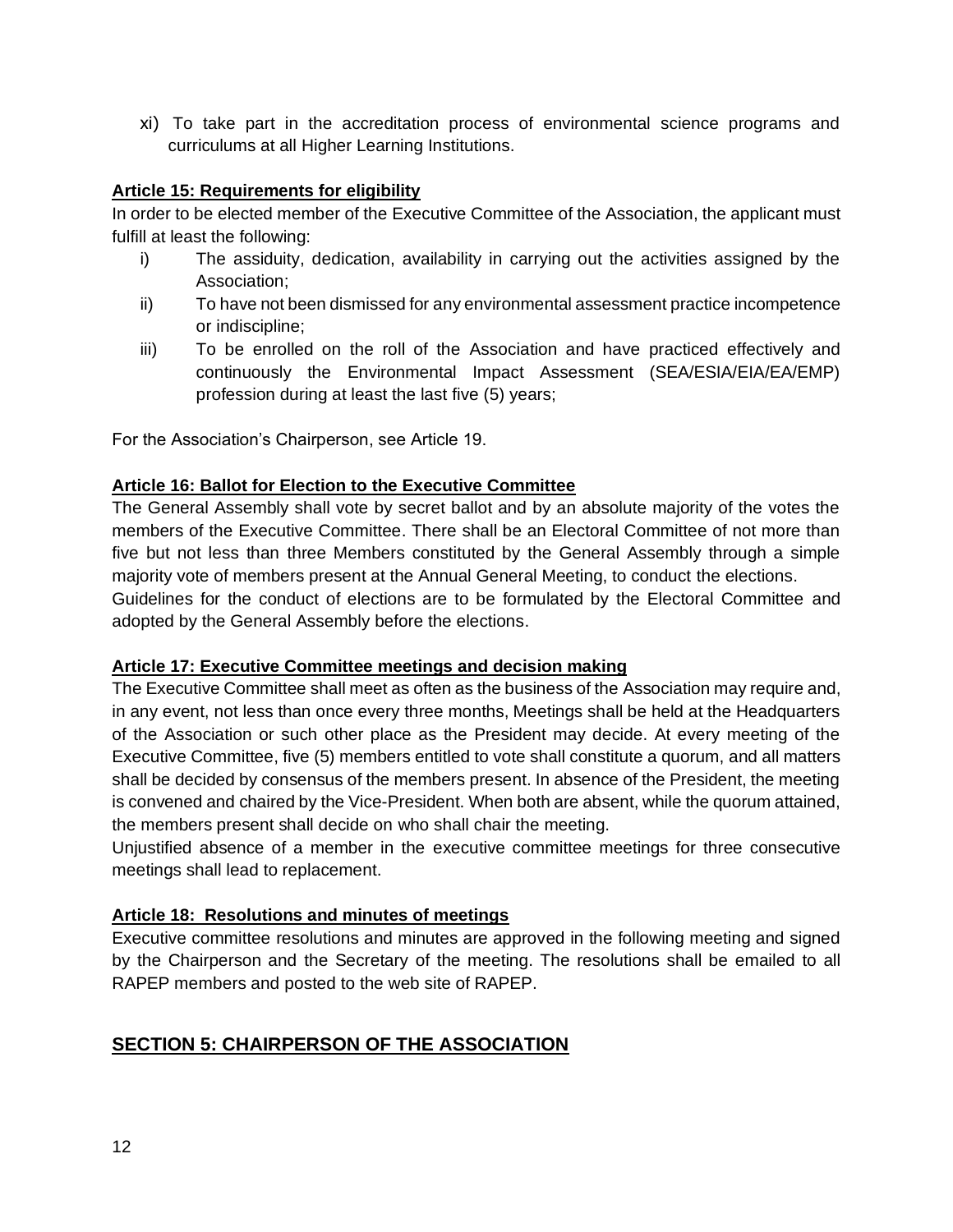## **Article 19: Eligibility criteria for RAPEP Chairperson**

- i) A Rwandan Nationality;
- ii) To be a Category A member and hold a valid practicing license from RAPEP;
- iii) To be enrolled as a compliant member on the roll of the Association and have practiced effectively and continuously the profession of environmental practitioner during at least the last five (5) years;
- iv) To have assiduity, dedication, availability in carrying out the activities assigned by the Association;

# **Article 20: Responsibilities**

The President of the Association has the following functions:

- i) To represent the Association;
- ii) To monitor the daily operations of the Association;
- iii) To convene and chair meetings of the General Assembly and the executive committee of the Association;
- iv) To ensure the timely availability of all documents required for the review of General Assembly meetings and executive committee;
- v) To obtain opinion of the Committees of the Association;
- vi) To take any decision within his/her competence over the reports, opinions and recommendations of the Committees of the Association;
- vii) To perform any other activities assigned to him/her by the General Assembly or the Executive Committee of the Association.

## **Article 21: Assistance and Replacement**

In all his/her activities, the President of the Association is assisted and/or replaced by the Vice-President in accordance with these Rules and Regulations.

The Vice-President of the Association shall also fulfill the conditions mentioned in article 19 of these regulations for eligibility.

## **Article 22: Duties of Vice President**

The Vice President shall deputize for the President for all the meetings and functions. In absence of both, any executive committee member duly nominated in writing shall preside.

## **Article 23: Duties of Secretary**

The Secretary shall:

- i. Keep minutes of all official proceedings, for distribution to the executive committee and general assembly where required.
- ii. Maintain the register of members in cooperation with the Executive Secretary
- iii. Organize committee and general assembly meetings
- iv. Operate as a secretary to the Chairperson as required
- v. Keep the organization stamp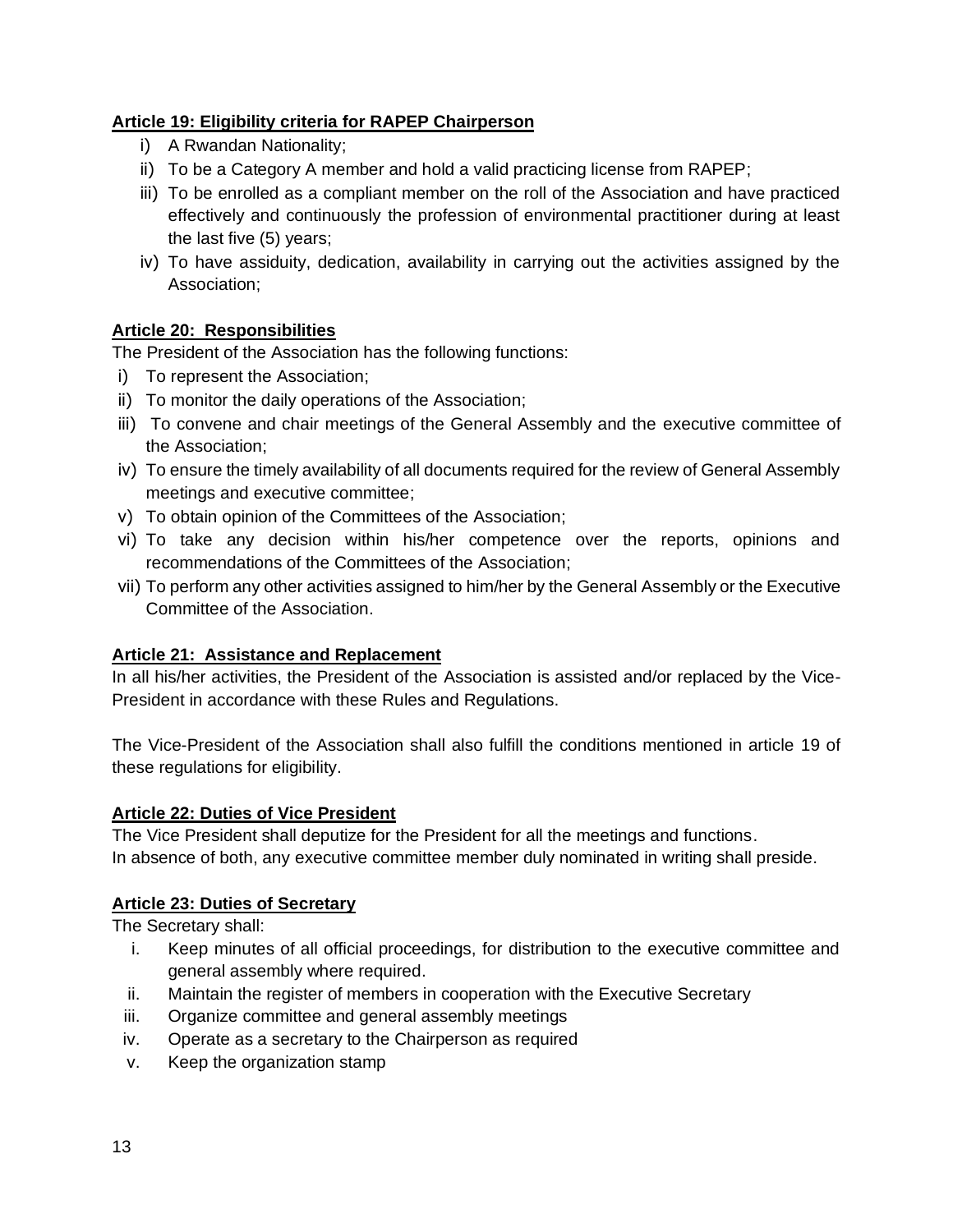#### **Article 24: Responsibilities of advisors**

Advisors shall:

- i. Attend all Executive Committee meetings.
- ii. Contribute to decision making and activities of the executive committee;
- iii. Support the preparation and delivery of General Assembly meetings;
- iv. Advise the executive committee and General Assembly on matters relevant to their expertise
- v. Assist grassroots efforts to effectively lobby for RAPEP interests.
- vi. Assist with long term strategic planning and setting goals.

# **SECTION 6: COMMITTEES OF THE ASSOCIATION**

#### **Article 25: General Provision**

The Association through its General Assembly may establish standing and ad hoc committees which shall consist of such number of members as it may deem appropriate to perform such functions and duties as the Association may determine;

The Standing Committees shall include Membership and Licensing Committee, Audit Committee, Finance and resources mobilization Committee, Professional Development and Research Committee, Discipline and Conflict Resolution Committee, Professional Compliance Inspection Committee and Advisory Committee.

#### **Article 26: Appointment of Committee members**

The Association through General Assembly shall appoint chairpersons and members of committees from among its members.

The Association may where it considers appropriate, co-opt non-members by virtue of their knowledge or expertise in specific areas to be part of its committees.

All recommendations of the committees shall be approved by executive committee and ratified by the General Assembly.

#### **Article 27: Election**

The General Assembly of the Association shall elect among its compliant members, by simple majority, at least five (5) members to be members of each standing Committee.

#### **Article 28: Organization of the Committees**

At its first meeting after the appointment of its members, the Committee shall elect among its members a Vice-Chairperson and a Rapporteur.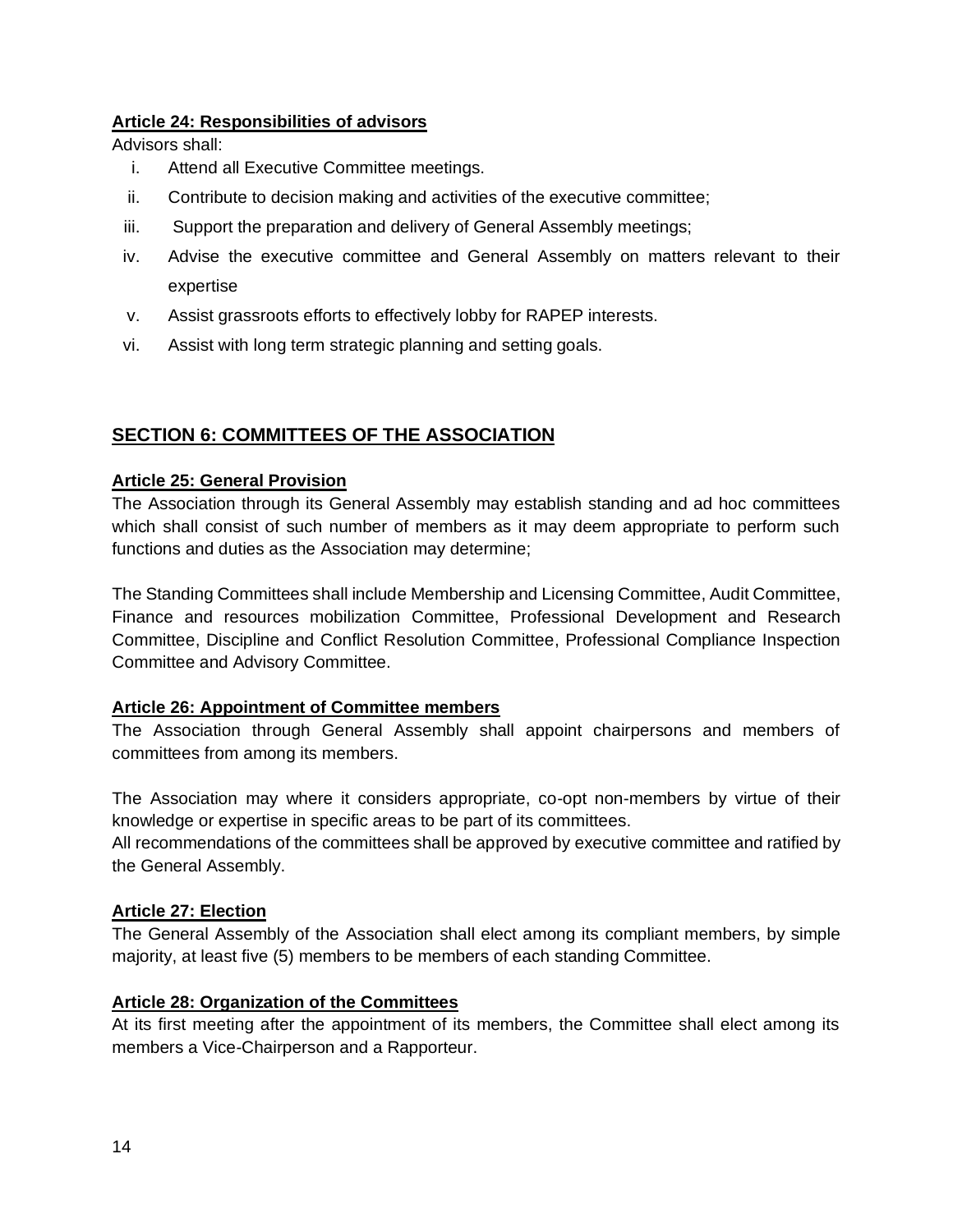The rapporteur is responsible for the preparation of any report, minutes of the meeting and correspondence from the Committee. Each report and minutes must be signed by the Chairperson of the meeting and the Rapporteur and submitted to the executive committee.

## **Article 29: Convening and holding of the meetings of the Committees**

Each meeting of the Committee is convened and chaired by its Chairperson and, in his/her absence, by the Vice-Chairperson;

The invitation to the meetings, which must indicate agenda, place and time of the meeting, shall be served through appropriate channels of communication, including but not limited to electronic mail.

## **Article 30: Quorum, deliberations and reports**

The Committees may meet and deliberate validly if the present members are at least the absolute majority.

Deliberation is made in consensus, failure to this by absolute majority of vote. The Chairperson has no right of casting vote.

At each meeting of the General Assembly of the Association, the Chairperson of the Committee gives a brief report on the status of the issues that have been addressed by the Committee.

## **Article 31: Additional operating rules**

The Committee may develop additional operating rules but not contrary to these Regulations, given that they have been submitted to and approved by the Executive Committee.

# **SECTION 7: RESPONSIBILITIES OF COMMITTEES**

# *SUB-SECTION 1: FINANCE AND RESOURCE MOBILISATION COMMITTEE*

## **Article 32: Responsibilities of the Committee in charge of the budget and finance**

This Committee shall have, inter alia, the following functions:

- i) To review the preparation of the draft budget of the Association in collaboration with the Executive Secretary and present it to the Executive committee of the Association and to be approved by the General Assembly;
- ii) To monitor the implementation of the budget;
- iii) To develop and implement procedures for management and control of the assets of the Association;
- iv) To monitor proper use of assets of the Association and submit ad hoc reports to the Executive committee of the Association;
- v) To participate in the development of the draft annual action plan, five-year plan and the strategic plan;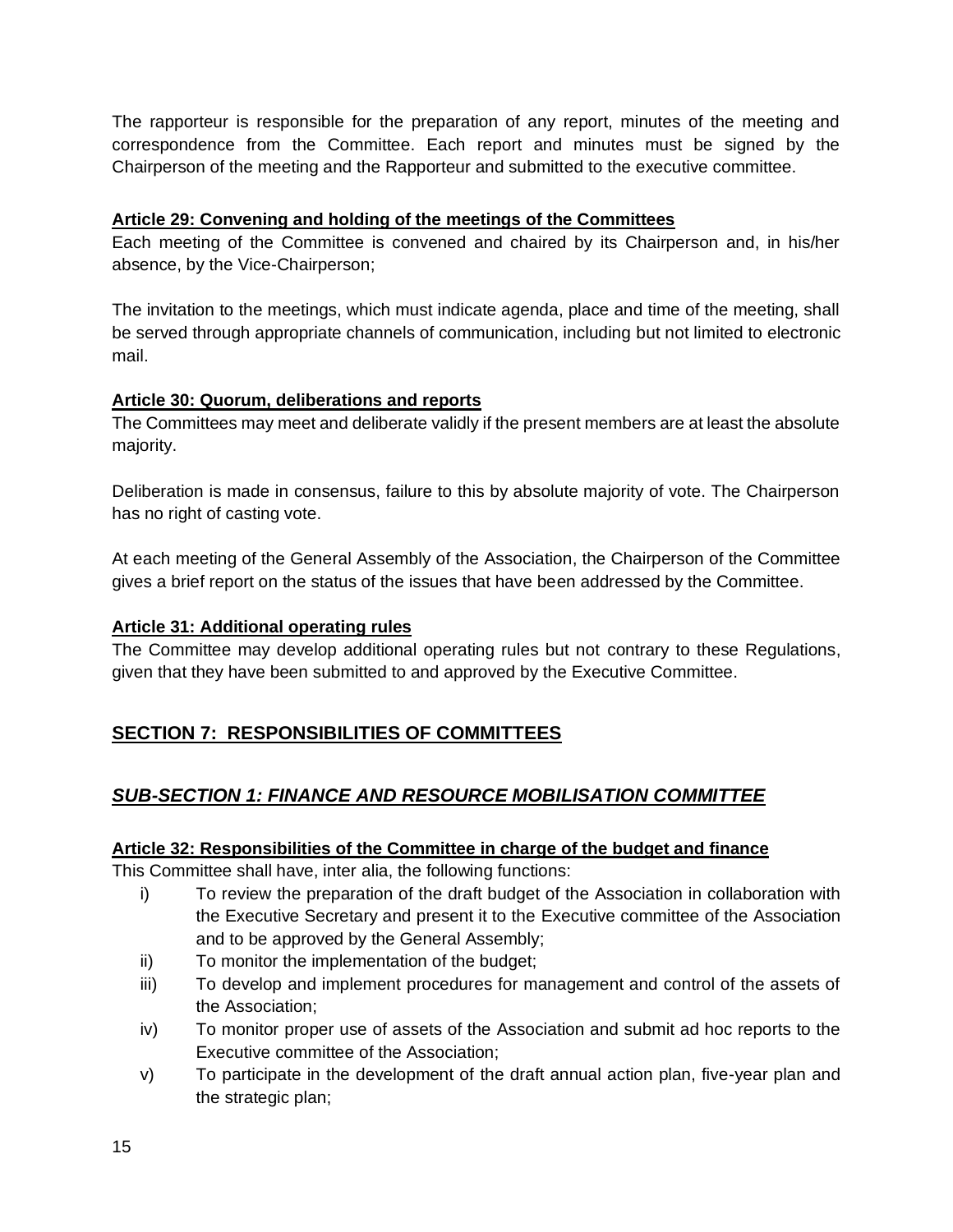- vi) To participate in the identification of donors and partners of the Association in order to promote its activities;
- vii) To issue recommendations in the recruitment of the external auditors;
- viii) To participate in the study and development of the income-generating projects for the Association;
- ix) To perform any other tasks given by the General Assembly.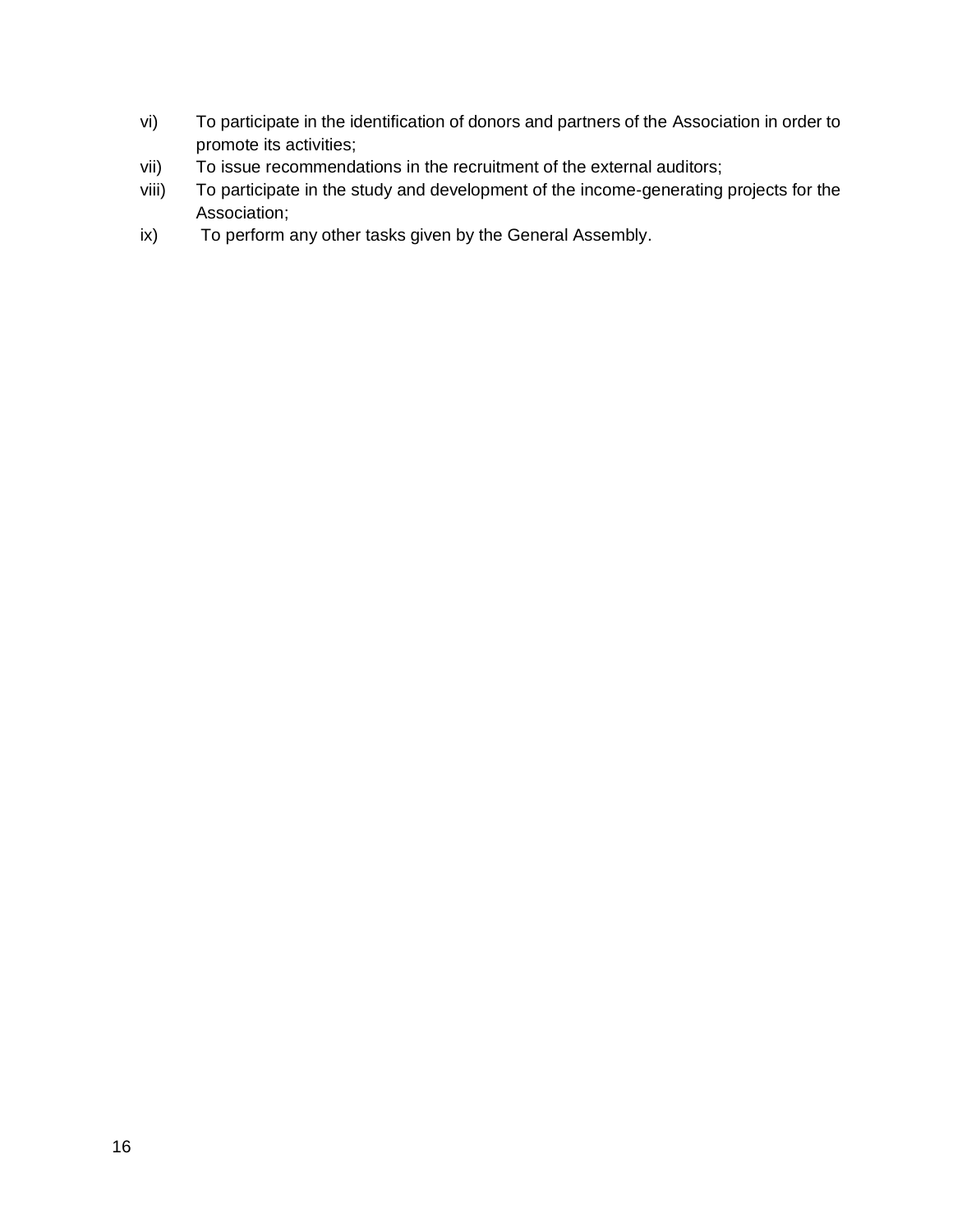# *SUB-SECTION 2: THE COMMITTEE OF PROFESSIONAL DEVELOPMENT*

## **Article 33: Responsibilities of the Committee in charge of Professional Development and Research**

This Committee shall have, inter alia, the following functions:

- i) Proposing and monitoring the training of interns;
- ii) Developing the guidelines for the supervision of internship;
- iii) Preparing assessments of internships and make reports of results;
- iv) Receiving and approving the reports of the interns and submit them to the President of the Association;
- v) Preparing continuing training for Members of the Association;
- vi) Promoting research within the Association;
- vii) Perform any other task given by the General Assembly.

# *SUB-SECTION 3: DISCIPLINE AND CONFLICT RESOLUTION COMMITTEE*

# **Article 34: Responsibilities**

The Disciplinary Committee shall be competent to decide on matters relating to discipline, behavior and compliance with laws and regulations by members. Specifically, the committee is responsible:

- i) To consider all claims that is linked with the discipline of Members;
- ii) To examine on all issues referred to it and make recommendations to take disciplinary measures provided for by the Law and by-laws;
- iii) To fight injustice and discrimination;
- iv) To monitor the conduct and the practice of members;
- v) To ensure compliance with the laws and regulations governing the members of the Association;
- vi) To perform any other task given by the General Assembly.

# *SUB-SECTION 4: MEMBERSHIP AND LICENSING COMMITTEE*

## **Article 35: Responsibilities**

The Membership and Licensing Committee shall be competent to propose and give opinion on matters relating to membership and practicing licenses in compliance with applicable laws and regulations. Specifically the committee is responsible for:

- i) Ensuring all matters in relation to membership, Registration, Admission and licensing of practitioners are done in accordance with the laws and regulations.
- ii) Analyzing applications for membership and licenses to the Association and organize tests for candidates whose files are complete;
- iii) Establishing the list of members fulfilling the requirements of supervisors of interns;
- iv) Developing the guidelines for the supervision of internship;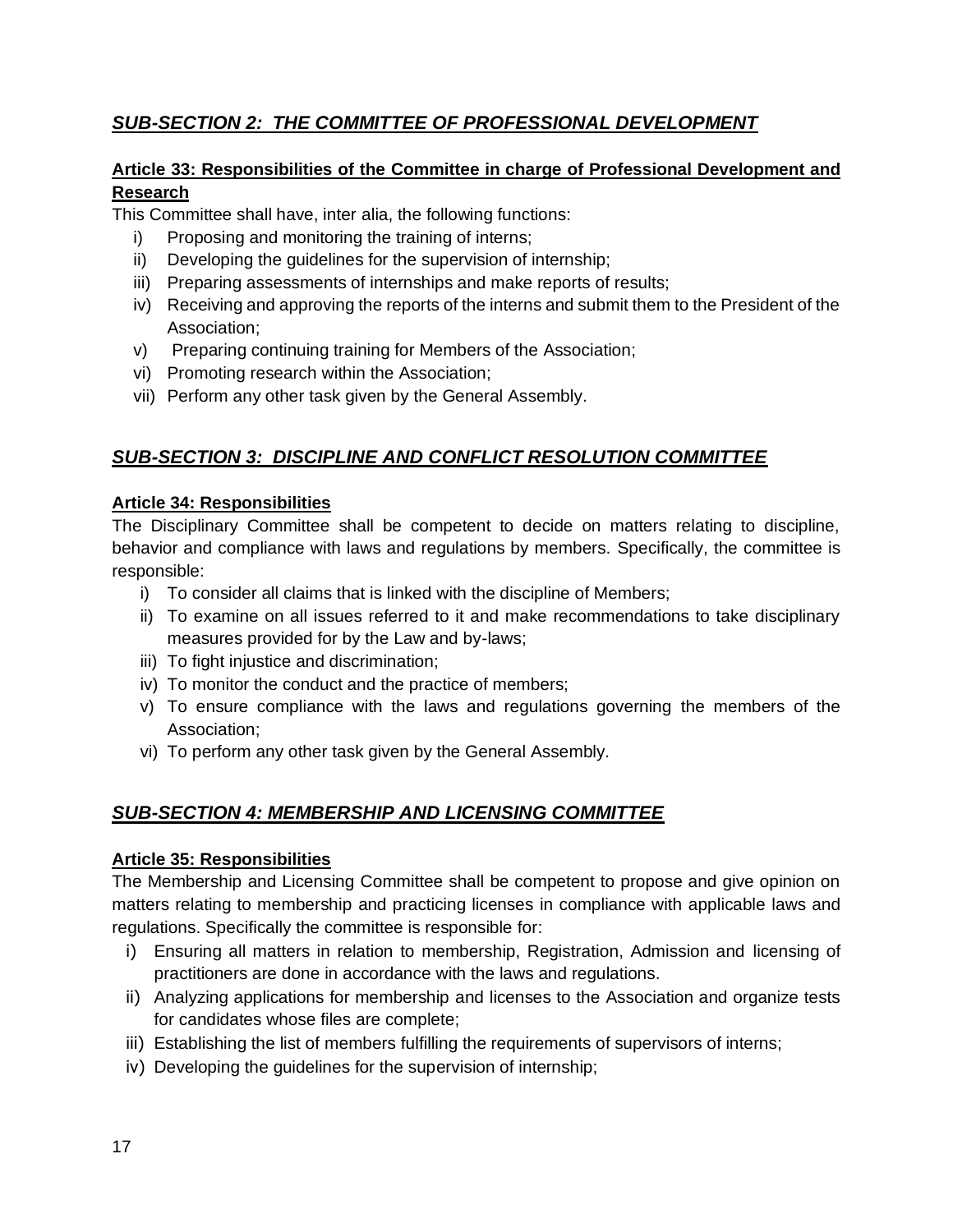- v) Receiving and assessing for approval the reports of the interns and proposals for promotion to an upper Class of membership;
- vi) Perform any other task given by the General Assembly.

# *SUB-SECTION 5: AUDIT COMMITTEE*

#### **Article 36: Responsibilities**

The Audit committee shall have the following responsibilities:

- i) Review the report(s) of External Auditor (s);
- ii) Audit the Accounts of the Association and submit a report to the Executive committee to present annually to the General Assembly;
- iii) To look into and report on the finances of the Association to the Executive committee from time to time;
- iv) Audit the Physical Assets of the Association;
- v) Decide on sale of assets of the Association;
- vi) Decide on the disposal of Association Assets;
- vii) Perform any other task given by the General Assembly.

# *SUB-SECTION 6: AD HOC COMMITTEES*

#### **Article 37: Establishment**

The General Assembly may occasionally establish ad hoc Committees responsible for specific issues which fall out of the authority of the Committees within or whose creation would simply be justified by the circumstances and the mandate, duration and logistical means necessary shall be availed accordingly.

# **SECTION 8: GENERAL PROVISIONS TO ALL ORGANS OF THE ASSOCIATION**

## **Article 38: Term of office**

The members of Standing Committees of the Association shall be elected for a term of office of three (3) years renewable only once. The Registrar shall serve for two consecutive terms nonrenewable.

The term of office of a member which expires during the year shall be extended until the next General Assembly.

#### **Article 39: Conflict of interest**

No one shall intervene or take part in the vote on a question in which he/she has, directly or indirectly, a personal interest, unless specifically invited to clarify by the Chairperson of the meeting.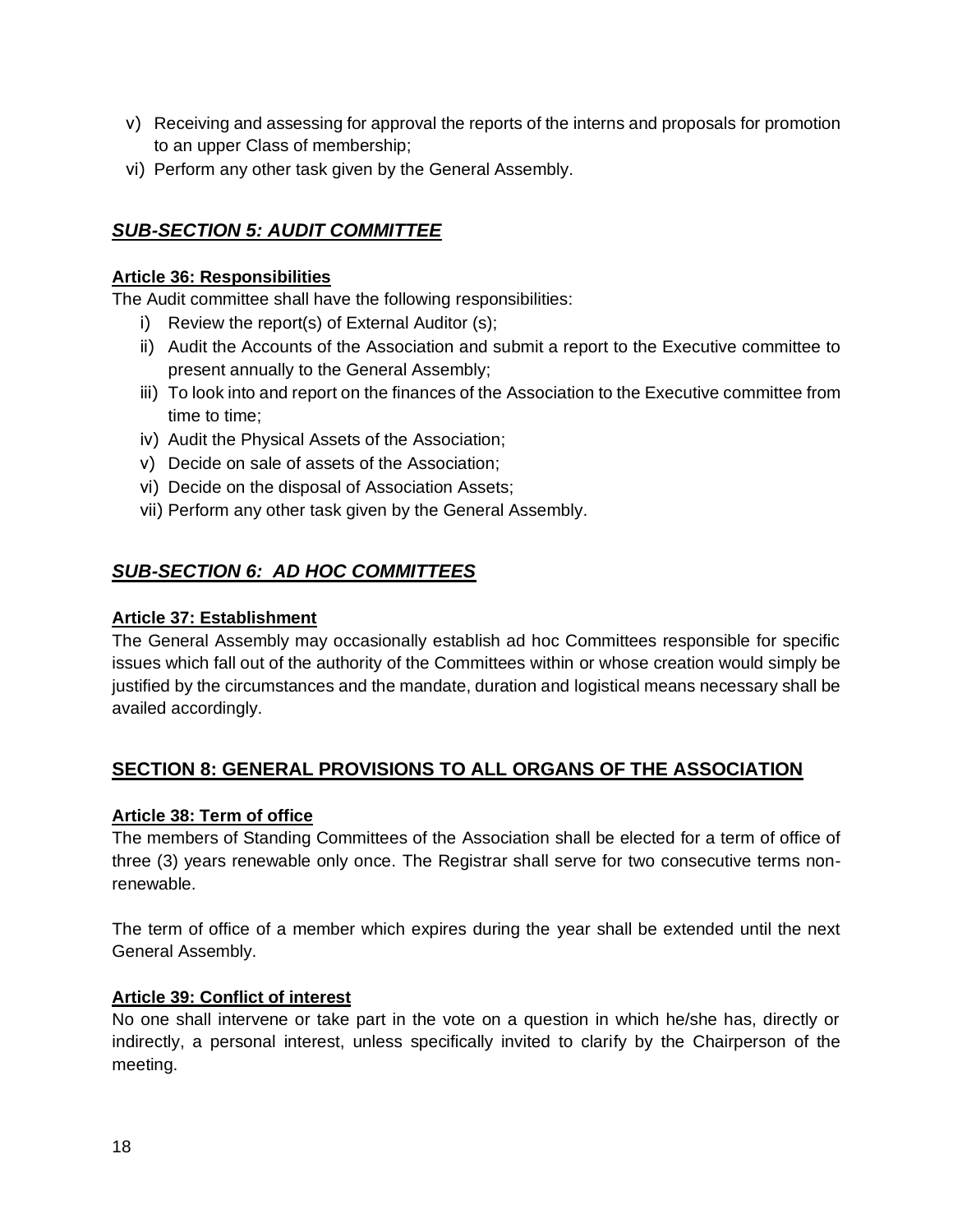#### **Article 40: Facilities extended to members of the organs of the Association**

The President of the Association, members of the Executive Committee of the Association and Committees shall receive facilitation and sitting allowances under the conditions determined by the General Assembly of the Association.

#### **Article 41: Support to the organs of the Association and supervision of the Committees**

The President and the Executive Secretary of the Association provides permanent support to the organs and Committees of the Association.

The Executive Secretariat of the Association facilitates the work of the Committees, receives their reports and makes recommendations to the Governing executive committee.

#### **Article 42: Vacancy within the Committees**

In case of a vacancy within the composition of any of the Committee of the Association, the President of the Association shall organize the replacement in the next General Assembly of the Association. The election to fill any vacant post shall be conducted only if the term of office remaining is equal or more than one year.

# **SECTION 9: ASSETS OF THE ASSOCIATION**

#### **Article 43: Assets of the Association**

The assets of the Association shall comprise, either in possession or property, movable property and real estate necessary for the fulfillment of its mission. It shall emanate from contributions, donations, legacies, revenues, and grants from the State and/or any other organization.

#### **Article 44: Income generating activities**

The Association shall have the right to generate its own income through its expertise in collaboration with members and/or assets;

Any member who shall perform any activity generating income on behalf of the Association shall have the right a share on the generated income. That share shall be negotiated on case by case basis.

#### **Article 45: Purpose of income and property of the Association**

The income and property of the Association shall be applied solely towards the achievement of the objectives and goals of the Association.

# **SECTION 10: EXECUTIVE SECRETARIAT OF THE ASSOCIATION**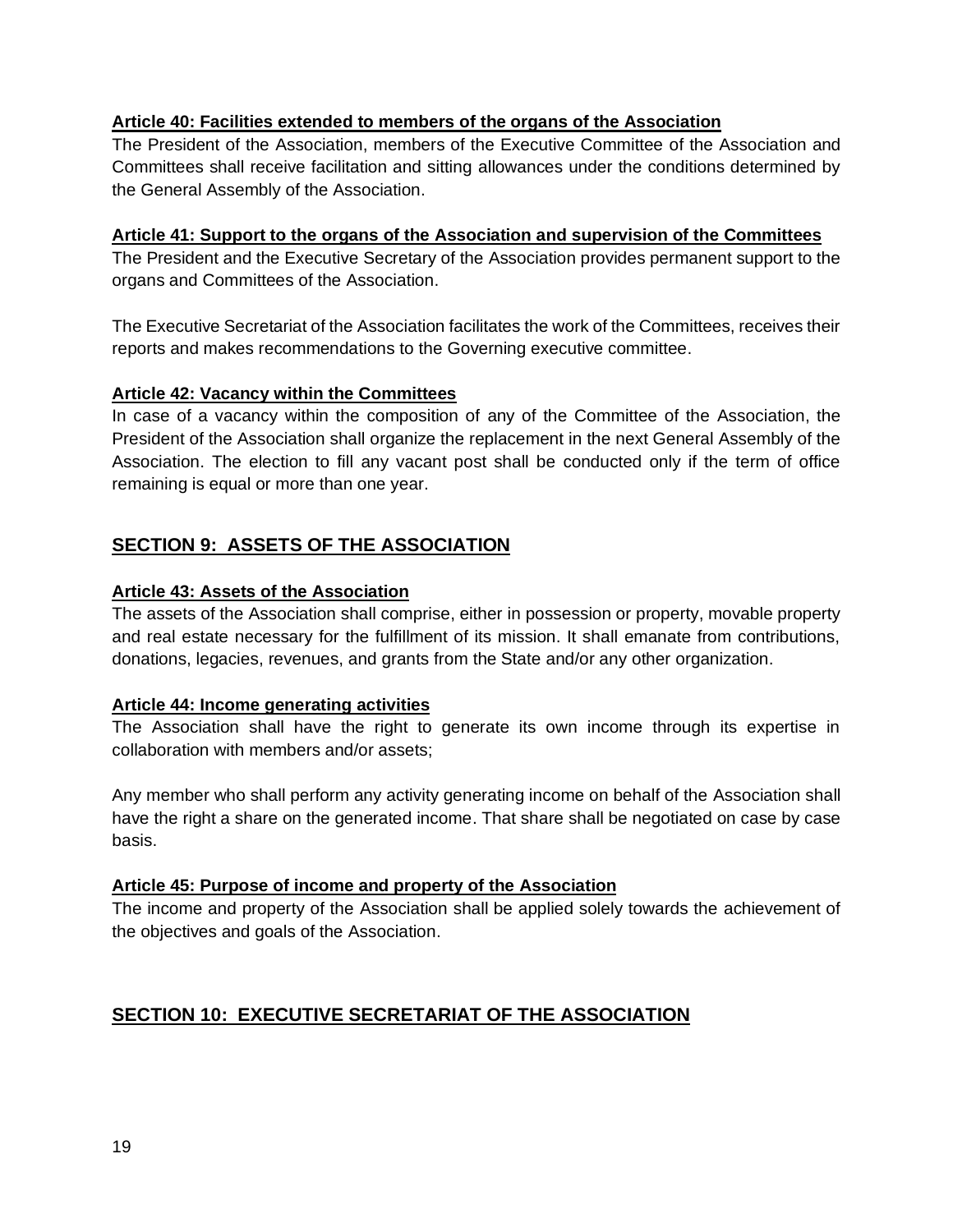## **Article 46: Procedure for the day-to-day management**

The day-to-day management of the Association shall be done according to its Manuals of Procedures formulated by the executive committee and approved by the General Assembly prior to application. The Manuals must include specific provisions concerning:

- i) Administrative procedures;
- ii) Financial and Accounting Procedures;
- iii) Assets management;
- iv) Procedures for auditing;
- v) Procedures for the procurement;
- vi) Reporting Procedures;
- vii) Marketing and Social Media Procedure;
- viii)Human resources management procedures.

The Manuals shall be regularly updated to reflect the needs of the Association and the requirements for accurate management. The General Assembly shall determine any other provisions required, as needs arise. The executive committee shall initiate any such need for update.

#### **Article 47: Duties of Executive Secretary of the Association**

The day-to-day management of the Association shall be carried out by an Executive Secretary assisted by a set of staff recruited by the executive committee of the Association.

The Executive Secretary shall serve as a Chief Budget Manager of the Association regularly and joint signatory of accounts of the Association.

In addition to the day-to-day management of the Association, the Executive Secretary shall assist on daily basis the President of the Association, the executive committee of the Association as well as the Committees for the accomplishment of the mission of the Association.

Subject to the direction of the members of the Association, it shall be the duty of the Executive Secretary:

- i) to conduct the correspondence of the Association;
- ii) to attend all meetings of the executive committee;
- iii) to read all minutes and communications that may be ordered to be read; and
- iv) to superintend the publication of such papers and publications as the executive committee may direct. He or she shall also engage, subject to the approval of the executive committee, and be responsible for all persons employed by the Association. He or she shall conduct the ordinary business of the Association in accordance with the Internal Rules and Regulations as well as the directions of the executive committee.
- v) Keep all documents and records including records of all assets of the Association;
- vi) Prepare all documents to gazette as directed by the executive committee;
- vii) Take and keep minutes of the executive committee meetings;
- viii) Enforce decisions of the General Assembly and of the executive committee;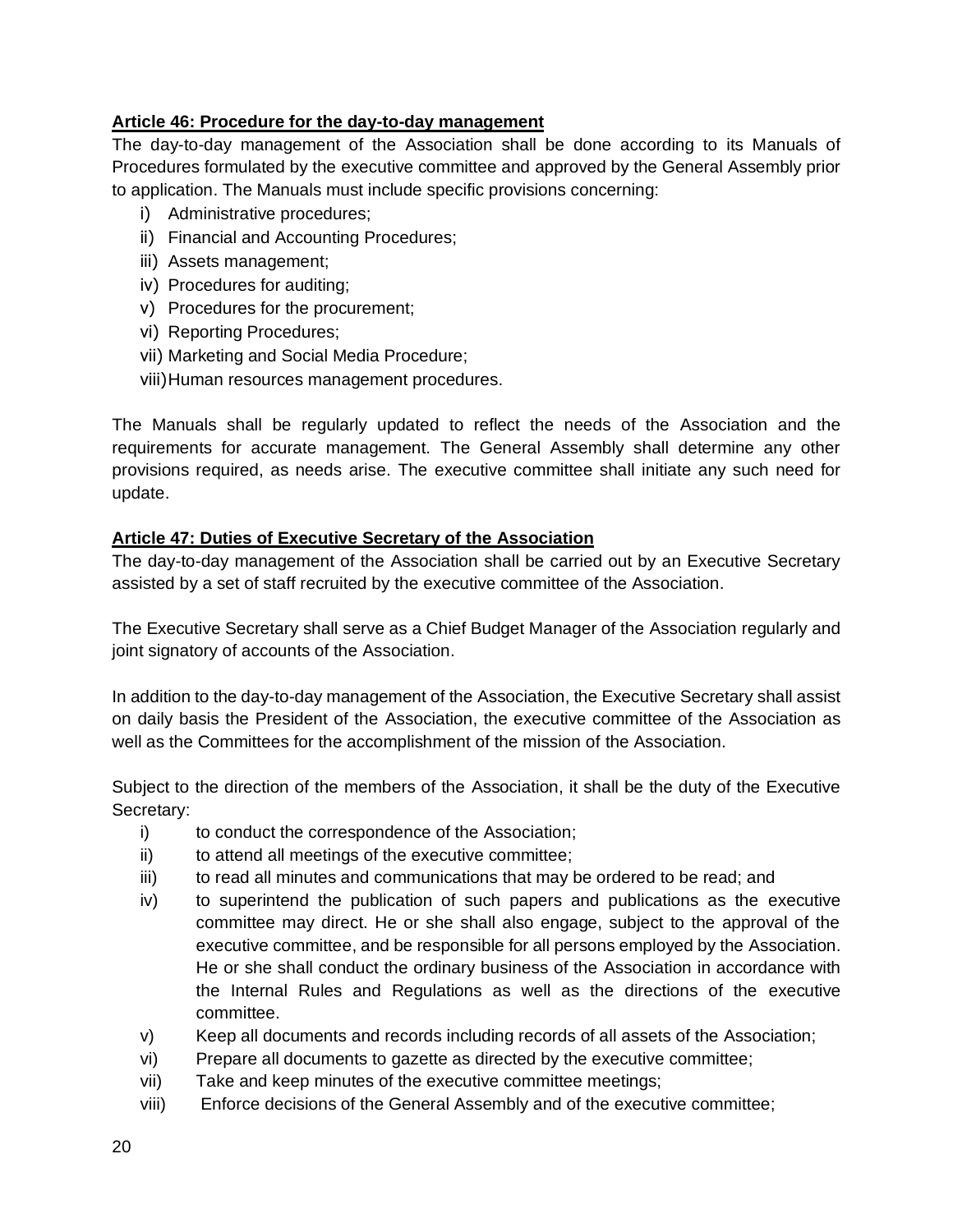- ix) Keep the seal of the Association in such custody as the executive committee may direct; and
- x) Exercise and perform any other functions which the General Assembly and /or the executive committee may determine from time to time.

## **Article 48: Other Staff of the Association**

Other staff shall be the employees of the Association, and shall be under supervision of the Executive Secretary of the Association. The executive committee shall determine their number and positions.

## **Article 49: Strategic Plan and Action Plan of the Association**

The Association shall be managed in accordance with the strategic plan and the subsequent plans of action (action plans) formulated by the executive committee of the Association with the assistance from Executive Secretary. All such plans shall be approved by the General Assembly prior to implementation.

#### **Article 50: Performance Contracts**

On the basis of the strategic plan, the plans of action, adopted programs and budget, the executive committee of the Association and the Executive Secretary shall conclude a performance contract for the year. The Executive Secretary shall also conclude performance contracts with the secretariat staff. At the end of the fiscal year, the executive committee shall evaluate the performance contract and report to the General Assembly.

#### **Article 51: Exceptional Activities and Expenses**

The executive committee of the Association shall authorize unforeseen activities and expenses by reallocation of the budget line or budget review without exceeding 20% of the amount of the budget approved by the General Assembly. Any unforeseen activities and expenses approved by the executive committee shall be reported through minutes and resolutions of the executive committee meetings. Additionally, the executive committee shall also present to the next General Assembly on any such unforeseen activities and expenses.

# **SECTION 11: PROVISIONS RELATED TO MEMBERSHIP AND LICENSING**

## **Article 52: Categorization of Members**

As highlighted in the definition, RAPEP shall have members grouped in two categories;

Category A: Refers to members of the association who are licensed to conduct Environmental Assessments. This category has following classes:

- i. Lead expert
- ii. Associate expert
- iii. Junior expert
- iv. Firm of experts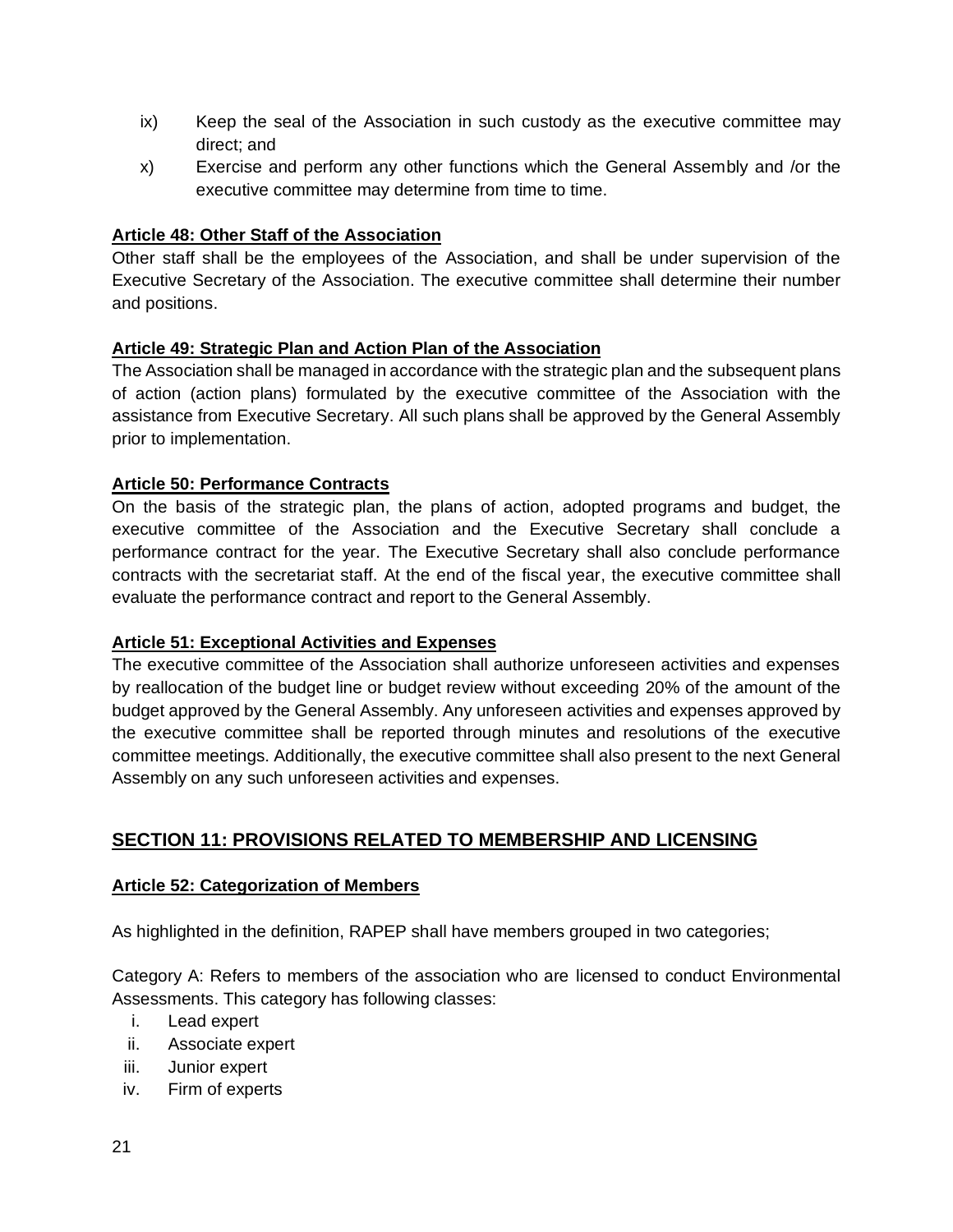Category B: Refers to members of the association who are not yet licensed to conduct Environmental Assessments as per RAPEP's law

Category B members are valued members of the Association and provide key insights into governance processes, as well as responsibility for the education of Rwanda's environmental students. They are awarded the same voting rights as category A members.

#### **Article 53: Eligibility Criteria for 'Lead Expert'**

Refer to Annex 1

#### **Article 54: Eligibility Criteria for 'Associate Expert'**

Refer to Annex 1

#### **Article 55: Eligibility Criteria for 'Junior Expert'**

Refer to Annex 1

## **Article 56: Eligibility Criteria for 'Firm of Experts'**

To be eligible as a 'Firm of Experts', the company should be able to prove the following:

- At least one registered Lead Expert or Associate Expert.
- Copy of Company Registration Certificate from RDB,
- Reference letters indicating professional conduct and competency by three respected environmental professionals.

# **SECTION 12: ADMISSION AND TRANSFER OF MEMBERS**

## **Article 57: Admission and Transfer of Members**

The admission of candidates as members, licensing or transfer of members from one class to another shall be done approved by the General Assembly next following, upon recommendation of the membership and licensing committee after verification by the executive committee. Application for membership, license and transfer from one class to another shall be submitted using standard forms and shall be addressed to the President of the Association.

In the event of declining the application for admission, the executive committee shall notify the applicant in writing reasons behind the rejection.

## **Article 58: Refusal of Admission or Transfer**

The Association, through its executive committee shall suspend membership and/or reject transfer from one class to another or remove from its registry, persons proven to have breached the Code of ethics, these regulations, and/or the Laws of Rwanda or any other state. All such actions shall only be temporary until approved by the General Assembly next following.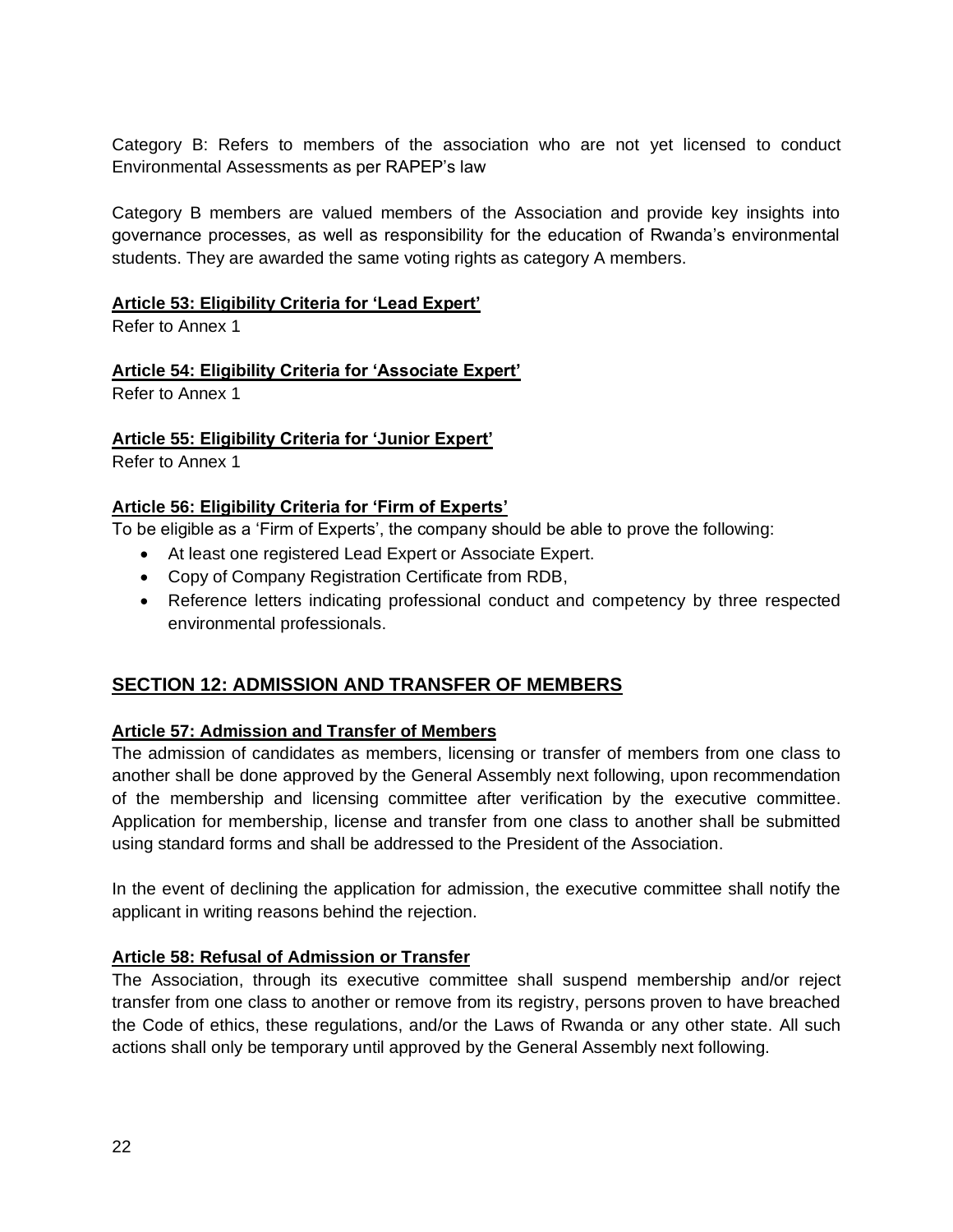## **Article 59: Admission of Candidates on Payment of Admission Fee and Annual Subscription Prescribed**

A candidate to admission shall pay annual subscription and/or licensing fee of transfer fee as set by these regulations

Should payment of such dues not be made within a period of 1 calendar month after the date of notification to the candidate of his or her admission, licensing or transfer, may be declared null and void by the executive committee and the candidate shall be notified accordingly.

A candidate for transfer to another class of experts should fulfill all obligations of his previous class.

# **SECTION 13: PROVISIONS RELATING TO PRACTICE**

#### **Article 60: Members Eligible to Practice**

Subsequent to Article 54, 55 and 56 of these regulations:

i) Lead, associate, junior experts and firm of experts are eligible to practice as professional environmental practitioners;

#### **Article 61: Restrictions on Registration of Foreigners**

A foreign person shall not be registered as a professional environmental practitioner unless:

- i) That person possesses the necessary qualifications recognized for the practice of Professional environmentalist in the country where he or she normally practices,
- ii) Before entering Rwanda he or she was practicing as a professional environmentalist and holds a valid license and

iii) Provides three references proving prior working competency in environmental practice; He or she must be a resident of Rwanda with a valid working permit.

## **Article 62: Temporary registration**

A foreign person may be considered for registration as a temporary professional environmental practitioner if that person satisfies the Association, through its executive committee that:

- i) He or she is not ordinarily resident in Rwanda;
- ii) He or she intends to be present in Rwanda in the capacity of a professional environmental practitioner for the express purpose of carrying out specific work; and
- iii) he/she possesses the necessary qualifications recognized for the practice of professional environmental practitioner in the country where he or she normally practices;
- iv) An application for registration under this section shall be in the prescribed form and shall be accompanied by the prescribed fee as determined by the General Assembly of the Association;
- v) The executive committee may require an applicant to appear before it where it is in the process of considering his or her application and shall require every applicant to produce documentary evidence of his or her work or employment;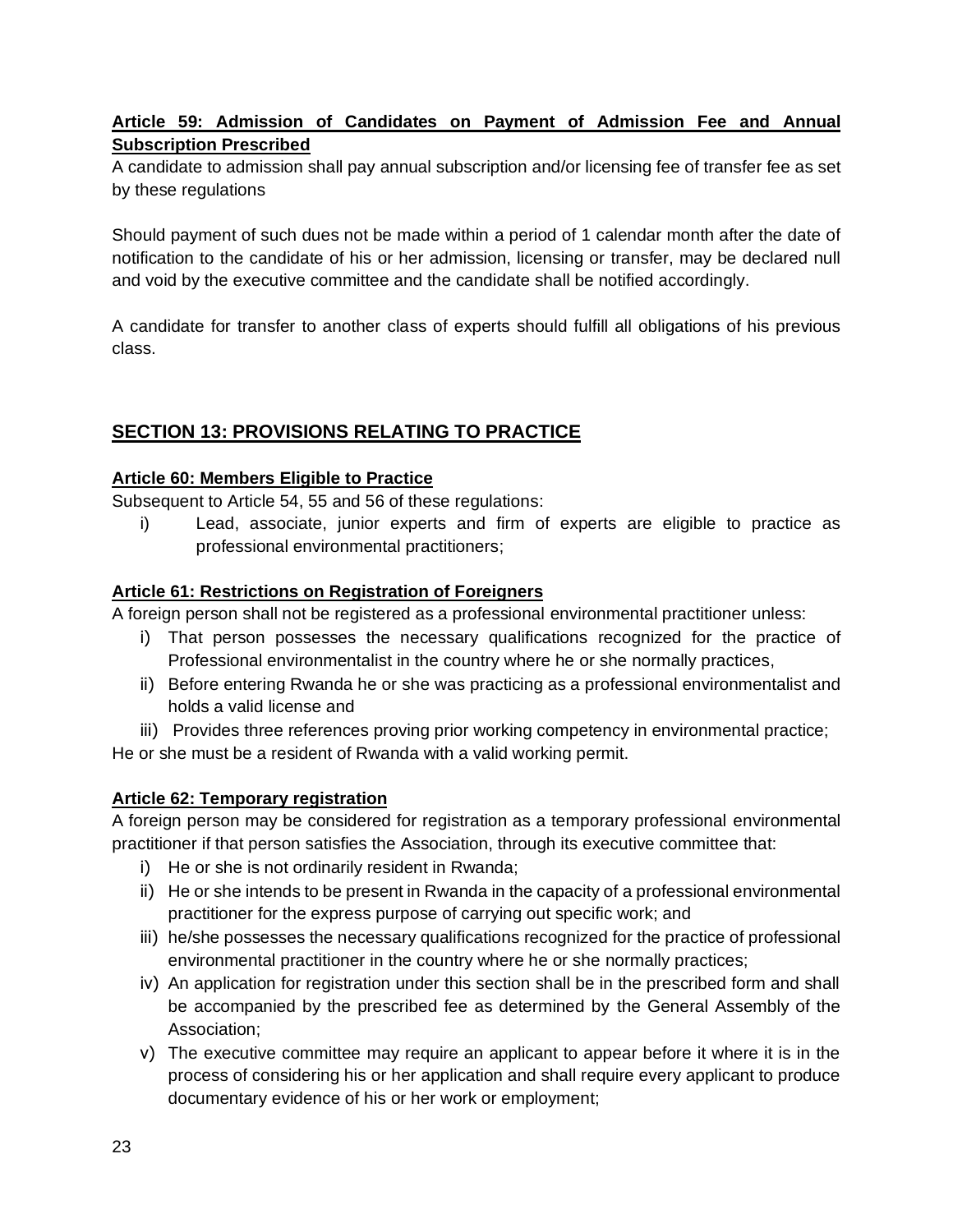- vi) IV) The registration of such person under this article shall be valid for the duration of the work specified by the Association, through its executive committee;
- vii) Subject to sub-clause (4) above, the Executive Committee may approve temporary registration for a limited period.

#### **Article 63 Effect of registration**

Every person whose name has been entered in the Registry as a professional environmental practitioner shall, for as long as his or her name remains in the Registry and has a valid practice license, have the sole discretion of using the title **'EA expert'** under their names.

#### **Article 64: Contents of the Registry of Members**

- i) The Association, through Executive Secretary, shall keep and maintain a Register of all registered Members in such manner as the General Assembly may direct.
- ii) The Registry shall show the following details against the names of Members entered in the Registry:
	- a. Date of entry;
	- b. Physical Address;
	- c. Qualifications;
	- d. Class of membership;
	- e. Area of specialization;
	- f. Nationality; and
	- g. Other particulars as the General Assembly may direct.

#### **Article 65: Removal of a Member from the Registry**

The President of the Association shall remove from the registry, subject to approval by the General Assembly next following, the name of any Member:

- i) Convicted of an offence under these Regulations or any other applicable laws;
- ii) Who has failed to satisfy requirements for continuing profession development program;
- iii) Who requests that his or her name be removed from the Registry,
- iv) Any person whose name has been found to be incorrectly or fraudulently entered.

#### **Article 66: Annual Practicing License**

- (1) A person shall not engage in the practice of professional environmental practitioners if he/she has not been issued with a practicing license and has complied with the requirements of these regulations.
- (2) A practicing license issued under sub-clause (1) of this article shall be valid for one year from the date of its issuance, and shall upon expiry be renewed on payment of requisite fees as per annex 3 and meeting of set conditions for such renewal.
- (3) The Executive Secretary shall enter into the Registry the date of issuance of a practicing license of every person registered to practice in line with these regulations.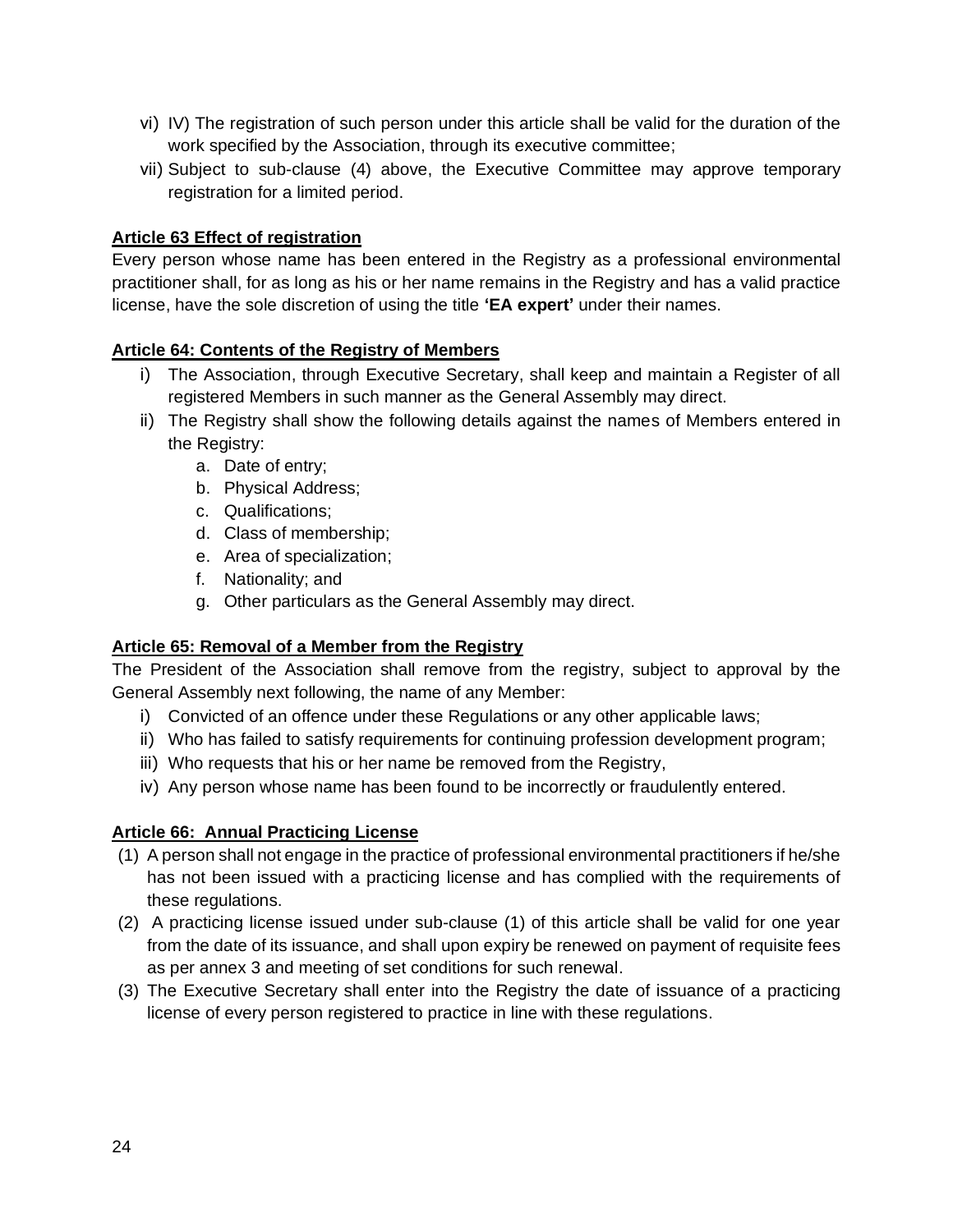# **Article 67: Renewal of a Practicing License**

- (1) A person or Firm whose practicing License has not been renewed for a year or longer and who wishes to have it renewed may apply to the Association, an application made under sub-clause (1) shall be accompanied by:
	- a) an affidavit in a prescribed form explaining the reasons for non-renewal;
	- b) annual license fee for the current practicing period and any unpaid fees outstanding including penalties as prescribed by the General Assembly (except subject to justifiable and General Assembly approved special circumstances); and
	- c) Proof of fulfillment of all applicable conditions for renewal of a practicing certificate**.**

(2) The executive committee may refuse to issue or renew a practicing license, and shall communicate the reasons for such refusal to the applicant within Thirty (30) days of after making the decision.

# **Article 68: Suspension of a Practicing License**

The Association, through its executive committee may suspend a practicing license issued under these regulations where:

- a) An offence under these rules and regulations in relation to the practicing member is being investigated;
- b) A member has committed a breach of the Code of Ethics and Professional
- c) Allegations of misconduct have been investigated and proved against a practicing member;
- d) A false declaration was made in an application for a practicing license;
- e) A practicing member has contravened any provision of these rules and regulations;

# **Article 69: Cancellation of a Practicing License**

The Association, through its executive committee, shall cancel a practicing license where a practicing member:

- i) Ceases to be qualified for the issue of a practicing License under these rules and regulations;
- ii) Has been suspended due to misconduct for a time period deemed to be unacceptable by the General Assembly.

All such cancellations shall be approved by the proceeding General Assembly.

## **Article70: Effect of Removal of Name, Suspension or Cancellation of a Practicing License**

- (1) A person whose name has been removed from the Registry or whose practicing License issued under these rules and regulations has been suspended or cancelled shall not engage in the practice of professional environmental practitioners during the duration of removal of name, suspension or cancellation of the practicing License.
- (2) Subject to sub-clause (3) of this article below, the President of the Association shall notify a person whose name has been removed from the Registry, by registered electronic mail or registered mail sent to the address appearing in the Registry against his or her name immediately before the removal.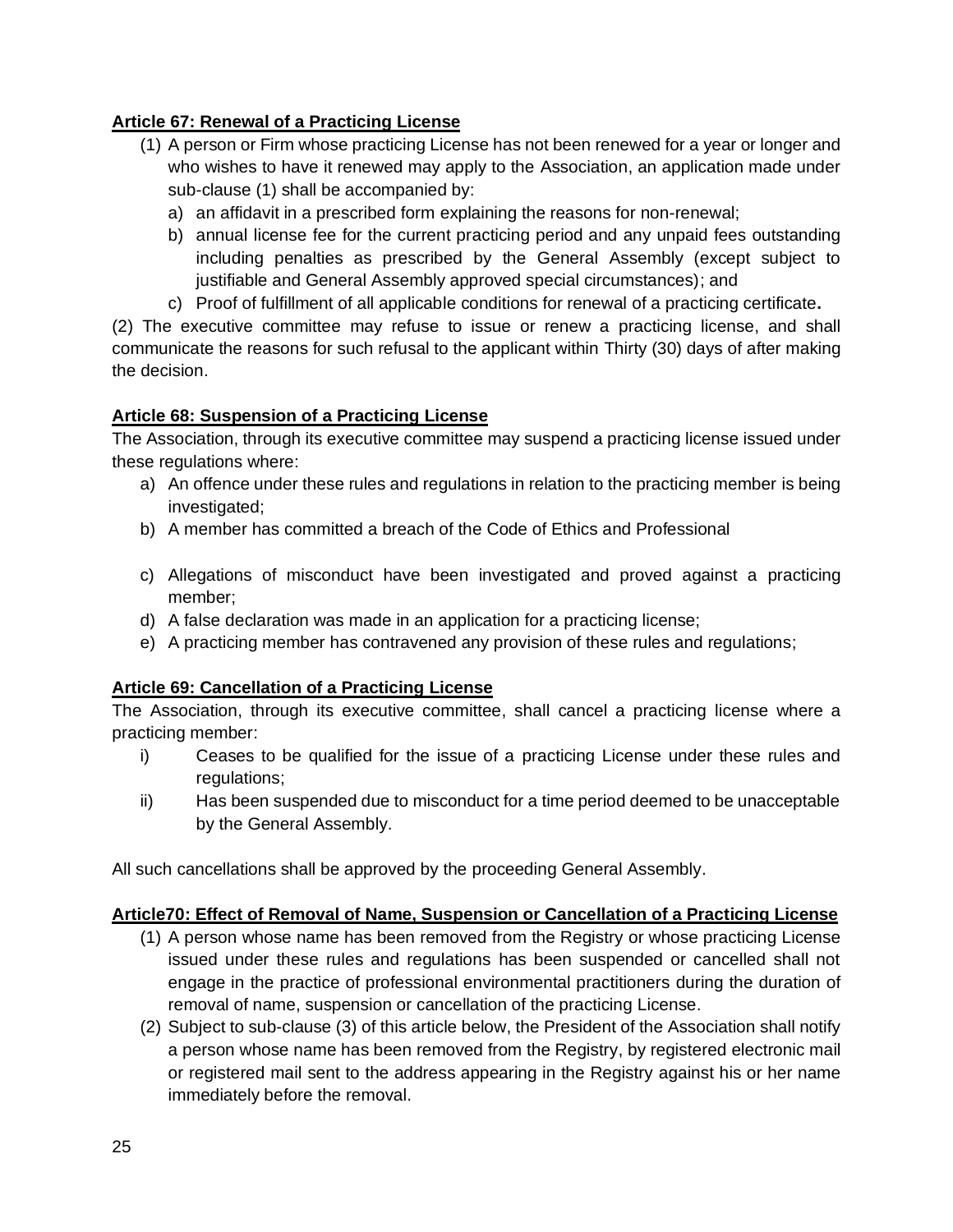(3) Sub-clause (2) of this article shall not apply where a person's name has been removed from the Registry at his or her request or with his or her consent.

#### **Article 71: Publication upon Cancellation, Revocation, of a Practicing License**

The cancellation, revocation or withdrawal of a practicing License under these rules and regulations shall be published via electronic mail communication to all members, published on the RAPEP website, and also published in at least One (1) newspaper with a national circulation determined by the executive committee. Such publication shall be notified at the proceeding General Assembly.

# **SECTION 14: PROVISIONS RELATED TO ADMISSION FEES AND ANNUAL SUBSCRIPTION**

#### **Article 72: Application Fee**

Subsequent to section 11 of these regulations, application fees prescribed by the General Assembly shall be applied to all classes of membership regardless of whether application is successful or not, this fee shall be non-refundable. However, current RAPEP members and EA experts are exempted of this fee.

#### **Article 73: Payment of Membership Fee**

Membership fee prescribed by the General Assembly shall be applicable to all members except Honorary Members. This fee shall be paid upon notification of admission as a Member, not later than the next 30 calendar days. This fee shall be non-refundable.

#### **Article 74: Annual Licensing Fee**

Annual Licensing fee prescribed by the General Assembly shall be applicable for all licensed members. The annual licensing fees shall be payable every year no later than  $30<sup>th</sup>$  March or any other date prescribed by the General Assembly. This fee shall be non-refundable.

# **SECTION 15: PROVISIONS RELATED TO RESIGNATION, RE-ADMISSION AND EXPULSION**

#### **Article 75: Resignation**

Any member of the Association, apart from honorary member, may resign as a member of the Association by sending his or her resignation in writing to the President of the Association, after payment of all the outstanding dues; including those for the current year. A member's name shall be removed from the Registry as from the date on which the resignation becomes effective.

#### **Article 76: Re-admission**

The General Assembly, on recommendation of the executive committee, may re-admit to membership, in the class to which a member formerly belonged, any person whose membership was terminated for any cause provided the member satisfies the prescribed requirements and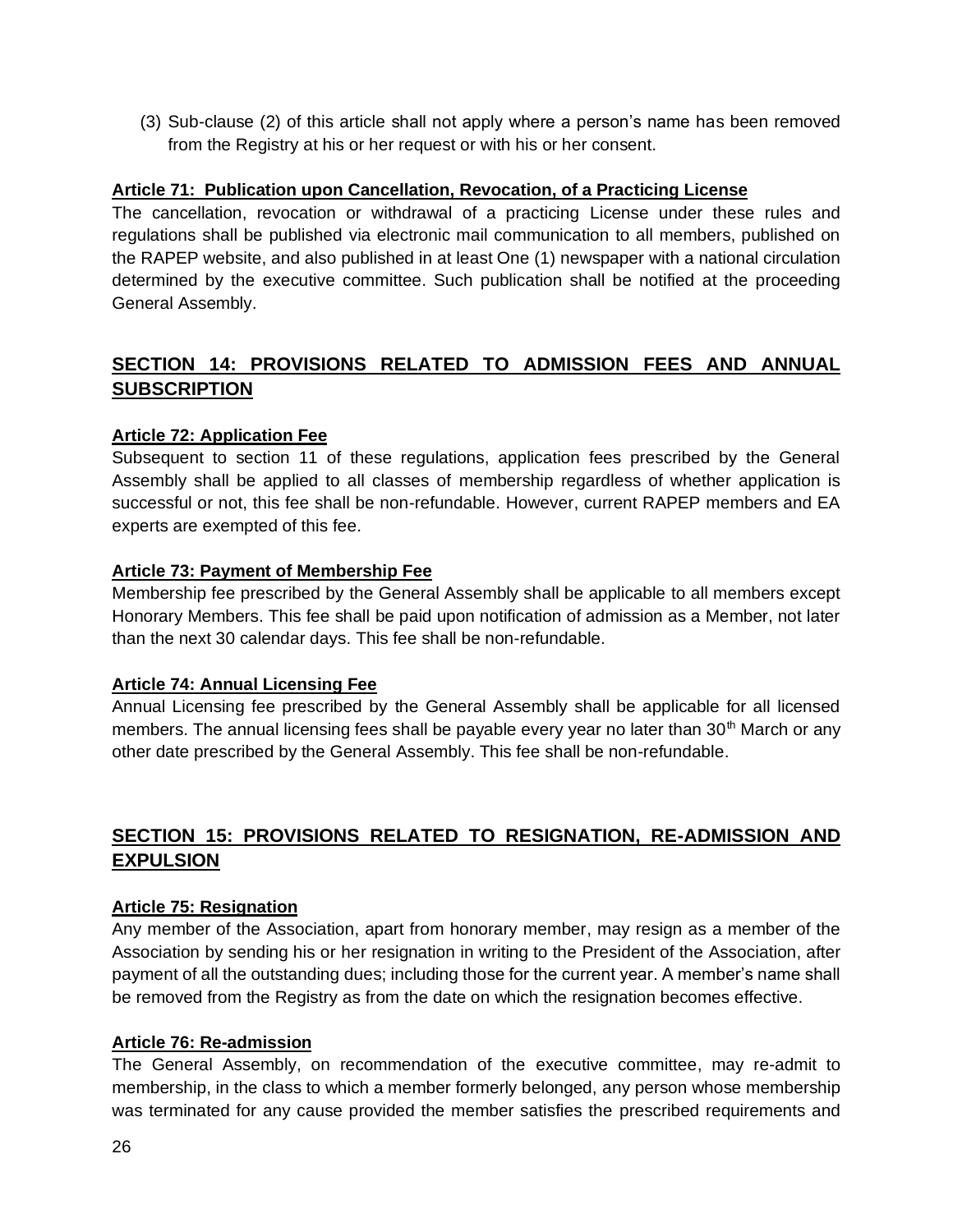established procedures and practices approved by the General Assembly on the matter of readmission.

Any re-admitted member shall first pay all such amounts in respect of admission fees and any arrears of dues as the General Assembly may determine from time to time.

In the event of the executive committee declining the application for re-admission, it shall do so by assigning reason(s). Any such rejection shall be communicated to the General Assembly next following.

#### **Article 77: Expulsion**

The Executive Committee, by resolution of General Assembly, may refuse to continue to receive the subscription of any member who shall have willfully acted in contravention of the Laws and Regulations of the Association or who shall have been guilty of such conduct to render him or her unfit to continue to belong to the Association, and may provisionally erase his or her name from the Registry and he or she shall thereupon cease to be a member of the Association until the decision of the General Assembly is communicated. This shall be communicated to Regulatory Council of RAPEP.

It shall be provided that before taking such an action, the executive committee shall give the member the opportunity of appearing before them or providing explanations to them in writing.

# **SECTION 16: PROVISIONS RELATED TO PROFESSIONAL CONDUCT**

#### **Article 78: Conduct of Members**

Every member of Association shall be required to order his or her conduct in accordance with the Laws, by-laws and Code of Ethics and Professional Conduct.

#### **Article 79: Penalty for Breach of Conduct**

Any alleged breach of Laws, By-Laws, Code of Conduct which may be brought before the executive committee. Following review by the appropriate committee properly assured for and supported by sufficient evidence, shall be dealt with by executive committee through disciplinary committee, either by recommendation to the General Assembly of expulsion of the offender from the Association under the procedure of the Bye-Law, as far as it applies, or in such manner as the General Assembly may decide adequate.

# **SECTION 17: PROVISIONS RELATED TO THE EMPLOYEES OF THE ASSOCIATION**

#### **Article 80: Employment**

The executive committee shall have the power to hire the necessary staff of the Association. All employment Contracts shall be approved by the executive committee, and signed by the Executive Secretary of the Association.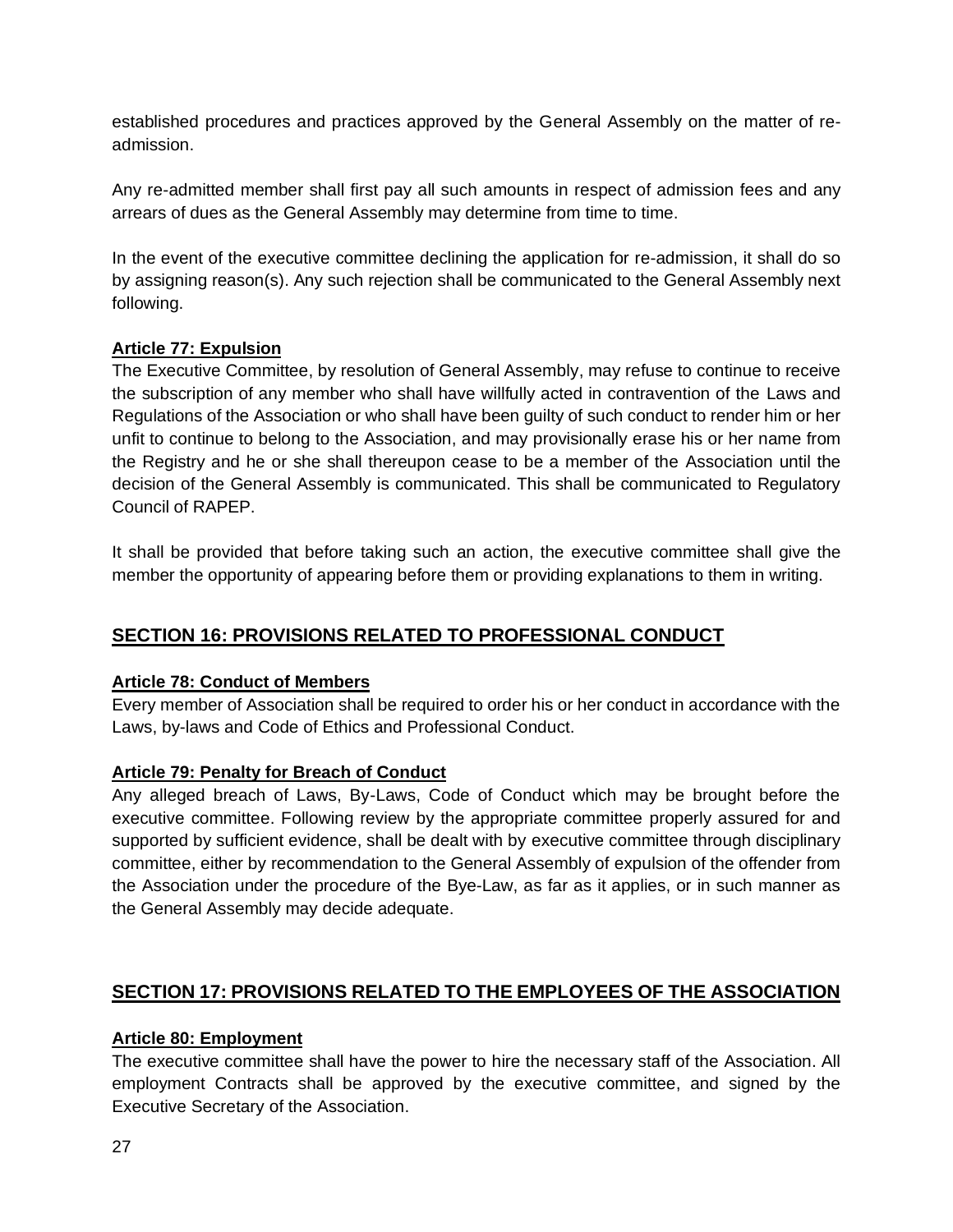All staff employed by the Association shall be governed by the Labor Law in force in accomplishment of their duties, and shall be under supervision of the Executive Secretary.

#### **Article 81: Recruitment**

The recruitment shall be done on competition basis and only when there is a vacancy duly approved by decision of the executive committee of the Association. All recruitment needs and undertakings shall be in line with the Association's strategic plan and action plans, and must be communicated to the General Assembly next following.

The practical arrangements for recruitment, the responsibilities, rights and obligations, as well as the career management of staff shall be determined by the executive committee of the Association, in line with Manuals of Procedures approved by the General Assembly.

The Executive Secretary of the Association shall sign employment contracts for all officers of the Association. He/she shall conclude his/her employment Contract with the President of the Association.

# **SECTION 18: PROVISIONS RELATED TO FINANCIAL MANAGEMENT Article 82: Money and Effects**

The money and effects of the Association shall be controlled by the executive committee for the use of the Association in the achievement of its goals and objectives. The association's Treasurer shall be directly involved in all such controls. All uses of the money and effects shall be regularly communicated to the General Assembly through audited accounts and financial reports, as appropriate.

## **Article 83: Accounts**

The Executive Secretary shall keep proper and sufficient accounts of the capital, funds, income and expenditure of the Association, so that the true financial state and condition of the Association may be at all times exhibited by such accounts.

The signatories of the Accounts of the Association shall be the one member of the executive committee appointed by the executive committee and the Executive Secretary of the Association.

## **Article 84: Financial Year and Presentation of Accounts**

The financial year of the Association shall end on the 31st Day of December of each year. And the accounts of the Association shall be made up each year to that date and, after having been approved by the executive committee and audited by appointed Auditor(s) shall together with the Auditors' Report be laid before the Annual General assembly Meeting next following.

## **Article 85: Appointment of Internal and External Auditors**

The appointment, powers and duties of the Auditor or Auditors shall be regulated as nearly as may be and with the necessary modifications as if the Association is a company registered in Rwanda. And the Manuals of Procedures shall include such provisions.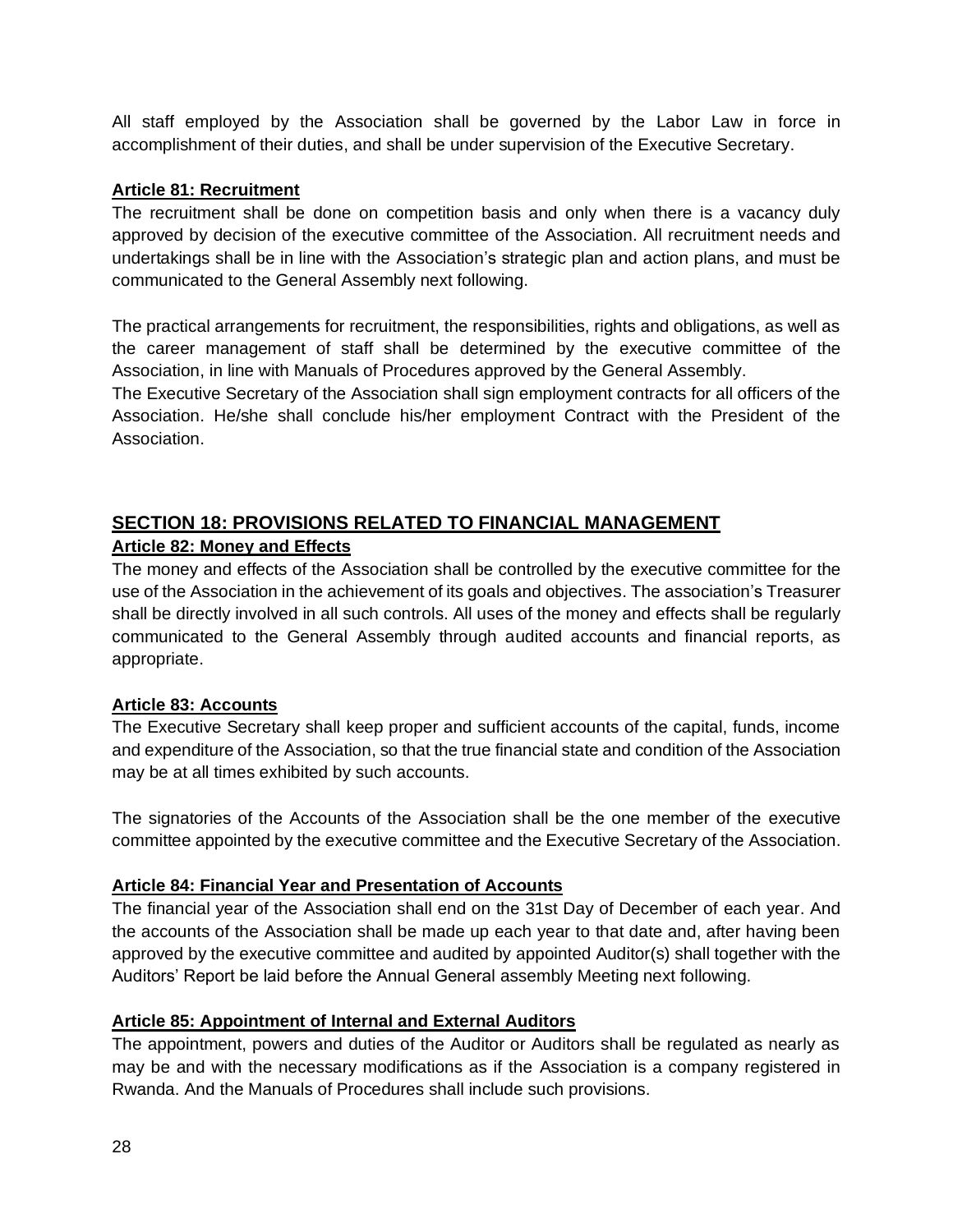# **Article 86: The executive committee to authorize the Payment of Expenses of the Association**

It is provided that nothing herein shall prevent the payment in good faith or reasonable and proper remuneration to any Officer or Servant of the Association or to any Member of the Association or other party in return for any service actually rendered to the Association.

# **SECTION 19: PROVISIONS RELATED TO THE SOCIAL WELFARE OF MEMBERS AND SOCIETAL WELLBEING**

## **Article 87 Welfare Matters**

The Association shall encourage and endorse all matters that seek to enhance the welfare of members.

Welfare matters shall include but not limited to the following:

- i) Employment Seeking,
- ii) Job Placement,
- iii) Entrepreneurship opportunities and promotion,
- iv) Esprit de Corps (giving due recognition to Members),
- v) Severe (medically approved) incapacitation of a member, and
- vi) Death of a member.

## **Article 88: Procedure for Notification and Attendance**

a) A member on their own behalf or another member shall notify the President of the Association and copy the appropriate committee(s) in writing of his welfare need(s).

b) The Executive Committee shall appoint a delegation of suitable number of members to represent the Association in such matter, including those from of the requisite committee(s).

c) The Executive Committee shall encourage members to attend or visit, on such aforesaid matters.

All such matters shall be communicated to the General Assembly next following.

## **Article89: Social Assistance**

a) The above provisions shall be carried out in the event of severe incapacitation or death of a member.

b) The General Assembly next following shall determine the social assistance to be given to the severely incapacitated member.

c) The Executive Committee shall encourage individual goodwill or donations of members in addition to (b) above.

## **Article 90: Recreation and Social Events**

The Association shall, through its executive committee formulate recreational program and social events as a social welfare and health component of the association's strategic and action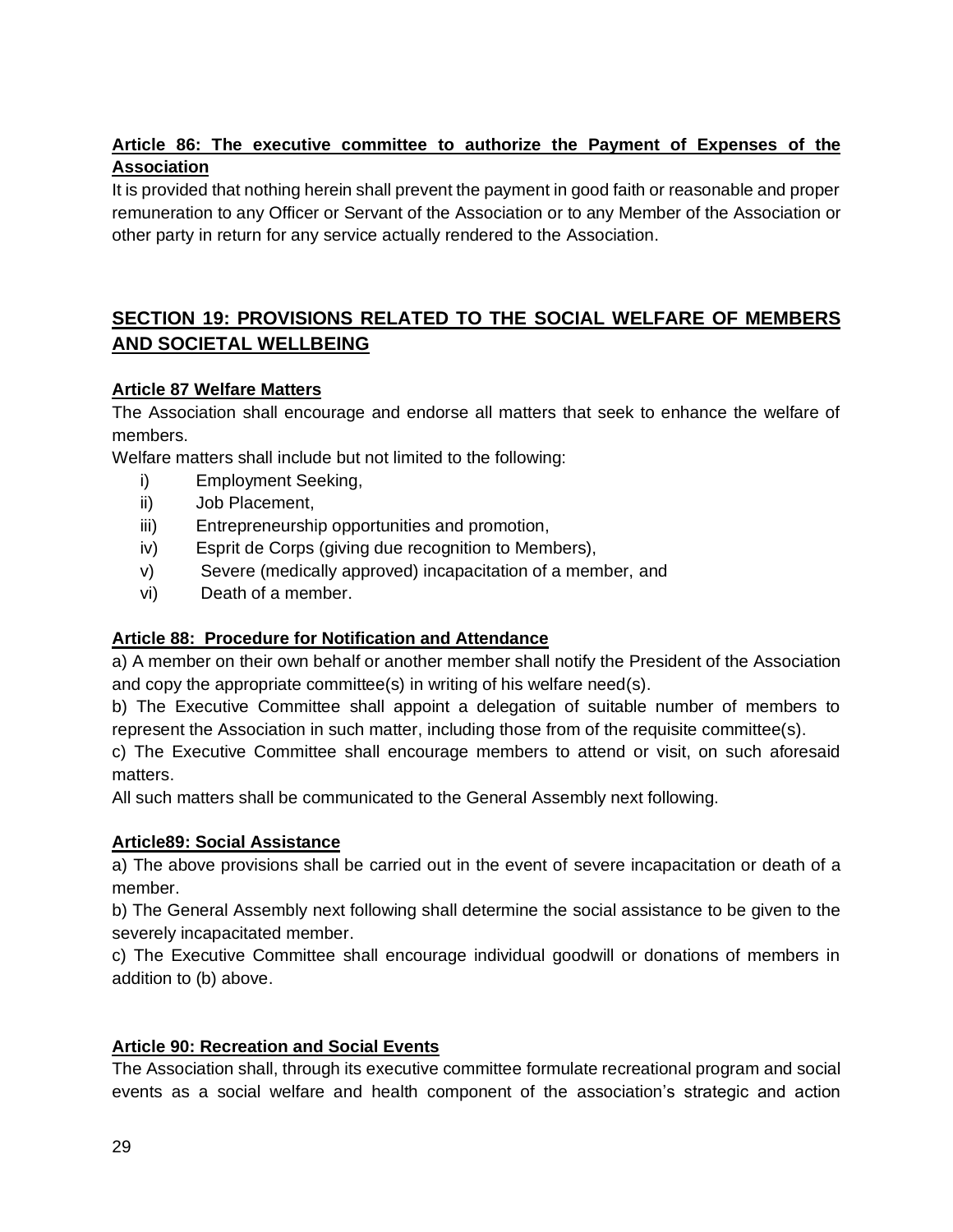planning. Such activities shall be contributed to by members, following the General Assembly's direction.

# **Article 91: Contribution to Societal Wellbeing**

In addition to its societal contributions in community work programs (umuganda) and the environmental week, the Association shall, through its executive committee formulate programs and events that contribute to societal wellbeing principally through applying best practices in environmental management to varied community challenges as well as national poverty reduction strategies; encouraging members to actively participate in all parts of the country and the region. Such activities shall be contributed to by members, following the General Assembly's direction.

# **SECTION 20: CAPACITY BUILDING FOR MEMBERS OF THE INSTITUTION**

# **Article 92: Capacity Building Facilitation**

The association shall facilitate to strengthen the professional capacity of its members through Seminars, Conferences, Trainings, Job placements, internships and apprenticeships, amongst other modalities.

Any member proposed to attend such capacity building activities shall contribute towards the participation fees.

The executive committee shall formulate and recommend to the General Assembly modalities, policy and guidelines/manuals for Continuous Professional Development (CPD) activities and programs

## **Article 93: Benefits for Students in Environmental Related fields**

RAPEP membership shall offer benefits and opportunities for students undertaking environmental courses. Additionally, students may derive the following benefits whose list is by no means exhaustive as may be advised by the General Assembly from time to time Students may:

- i) Have access to RAPEP publications and can also apply publish articles in them;
- ii) Network with Professionals in the field and benefit from their knowledge and experience;
- iii) Make use of the RAPEP library and other facilities;
- iv) Request specific members' assistance when doing project work or academic research;
- v) Benefit from the RAPEP's varied links with other professional environmental practice bodies;
- vi) Benefit from RAPEP assisted industrial placements and internships; and
- vii) Benefit from RAPEP hardship Bursary/scholarship schemes.

# **SECTION 21: PROMOTION OF RESEARCH AND INNOVATION**

# **Article 94: Research and Innovation Undertakings/Collaborations**

The executive committee shall formulate and recommend to the General Assembly research and innovation activities, to be undertaken within RAPEP and/or through collaborations with members or academic and research organizations of interest. Such activities shall be focused on promoting,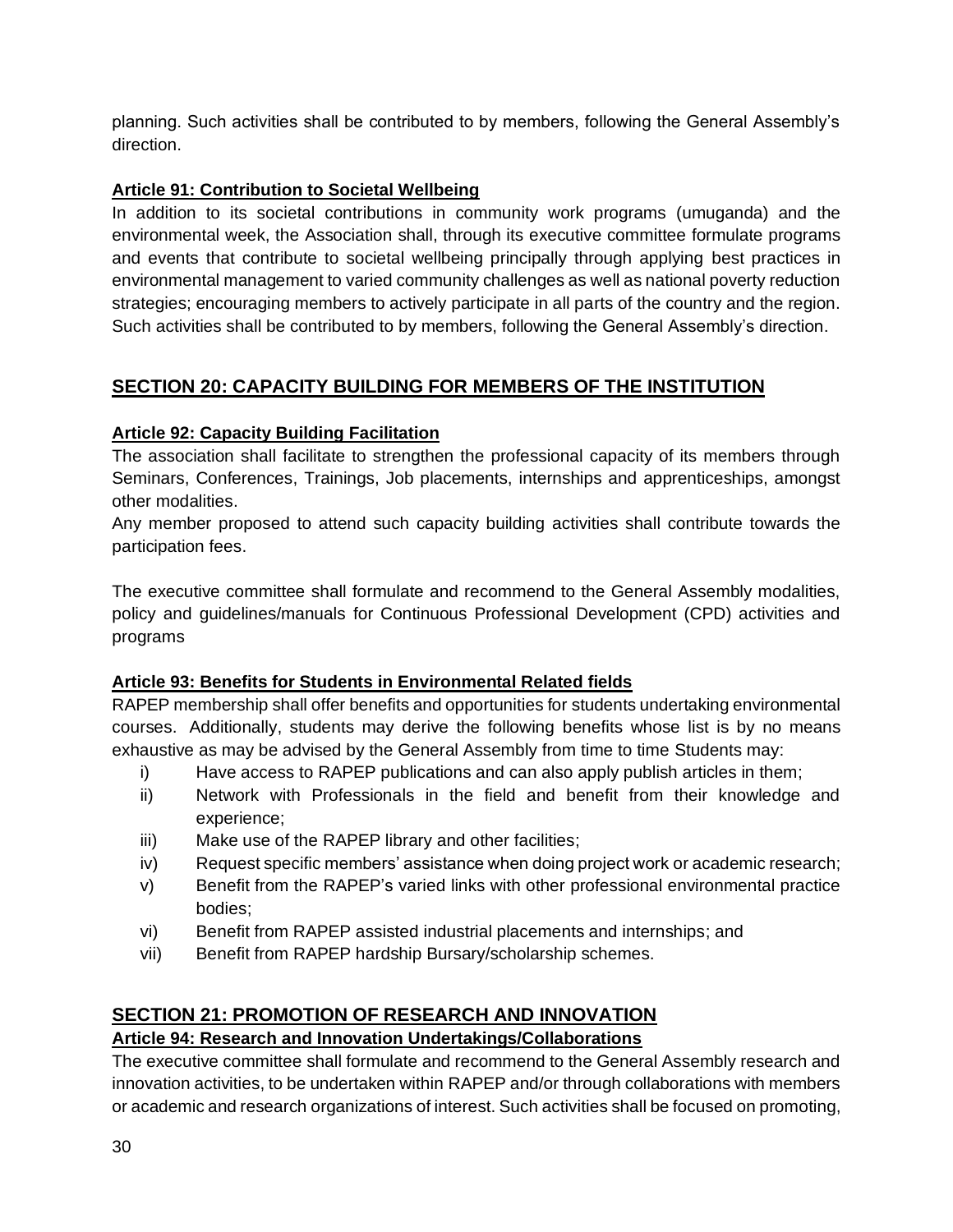adapting and devising solutions to national, regional and international sustainable development challenges and job creation efforts.

# **Article 95: Technology Transfer and Publications**

The Association, through its executive committee, shall devise modalities for communication and transfer of technologies and solutions in line with the objectives of the association, through but not limited to journal publications, documentaries, nation community work programs (umuganda), environmental week, multimedia supplements, books, conferences, seminars and workshops.

# **SECTION 22: PROFESSIONAL LIFE OF MEMBERS**

# **Article 96: With Regards the Fellow Members**

Notwithstanding of the Professional Code of Ethics, RAPEP members shall owe regard to each other; ensuring courtesy governs relationships in all circumstances bound by the RAPEP Code of Ethics.

## **Article 97: Relations with the Public, Clients and Employers**

Notwithstanding of the Professional Code of Ethics, RAPEP members shall owe regard to the public, clients and employers; showing dignity, delicacy and loyalty in all dealings bound by the RAPEP Code of Ethics.

All members of the Association shall be obliged to take an oath of Code of Ethics to be presided over by the executive committee.

#### **SECTION 23: PROVISIONS RELATING TO OFFENCES AND PENALTIES Article 98: False Registration or Practicing**

- i) Without prejudice to Organic Law instituting the Penal Code in Rwanda, a person who willingly procures or attempts to procure registration or practicing under the provisions of these rules and regulations by making or producing or causing to be made or produced any false or fraudulent representation or declaration, either orally or in writing, commits a fault and is liable on conviction to a fine of amount of money determined by General Assembly annually;
- ii) Where an offence under this section (Section 23) is committed by a legal person, that legal person shall be liable on conviction to a fine of amount of money determined by General Assembly annually;
- iii) The Executive Secretary shall remove from the Registry the name of any person registered or practicing under these rules and regulations who is convicted of an offence under this section (Section 23) and cancel the practicing certificate held.

## **Article 99: Professional Misconduct**

Without prejudice to the RAPEP Code of Ethics provisions, a person who is registered to practice as a professional environmental practitioner under these rules and regulations commits an offence of professional misconduct if that person: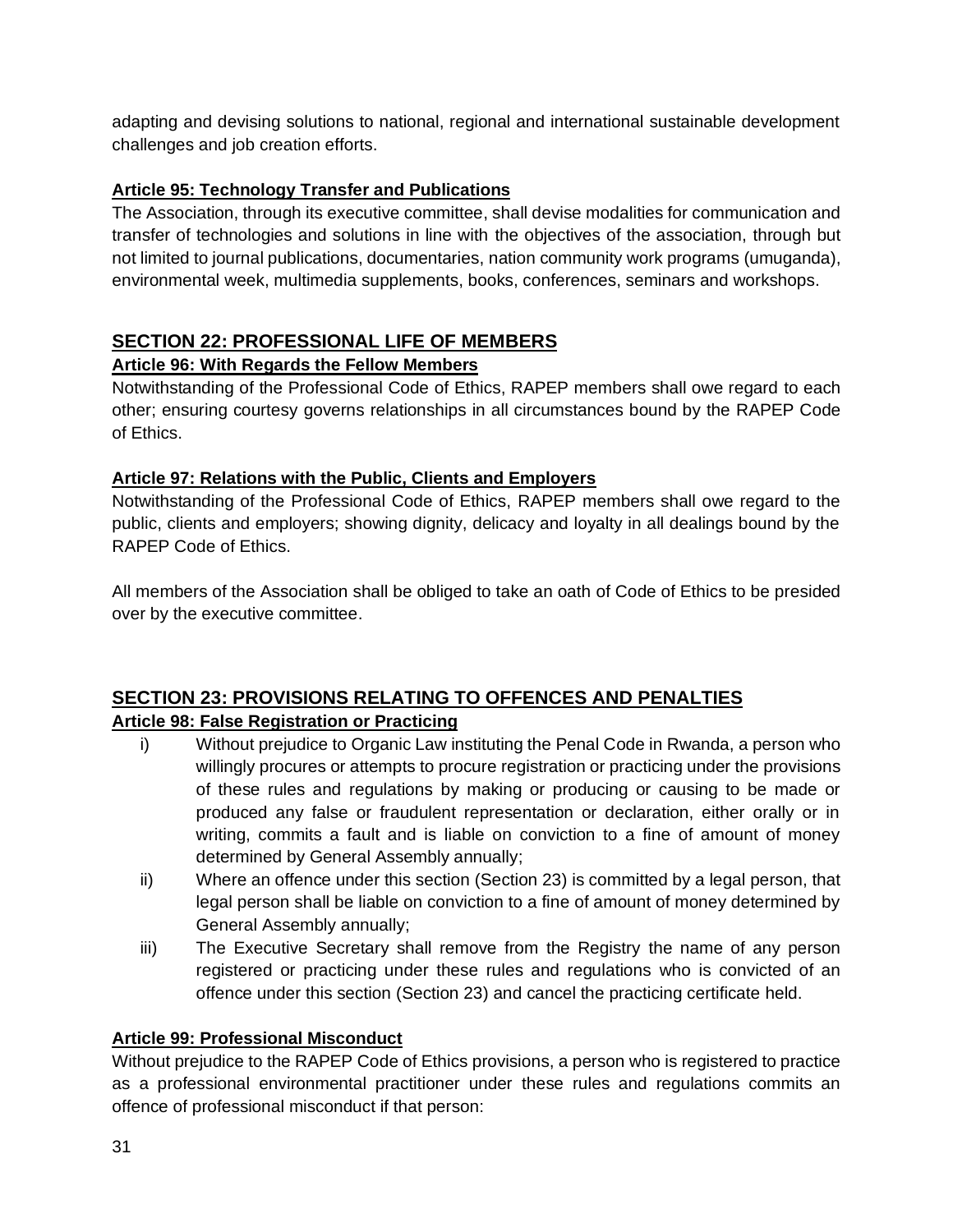- i) Deliberately fails to follow the standards of conduct and practice of the environmental practitioner's profession set by the members;
- ii) Commits gross negligence in the conduct of his professional duties;
- iii) Allows another person to practice in his or her name, where that person:
	- a. is not a holder of a practicing license;
	- b. is not in partnership with him or her;
- iv) takes advantage of a client by abusing position of trust, expertise or authority;
- v) lacks regard or concern for client's needs or rights; or
- vi) Shows incompetence or inability to render professional environmental assessment services.
- ii)

#### **Article 100: Prohibition for the Use of the term EIA expert by Unregistered Persons**

(1) The terms "EA expert" are protected under these rules and regulations and shall only be applied to persons or bodies fulfilling the requirements of these rules and regulations.

(2) A person who, being not registered and authorized to practice under these rules and regulations willfully and falsely takes or uses in any way the style or form or title of "EA expert" in describing his occupation or his or her business or any other name, style, title, addition or description implying whether in itself or in the circumstances in which it is used, that such person or body or persons shall commit an offence of abuse of power and shall be liable and punished by the Organic Law instituting the Penal Code in Rwanda into force.

#### **Article 101: Prohibition on Employment of Unregistered Persons**

Without prejudice to the provisions of Organic Law instituting the Penal Code in Rwanda, any registered organization or firm which willfully and falsely employ unregistered person to act as "EA expert" shall be committed a professional fault in relation with these rules and regulations and shall be liable for a fine of an amount of money prescribed by the General Assembly annually. In case such organization or firm is not registered within the Association, the Association shall be obligated to sue such organization or firm in pursuant of the law governing the practice of the professional environmental practitioners in Rwanda.

# **SECTION 24: PROVISIONS RELATED TO DISSOLUTION OF ASSOCIATION, TRANSITIONAL AND FINAL PROVISIONS**

#### **Article 102: Procedure and Disposal of Residual Assets**

If upon the winding up or dissolution of the Association there remains after the satisfaction of all debts and liabilities, any property whatsoever, the same shall not be paid to or distributed among the members of the Association but shall be given or transferred to some other Association or Associations having objectives similar to the objectives of the Association. Such Association or Associations shall be determined by the members of the Association at or before the time of dissolution.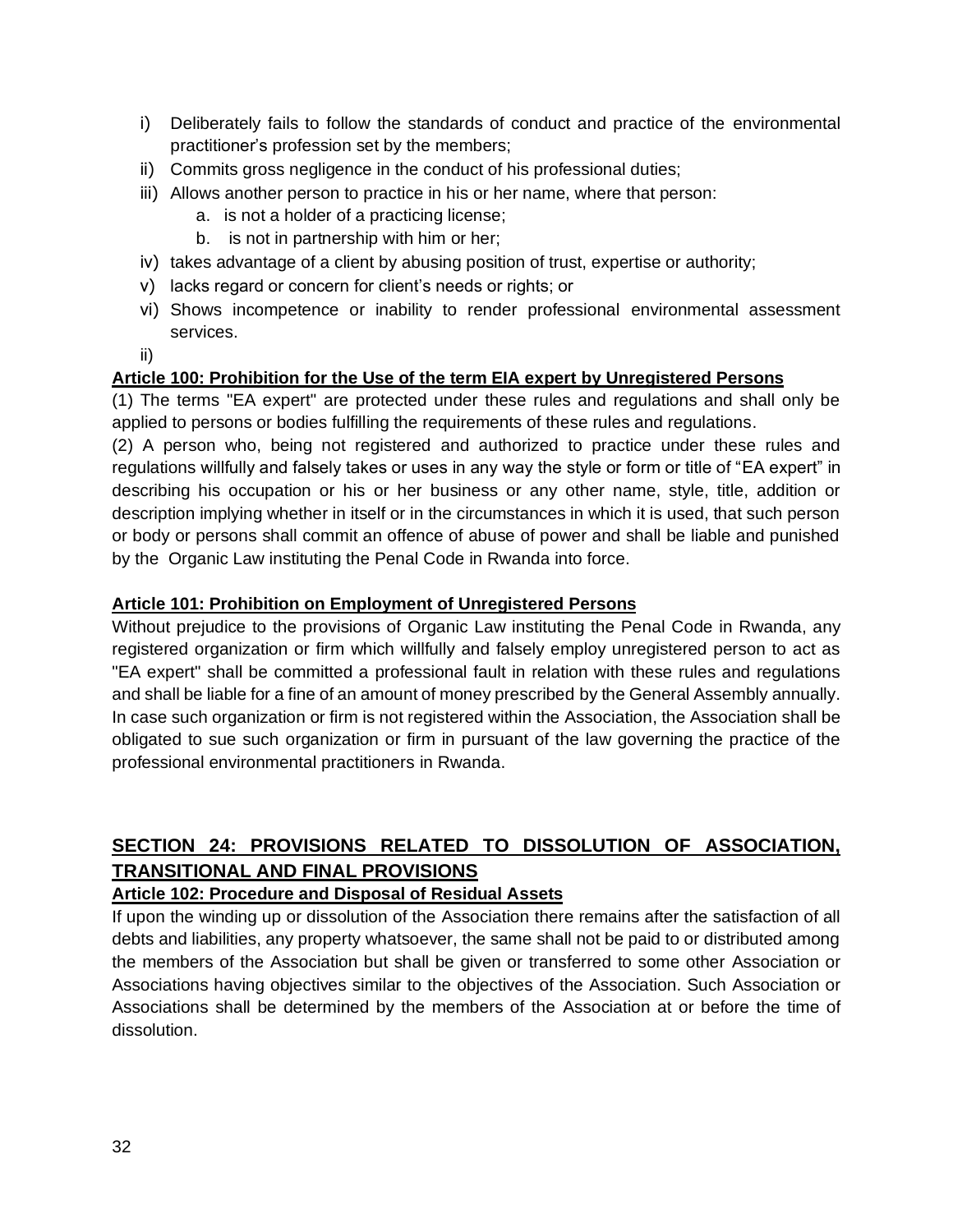#### **Article 103: Savings**

All undertakings done before the coming into effect of these Rules and Regulations, that were/are in line with the law governing the practice of the profession of environmental practitioners in Rwanda, shall be treated as lawfully done and the registrations shall continue to be valid until they are cancelled or otherwise rendered invalid under these Rules and Regulations.

#### **Article 104: Repealing Provision**

All prior provisions contrary to these rules and regulations are hereby repealed.

#### **Article 105: Commencement**

These rules and regulations come into force on the date of their adoption by members of **Rwanda Association of Professional Environmental Practitioners (RAPEP)**

Done at Kigali, On ………………………………. Signature: ……………………… President of Rwanda Association of Professional Environmental Practitioners (RAPEP)

Signature: ………………………… Vice President of Rwanda Association of Professional Environmental Practitioners (RAPEP)

Signature: ………………….

Secretary of Rwanda Association of Professional Environmental Practitioners (RAPEP)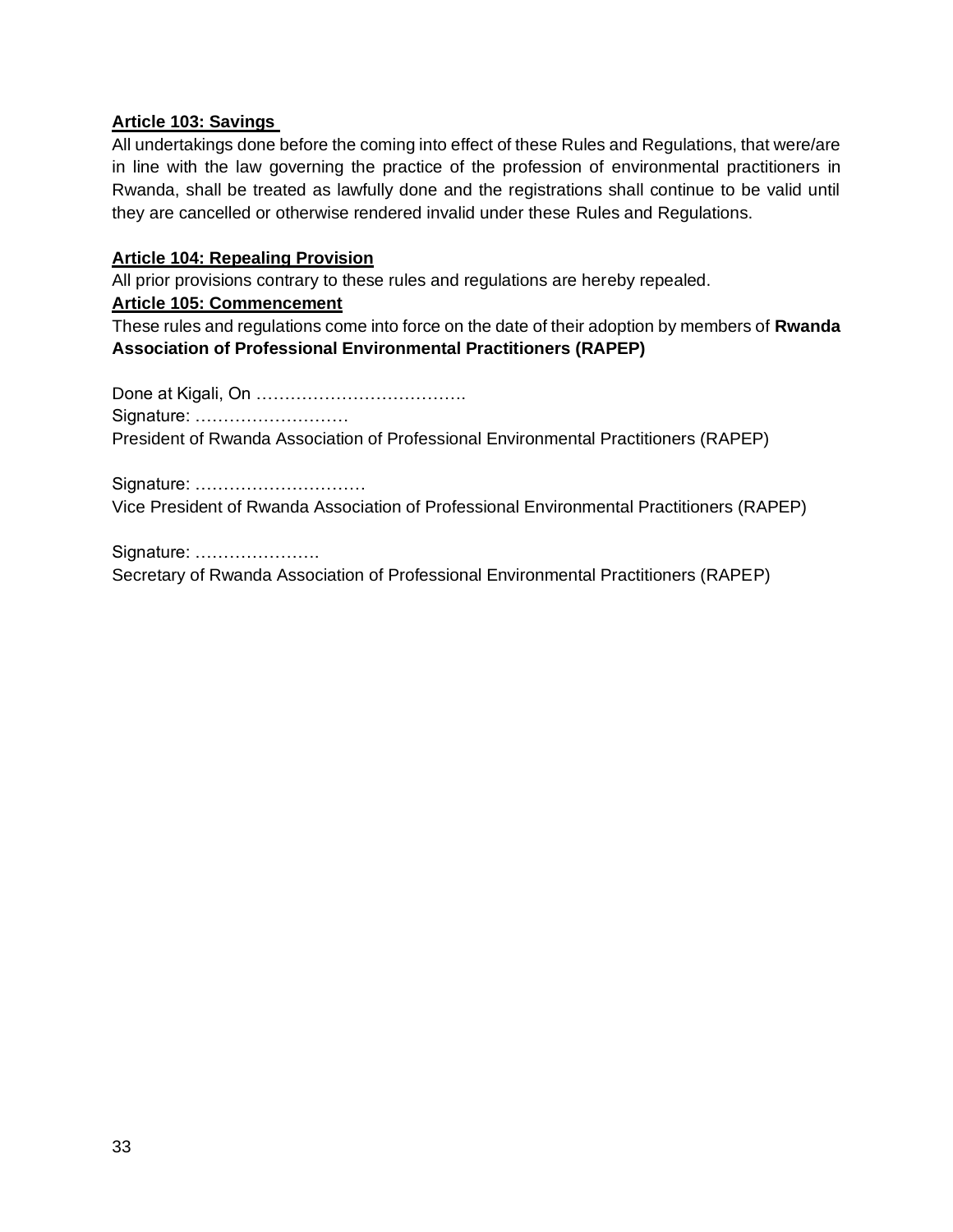# **ANNEX**

## **Criteria for licensing**

The criteria to be used to assess applications for licensing in all levels should include qualifications in an environmental discipline, all applicants must demonstrate that they have been predominantly involved in relevant EIA work experience and for higher level categories; applicants should demonstrate core competencies in EA.

Table 1: Education and experience required per category of licensing

| <b>Class of expert</b>                                                                                                                                                                                                                                                                                              | Minimum academic qualification<br>from a recognized university in<br>environmental sciences or related <sup>1</sup> | <b>Minimum relevant working</b><br>experience in<br><b>Environmental</b>                                                                                                                                                      |
|---------------------------------------------------------------------------------------------------------------------------------------------------------------------------------------------------------------------------------------------------------------------------------------------------------------------|---------------------------------------------------------------------------------------------------------------------|-------------------------------------------------------------------------------------------------------------------------------------------------------------------------------------------------------------------------------|
|                                                                                                                                                                                                                                                                                                                     | disciplines                                                                                                         | assessments                                                                                                                                                                                                                   |
| Junior expert<br>An expert who has<br>recently graduated<br>university and has<br>commenced the practice<br>of environmental works.                                                                                                                                                                                 | Bachelor degree<br>Or<br>Masters degree                                                                             | 0 years experience                                                                                                                                                                                                            |
| Associate expert<br>A early to mid-career<br>practicing environmental<br>specialist<br>with<br>a<br>minimum of 4 years of<br>experience<br>since<br>university.<br>completing<br>Consolidating<br>experience on complex<br>projects with evidence of<br>collaboration with other<br>environmental<br>professionals. | Bachelor degree<br>Or<br>Masters degree<br>Or<br>PhD                                                                | 4 years experience<br>3 years experience                                                                                                                                                                                      |
| Lead expert<br>A leading environmental<br>professional with at least<br>eight years of practical<br>experience, experience<br>in project and personnel<br>management<br>and<br>capability to supervise<br>and mentor associate<br>and junior experts.                                                               | Bachelor degree<br>Or<br>Masters degree<br>Or<br>PhD                                                                | (suggested by the GA)<br>10 <sup>°</sup><br>years experience (or) 4 years<br>as an associate expert<br>7 years experience (or) 3<br>years as an associate expert<br>5 years experience (or) 2<br>years as an associate expert |

<sup>&</sup>lt;sup>1</sup> Pure or applied natural sciences including: Biology, Geography, Chemistry, Agronomy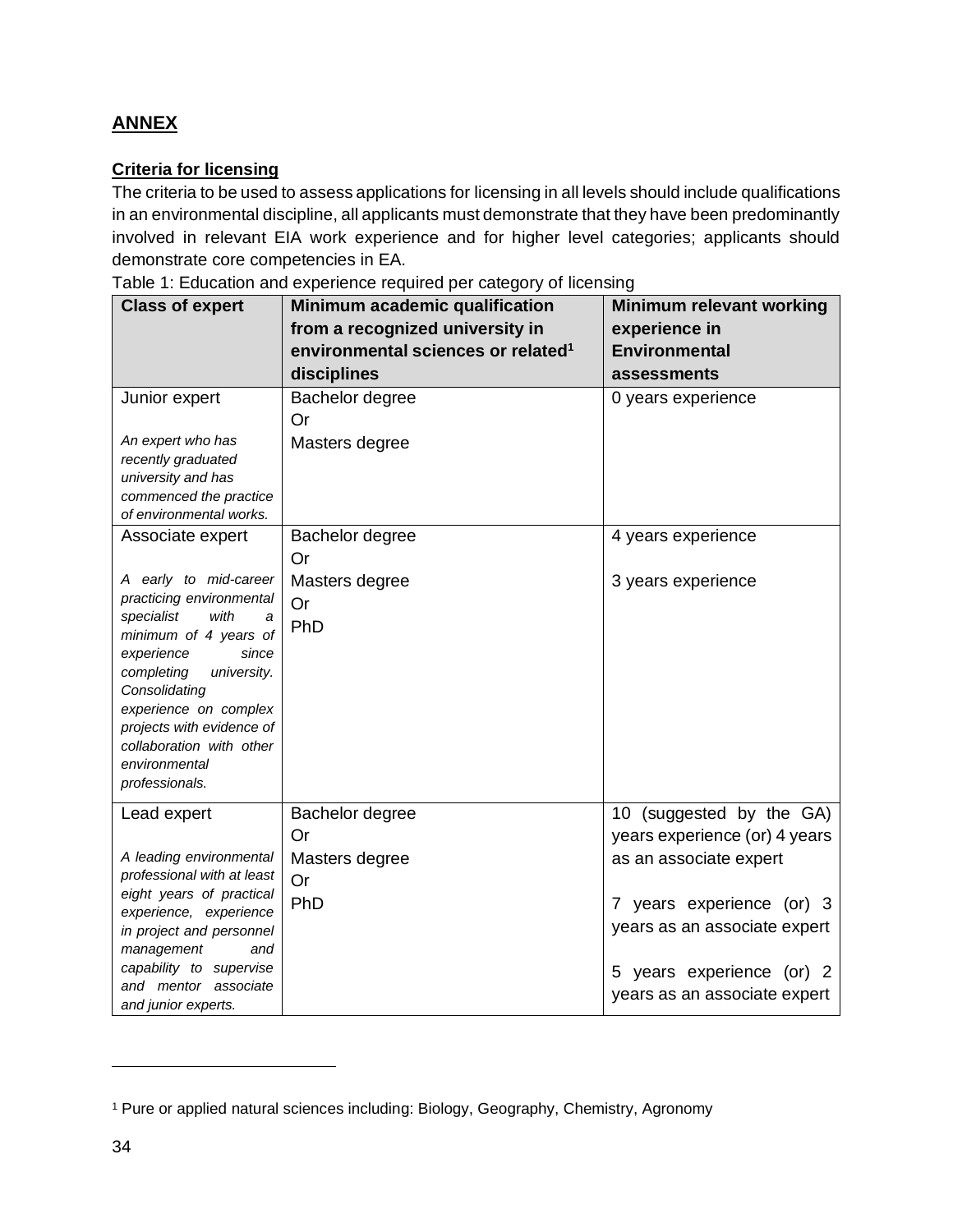Core competencies required for any environmental expert are as outlined below but the requirements for the core competencies will differ with the levels of licensing categories.

- Holistic thinking
- Analytical skills
- Integration and synthesis of biophysical and socio-economic issues
- Alternatives analysis
- Competence in each phase of the EIA process
- Application of the principles of sustainable development
- Understanding of relevant legal and policy requirements
- Project management skills
- Subcontracting and management of specialists
- Communication skills
- Reviewing

The method by which core competencies should be assessed by the licensing ad hoc committee is as outlined below:

- Junior expert
	- o Internship certificate;
	- o CV ;
	- o Summary of completed projects and roles;
	- $\circ$  References from one (1) client or other professional in the field;
	- o Degree certificates
- Associate expert
	- o CV;
	- o Summary of completed projects and roles;
	- o Degree certificates
	- $\circ$  References from three (3) clients or other professionals in the field;
	- o Other relevant supporting documentation.
	- Lead expert
		- o CV;
		- o Summary of completed projects;
		- o Degree certificates;
		- o References from three (3) clients or other professionals in the field;
		- o Other relevant supporting documentation.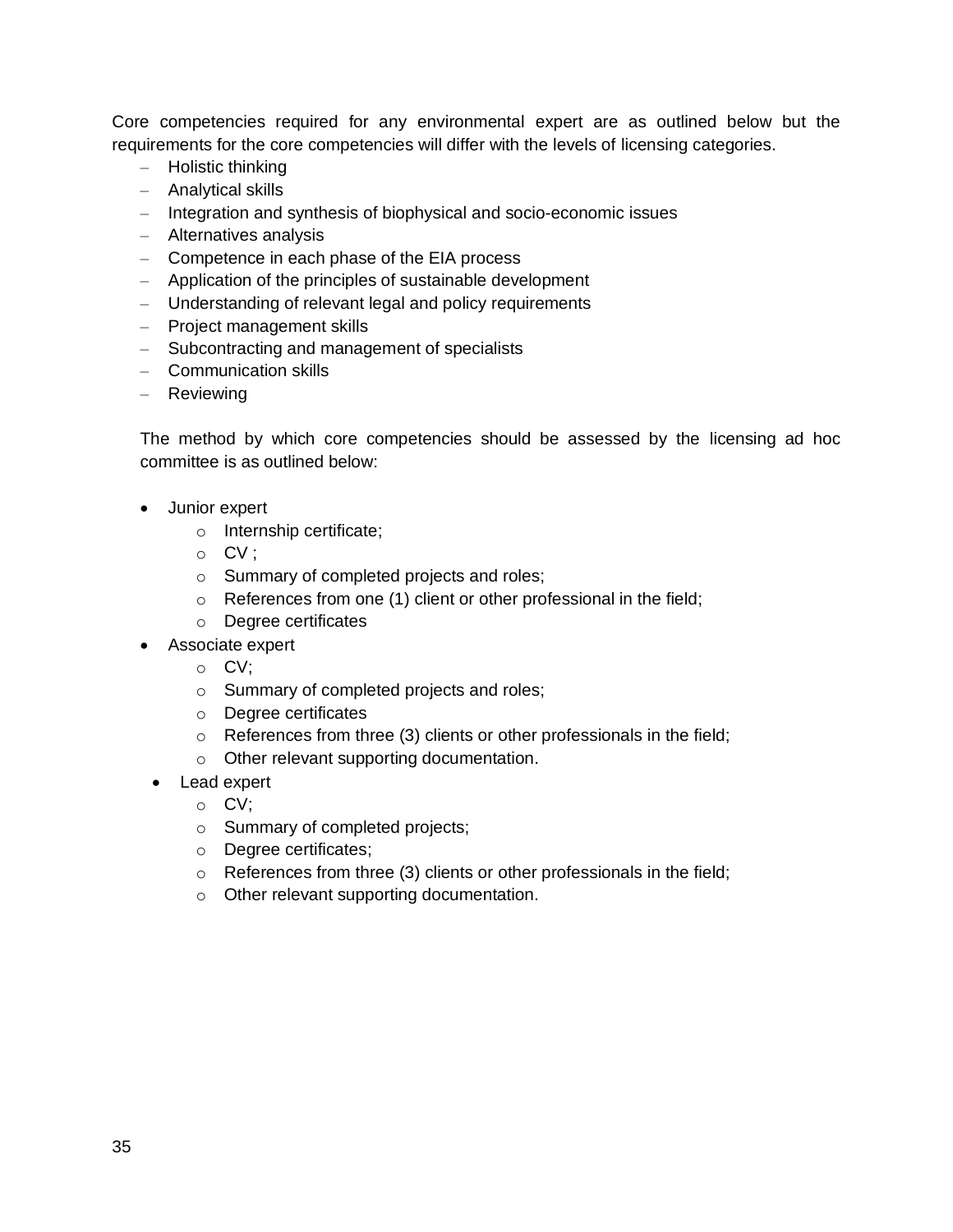## **Upgrade Applications**

Registrants may wish to upgrade to a higher level once they have attained the necessary experience and personal attributes and skills. To do this the applicant will be required to submit:

- a covering letter stating their intention to upgrade and to which level;
- Portfolios of work and/or a briefing summary depending on level being applied for.
- log-sheets detailing any EA work they have completed since they first applied to the scheme; and
- The upgrade will be considered as a new application and will be charged accordingly.

# **Process for licensing**

Licensing process is as outlined below:

- Applicants must apply for licensing using the appropriate application form, depending on the category being applied for;
- Forms will be available on a website, or may be requested from RAPEP secretariat ;
- The forms must be accompanied by a comprehensive CV other documentation as required for the category being applied for;
- The application must be accompanied by a fee, which will be non-refundable in the event that the application fails;
- Applications must be submitted at least 2 weeks before the annual licensing ad hot committee meeting to the Secretary by email or personal delivery at RAPEP secretariat;
- The applicants will receive a response no more than 2 weeks after the licensing committee meeting review meeting;
- Successful applicants will be issued with a formal certificate signifying that they are certified EA experts;
- An EA expert must re-apply to move up to the next category of licensing.
- The licence shall be valid for one year renewable if the applicant still meets the requirements.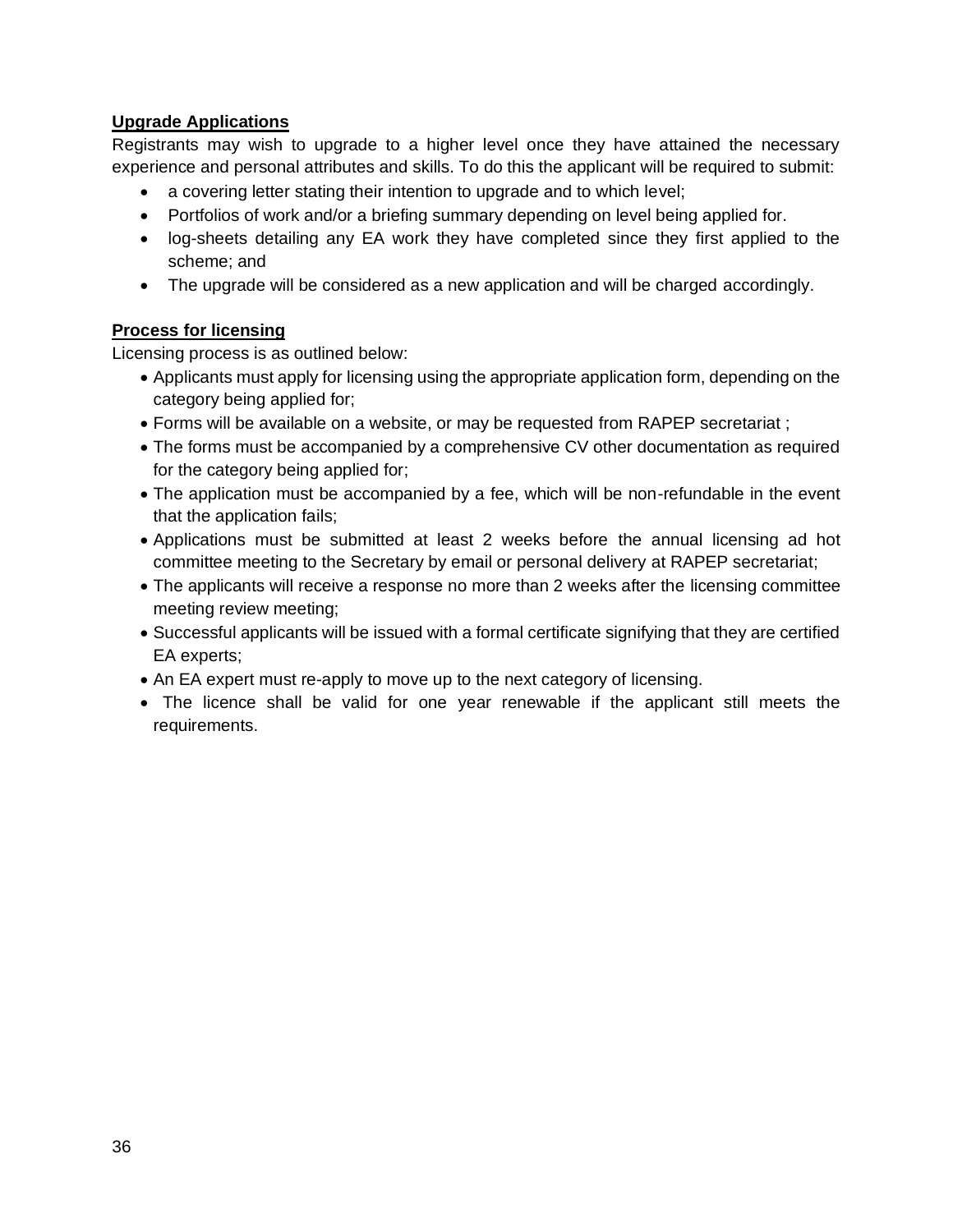## **SCHEMATIC DIAGRAM FOR LICENCING PROCESS**

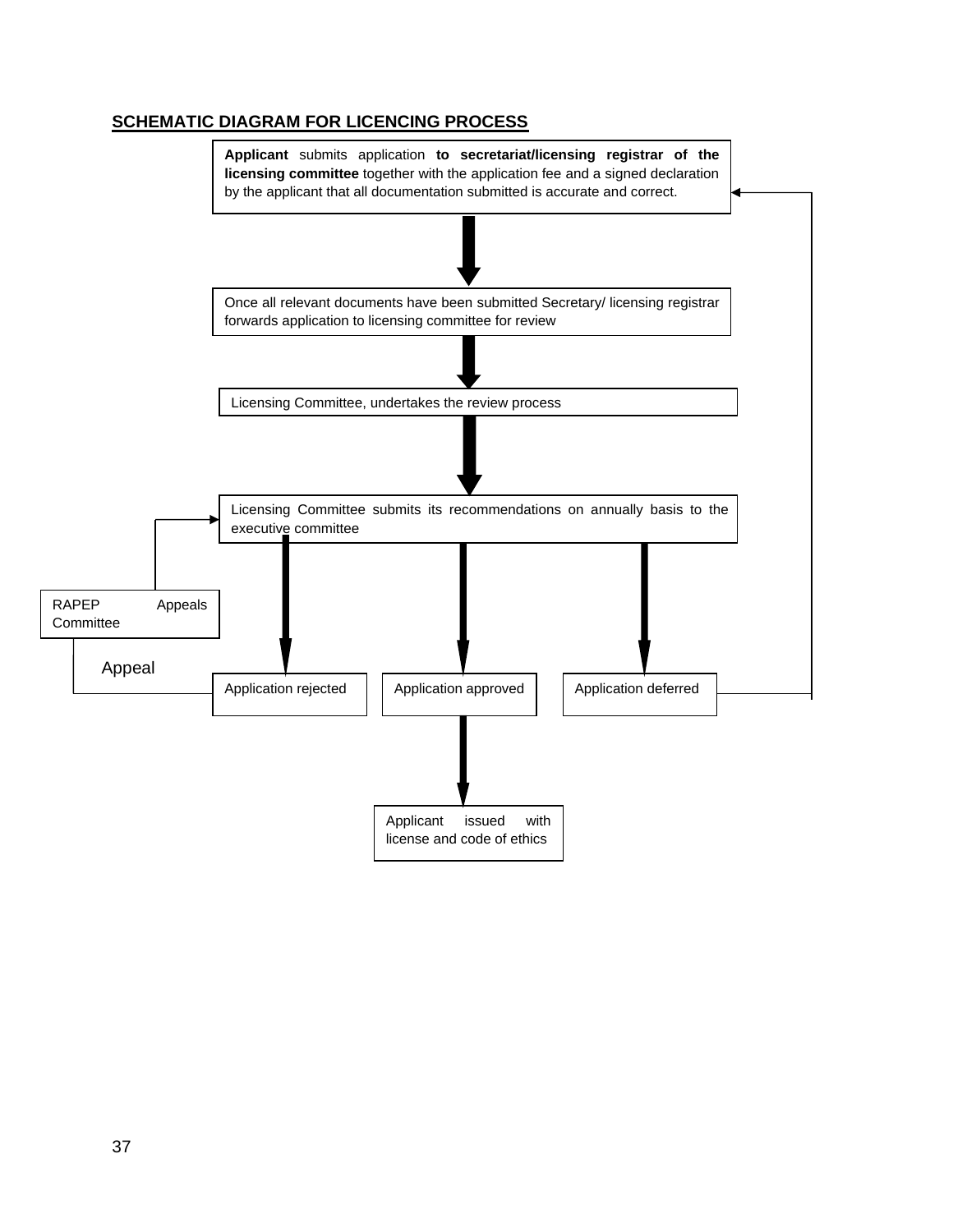# **RAPEP Annual Fees**

#### **Application Fee**

|                | Fees (Rwf) |
|----------------|------------|
| Individual     | 10,000     |
| Firm of expert | 30,000     |

#### **Annual Membership fees for individual experts**

| <b>Members</b> | Fees    |
|----------------|---------|
|                | (Rwf)   |
| Citizen        | 50,000  |
| Resident       | 150,000 |
| Non-resident   | 250,000 |

#### **Annual Licensing fees for individual experts**

| Class of Experts | Fees (Rwf) |          |              |
|------------------|------------|----------|--------------|
| License          | Citizen    | Resident | Non-resident |
| Junior           | 50,000     | 100,000  | 200,000      |
| Associate expert | 100,000    | 150,000  | 250,000      |
| Lead expert      | 150,000    | 200,000  | 300,000      |

#### **Annual Licensing fees for firm of experts**

| Firm of experts | Fees (Rwf) |
|-----------------|------------|
| Local           | 300,000    |
| International   | 1,000,000  |

#### **RAPEP guide for minimum daily professional fees**

| Class of Experts / Minimum daily | fee     |
|----------------------------------|---------|
| License                          | (Rwf)   |
| Junior                           | 200,000 |
| Associate expert                 | 200,000 |
| Lead expert                      | 200,000 |

#### **RAPEP guide for minimum<sup>2</sup> man days per type of study**

Category of study Minimum man days

<sup>&</sup>lt;sup>2</sup> This means the shortest time (expressed in man days) that an environmental study of a plan can take. The estimation was based on the smallest study (EMP) and the simplest project that can exist.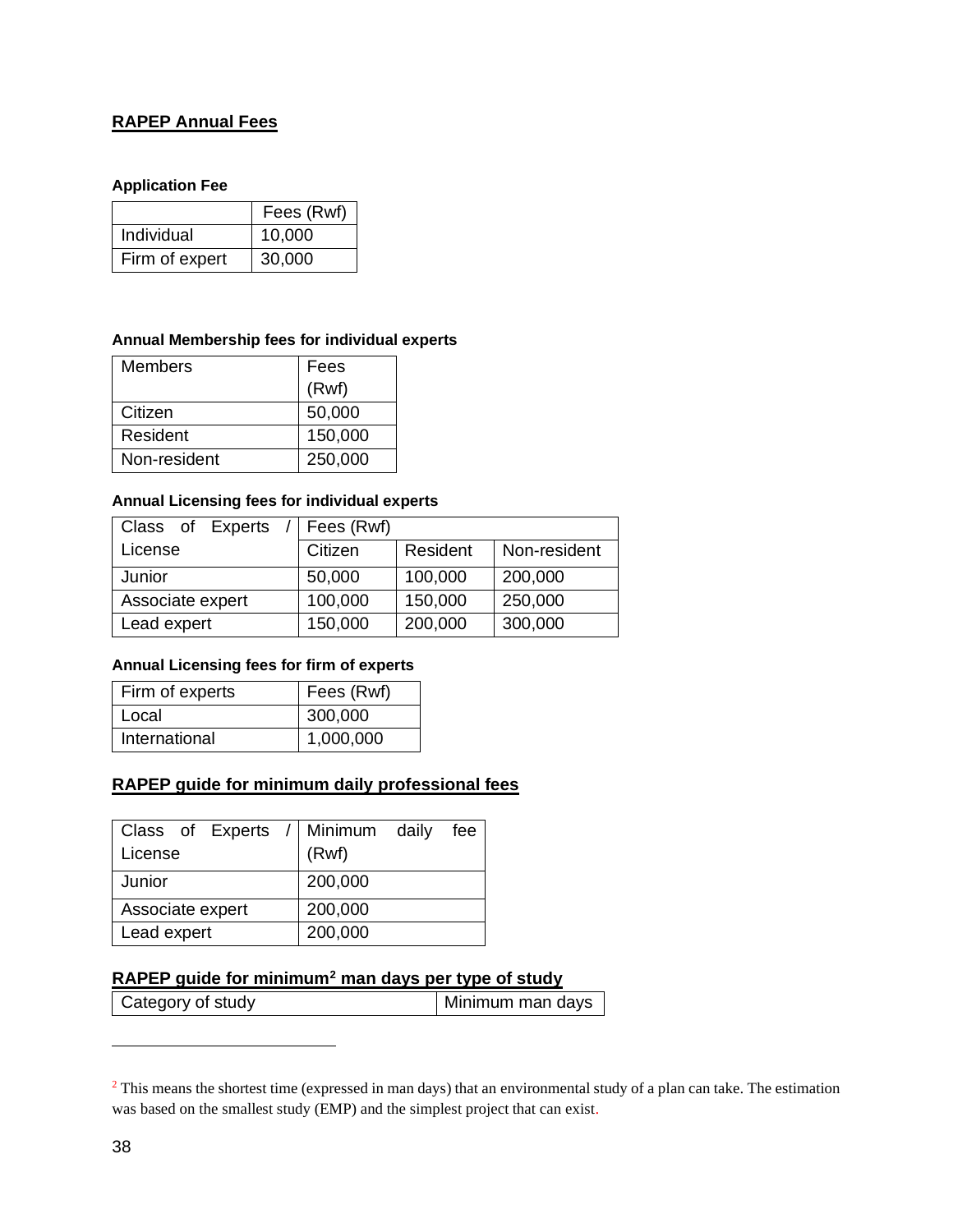| <b>EMP</b>  | 10 |
|-------------|----|
| <b>ESMP</b> | 20 |
| EIA         | 30 |
| RAP/ESIA    | 40 |
| SEA/ EAu    | 60 |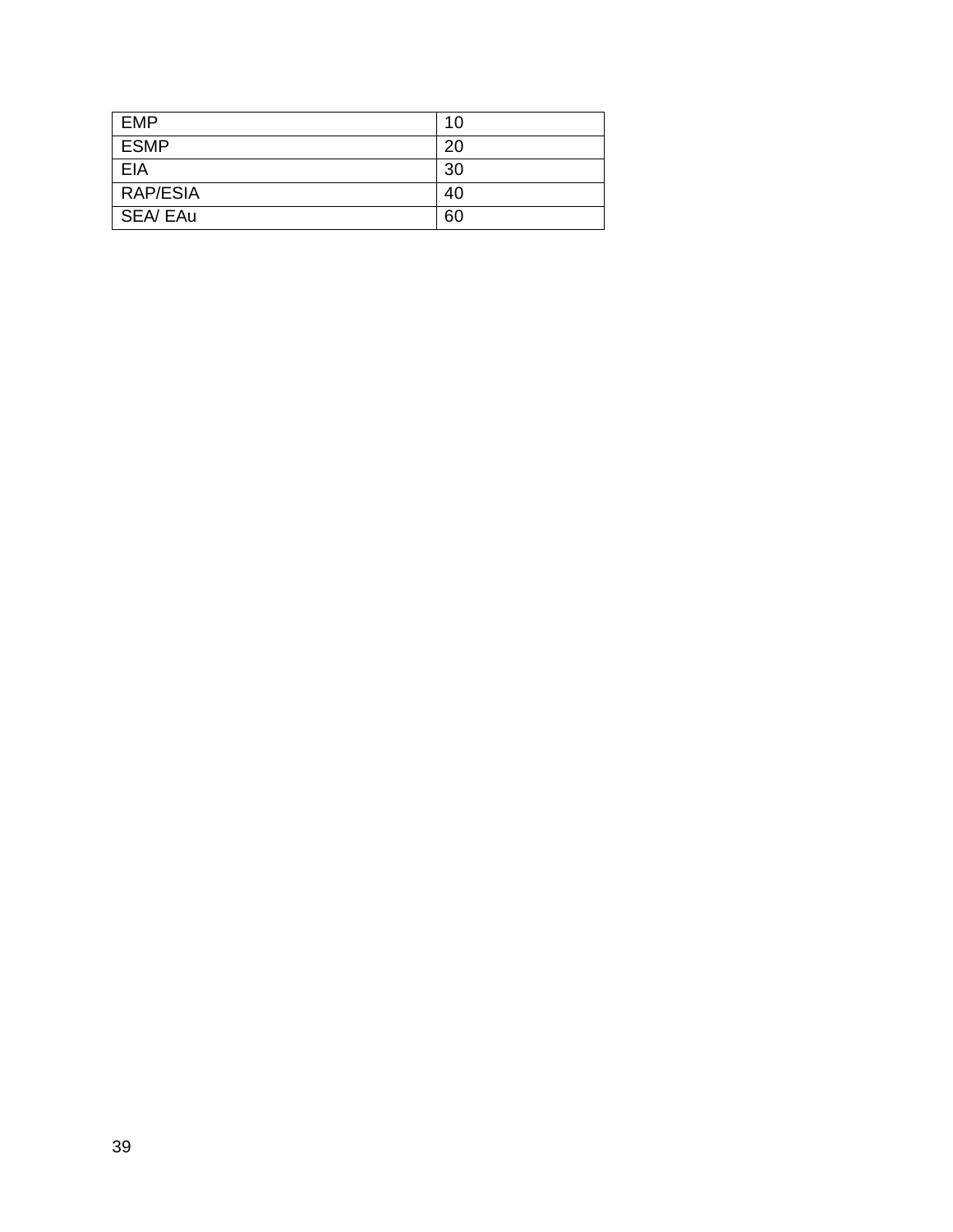#### **Requirements for Continuous Professional Development**

Registrants should develop their personal attributes and skills by:

- ensuring that their knowledge of EA and impact assessment techniques is current best practice;
- ensuring that their knowledge of environmental laws, regulations and procedures is current;
- undertaking refresher environmental trainings where necessary; and
- ensuring that their experience in the execution of relevant EA work is current and maintained.
- all registered individuals and firms are required to keep a log of relevant experience and training, which must either be signed-off by their employer or client, or be substantiated by documentary proof.

Log-sheets must be submitted to the RAPEP on an annual basis at the time of renewal of registration or upon request.

The aim of continuing professional development (CPD) is to ensure that junior experts are suitably informed of trends and developments in EA, including the legal requirements, policy objectives, EA procedures and tools.

The appropriate type of CPD per EA Experts category, a working definition of CPD requirements per EA Experts category is provided in the RAPEP Action Plan.

## **Code of Ethics and Professional Conduct**

Compliance with this Code of Ethics and Professional Conduct is central to sound environmental practice and the credibility of the profession, and is required for persons who are members of the Rwandan Association of Professional Environmental Practitioners (RAPEP).

This Code of Conduct was ratified by the General Assembly on the 9<sup>th</sup> day of November 2017

Environmental practitioners are committed to practice in accordance with this Code of Ethics and Professional Conduct, and accept personal accountability for professional conduct. This Code commits environmental practitioners to:

#### PROMOTE ENVIRONMENTAL PRINCIPLES

(a) Advocate the integrity of the natural environment and the health, safety and welfare of the human community and future generations as being central to environmental practice;

(b) Advocate the protection of environmental values and the mitigation of environmental harm, based on objective scientific and technical knowledge;

(c) Advocate and undertake environmental practice in accordance with principles of environmental stewardship, resilience and sustainability, with a view to achieving no net loss of environmental values and preferably a net gain, and to an appropriate standard.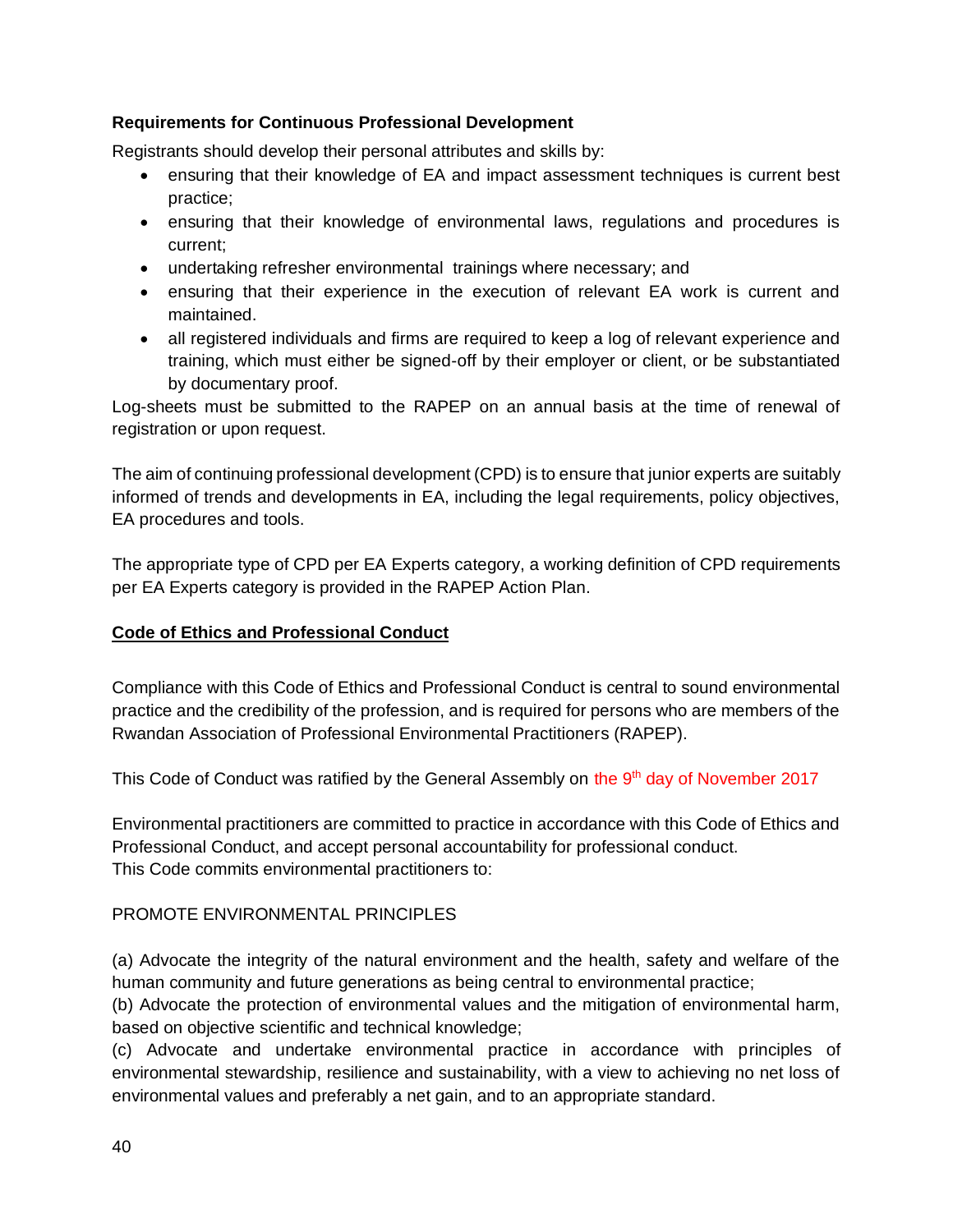## DEMONSTRATE INTEGRITY

(a) Be honest and trustworthy, avoid misrepresentation or obfuscation, distinguish between fact and opinion, and state opinions which are honestly held;

(b) Respect obligations of confidentiality, privacy and intellectual property;

(c) Be objective, seek peer review and other quality assurance of work as appropriate, and accept as well as give honest and fair criticism when required;

(d) Avoid or manage conflicts of interest, and make all relevant parties aware when there is such a conflict.

# REPRESENT AND PROMOTE THE PROFESSION

(a) Promote and provide leadership in the adoption of high standards of environmental practice;

(b) Contribute to the development and maintenance of knowledge about environmental practice and standards of professional competence;

(c) Support others in their development as environmental practitioners;

(d) Do not advertise or represent services, or those of another, in a manner that may bring discredit to the profession.

## PRACTICE COMPETENTLY

(a) Provide services at an appropriate standard as required to achieve or foster optimal environmental outcomes;

(b) Only practice and offer services in functional areas and specializations in which one is appropriately qualified, experienced and competent;

(c) Comply with all applicable governing laws and statutory requirements, and actively discourage non-compliance by others;

(d) Promote the involvement of all stakeholders and the community in decisions and processes that may impact on environmental values;

(e) Respect the contribution of other professionals and collaborate in multi-disciplinary approaches;

(f) Be diligent in practice, providing accurate, up-to-date, objective, impartial and unbiased advice;

(g) Acknowledge data and information sourced from others, and be accountable for data collected, analyses performed and conclusions drawn or plans developed as part of an assignment;

(h) Be prepared to explain work and conclusions drawn, and provide the evidence on which the work is based;

(i) Continuously update and develop skills through relevant professional development as a basis for competent practice.

I, \_\_\_\_\_\_\_\_\_\_\_\_\_\_\_\_\_\_\_\_\_\_\_\_\_\_\_\_ commit to adhering to and promoting this code of ethics and professional conduct within all aspects of my work.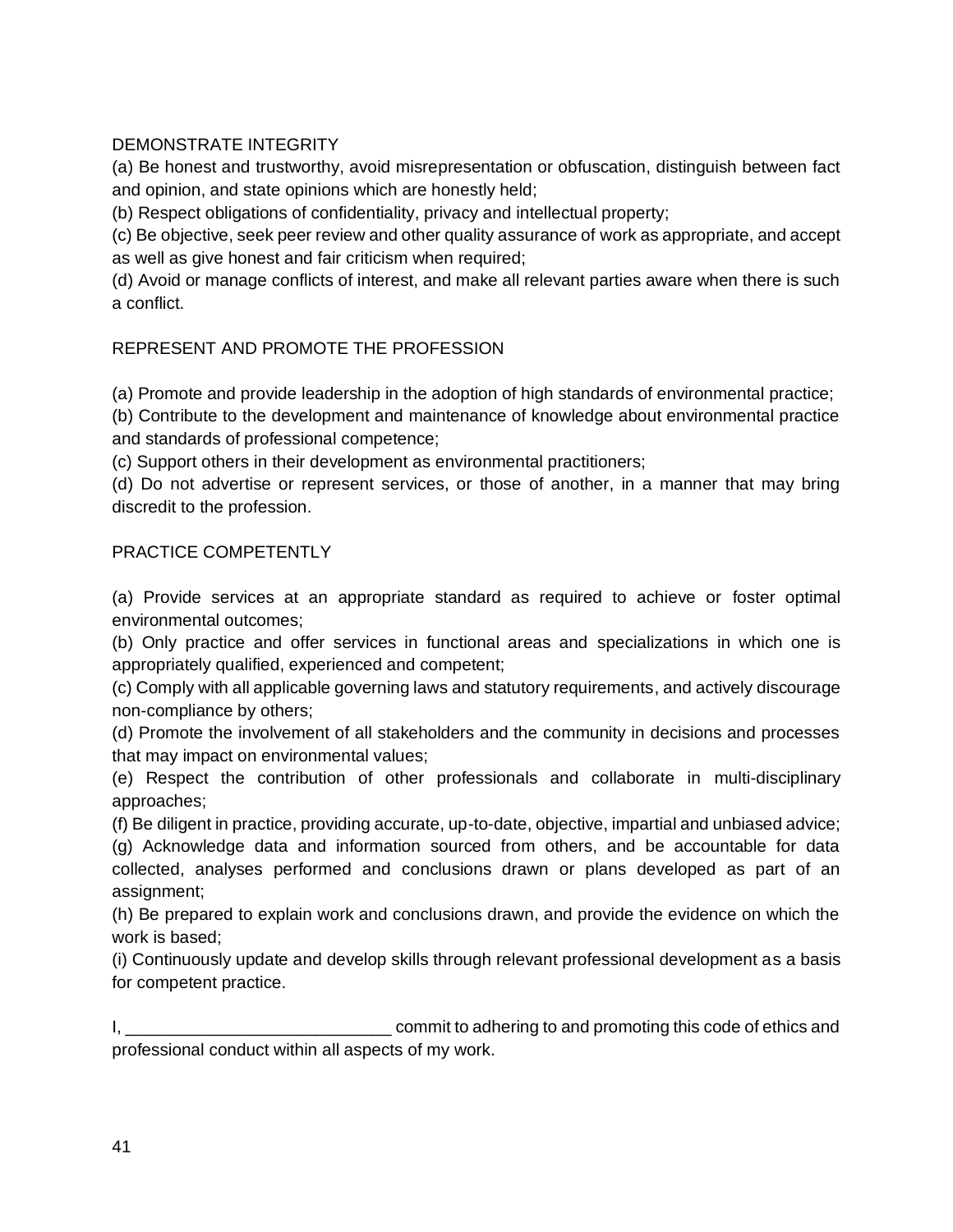Signature: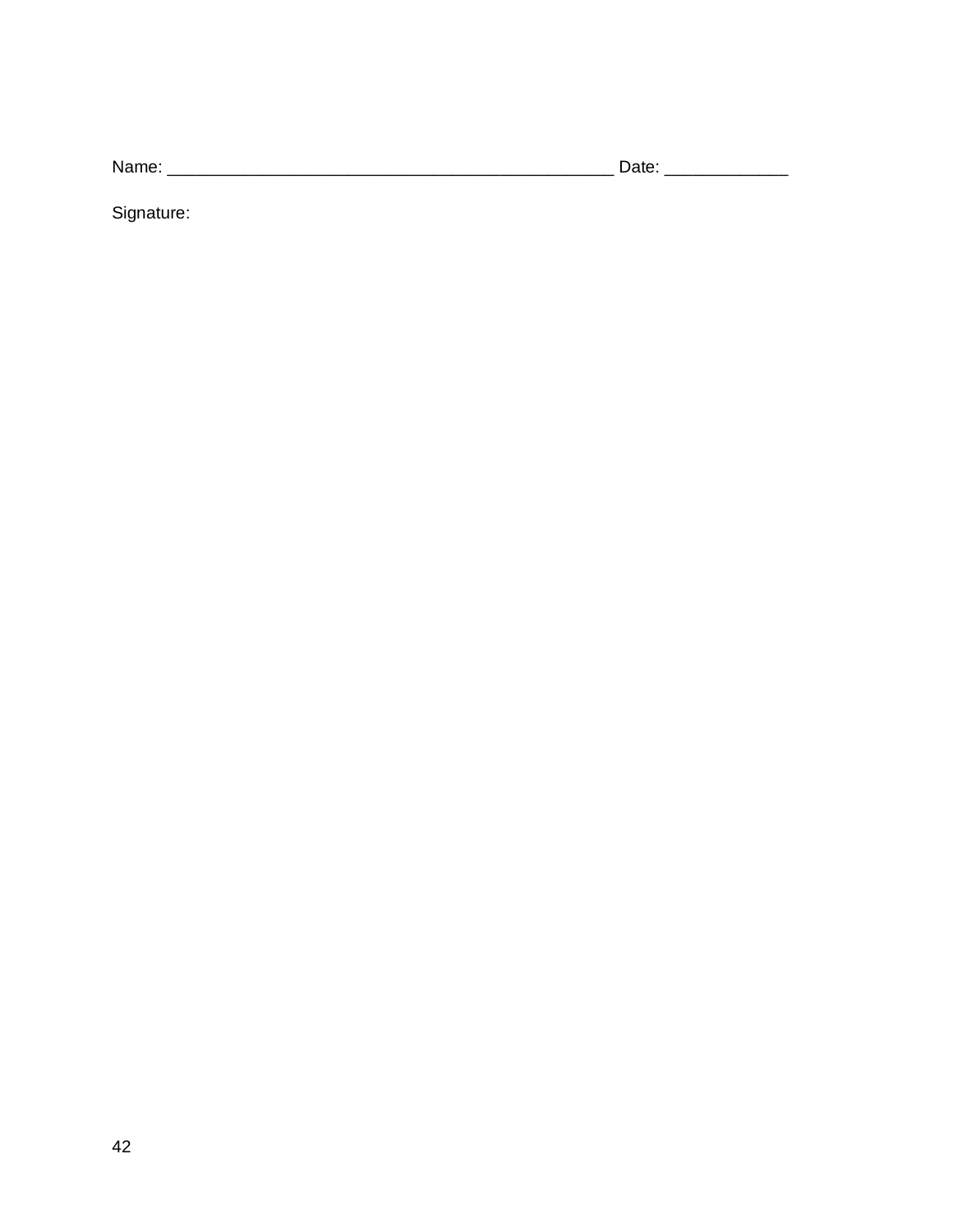# **Application Forms**

# **F1: Membership application form**

## I. Identification

| Name:           |  |
|-----------------|--|
| Date of birth   |  |
| Sex             |  |
| Citizenship     |  |
| Document<br>ID  |  |
| Type (Passport  |  |
| or National ID) |  |
| ID<br>document  |  |
| Number          |  |
| Physical        |  |
| address         |  |
| Email:          |  |
| Tel             |  |

# II. Qualifications

# II.1. Academic

| Highest<br>academic degree | Field | University | <b>Completion Year</b> |  |  |
|----------------------------|-------|------------|------------------------|--|--|
|                            |       |            |                        |  |  |
| Other degrees              |       |            |                        |  |  |
|                            |       |            |                        |  |  |
|                            |       |            |                        |  |  |
|                            |       |            |                        |  |  |
|                            |       |            |                        |  |  |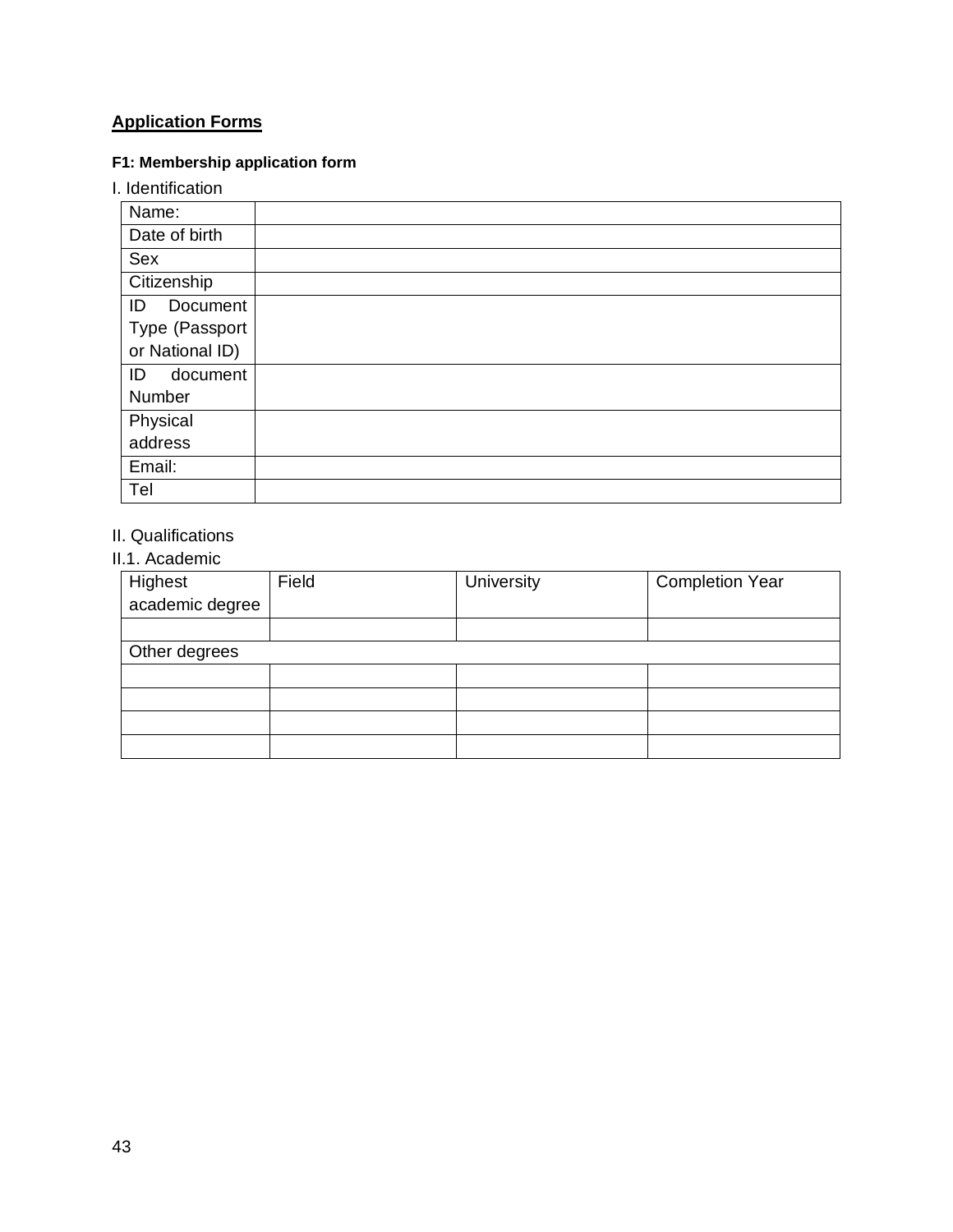#### II.2. Short courses/Trainings

| Title     | $\circ$ of | course   Organizer | Period | Venue |
|-----------|------------|--------------------|--------|-------|
| /Training |            |                    |        |       |
|           |            |                    |        |       |
|           |            |                    |        |       |
|           |            |                    |        |       |

Please ensure that the documentation required for your application is attached:

Copy of an environmental science degree, or related disciplines Detailed CV Extract of criminal records Proof of payment of membership fees

I confirm that the information I have provided on this form is true and correct.

Name: \_\_\_\_\_\_\_\_\_\_\_\_\_\_\_\_\_\_\_\_\_\_\_\_\_\_\_\_\_\_\_\_\_\_\_\_\_\_\_\_\_\_\_\_\_\_\_ Date: \_\_\_\_\_\_\_\_\_\_\_\_\_

Signature:

#### REVIEWERS DECISION

| Decision made          | <b>SUCCESSFUL</b> | <b>UNSUCCESSFUL</b> |  |
|------------------------|-------------------|---------------------|--|
| <b>Reviewer Names:</b> |                   |                     |  |
|                        |                   |                     |  |
|                        |                   |                     |  |
|                        |                   |                     |  |
|                        |                   |                     |  |
|                        |                   |                     |  |
|                        |                   |                     |  |
| <b>Review Date</b>     |                   |                     |  |

\_\_\_\_\_\_\_\_\_\_\_\_\_\_\_\_\_\_\_\_\_\_\_\_\_\_\_\_\_\_\_\_\_\_\_\_\_\_\_\_\_\_\_\_\_\_\_\_\_\_\_\_\_\_\_\_\_\_\_\_\_\_\_\_\_\_\_\_\_\_\_\_\_\_\_\_ \_\_\_\_\_\_\_\_\_\_\_\_\_\_\_\_\_\_\_\_\_\_\_\_\_\_\_\_\_\_\_\_\_\_\_\_\_\_\_\_\_\_\_\_\_\_\_\_\_\_\_\_\_\_\_\_\_\_\_\_\_\_\_\_\_\_\_\_\_\_\_\_\_\_\_\_ \_\_\_\_\_\_\_\_\_\_\_\_\_\_\_\_\_\_\_\_\_\_\_\_\_\_\_\_\_\_\_\_\_\_\_\_\_\_\_\_\_\_\_\_\_\_\_\_\_\_\_\_\_\_\_\_\_\_\_\_\_\_\_\_\_\_\_\_\_\_\_\_\_\_\_\_ \_\_\_\_\_\_\_\_\_\_\_\_\_\_\_\_\_\_\_\_\_\_\_\_\_\_\_\_\_\_\_\_\_\_\_\_\_\_\_\_\_\_\_\_\_\_\_\_\_\_\_\_\_\_\_\_\_\_\_\_\_\_\_\_\_\_\_\_\_\_\_\_\_\_\_\_

Notes:

Stamp:

\_\_\_\_\_\_\_\_\_\_\_\_\_\_\_\_\_\_\_\_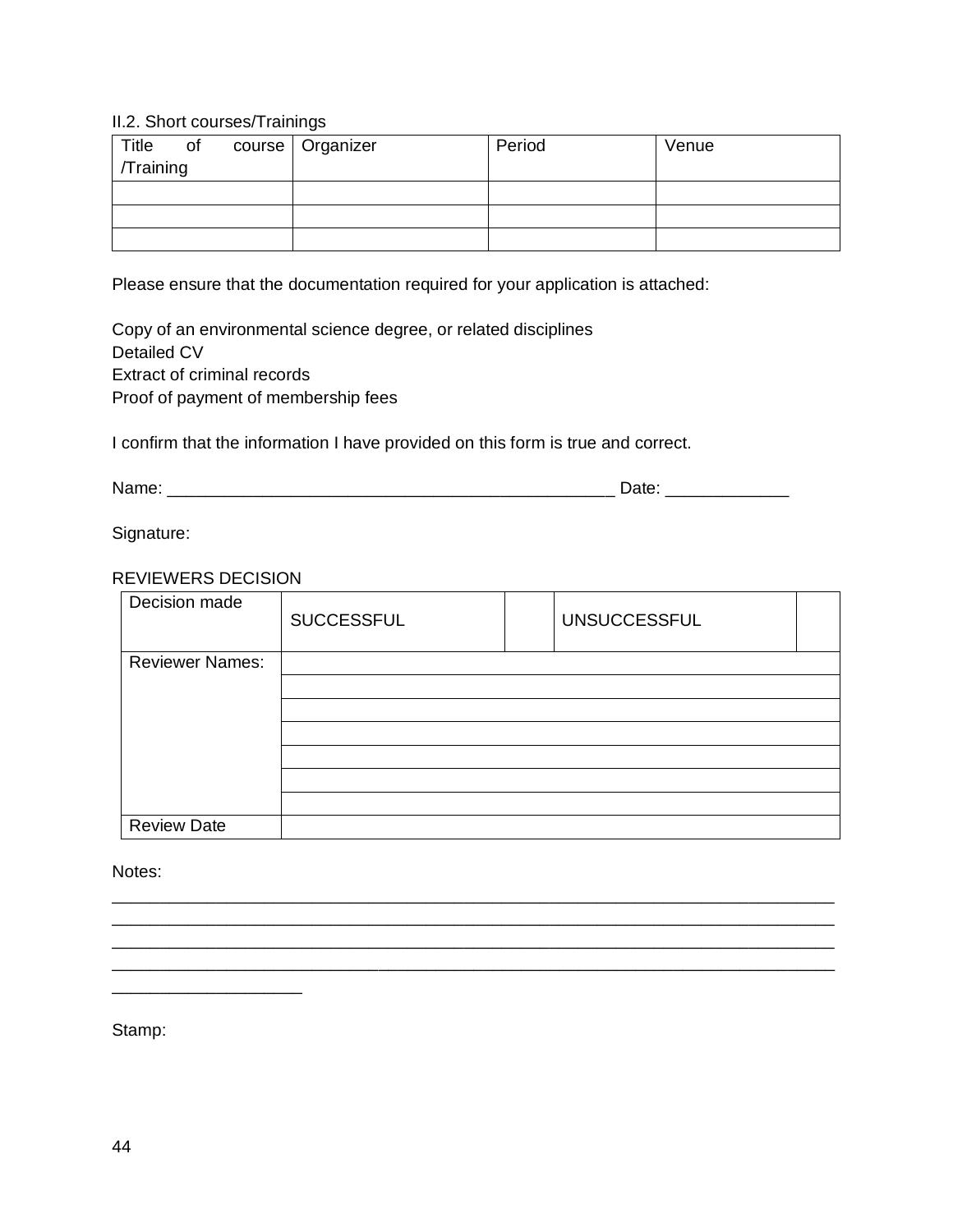## **F2: Practice license application form**

| Name of              | the       |
|----------------------|-----------|
| Applicant            |           |
| (individual or firm) |           |
| Name of firm's       |           |
| representative       | (if       |
| applicable)          |           |
| National             | <b>or</b> |
| international        |           |
| Physical address     |           |
| of the applicant     |           |
| Email:               |           |
| Tel:                 |           |

# II. SUBMISSION REQUIREMENTS:

Please refer to the Criteria for Licensing of Environmental Assessment Practitioners contained in the RAPEP's Internal roles and regulations document.

| Category                | <b>Requirements</b>                                                                                                                                                                                                                                                                                                                                                                                                                                                                                                                                                                                                                                                              |
|-------------------------|----------------------------------------------------------------------------------------------------------------------------------------------------------------------------------------------------------------------------------------------------------------------------------------------------------------------------------------------------------------------------------------------------------------------------------------------------------------------------------------------------------------------------------------------------------------------------------------------------------------------------------------------------------------------------------|
| <b>Lead Expert</b>      | Proof of possession of an environment related degree, or a<br>degree with a substantial environmental component will satisfy<br>the 'minimum requirement'.<br>Eight (8) or more years of full time equivalent experience in the<br>functional areas of environmental practice. This recognizes<br>supervisory, research, policy, regulation,<br>community<br>conservation work and teaching.<br>Signed statement of Ethical Conduct in the Environmental<br><b>Consulting Sector</b><br>Reference letters indicating professional conduct and<br>competency by three respected environmental professionals<br>and/or clients.<br>Commitment to ongoing Professional Development. |
| <b>Associate Expert</b> | Proof of possession of an environment related degree, or a<br>degree with a substantial environmental component will satisfy<br>the 'minimum requirement'.<br>Four (4) or more years of full time equivalent experience in the<br>functional areas of environmental practice. This recognizes<br>supervisory, research, policy, regulation, community<br>conservation work and teaching.<br>Signed statement of Ethical Conduct in the Environmental<br><b>Consulting Sector</b>                                                                                                                                                                                                 |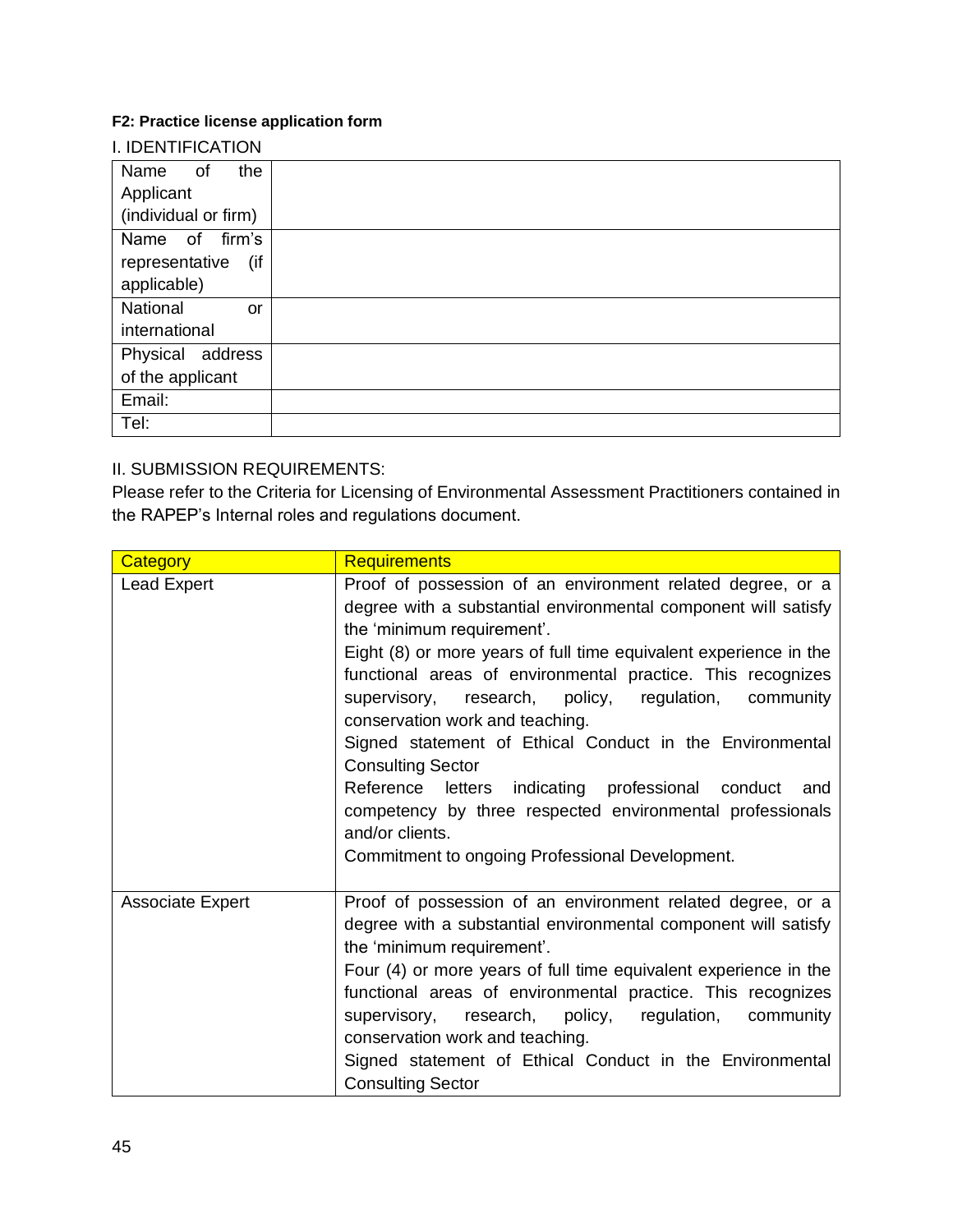| Category        | <b>Requirements</b>                                            |  |  |  |  |  |
|-----------------|----------------------------------------------------------------|--|--|--|--|--|
|                 | letters indicating professional<br>Reference<br>conduct<br>and |  |  |  |  |  |
|                 | competency by three respected environmental professionals      |  |  |  |  |  |
|                 | and/or clients.                                                |  |  |  |  |  |
|                 | Commitment to ongoing Professional Development.                |  |  |  |  |  |
| Junior Expert   | Proof of possession of an environment related degree, or a     |  |  |  |  |  |
|                 | degree with a substantial environmental component will satisfy |  |  |  |  |  |
|                 | the 'minimum requirement'.                                     |  |  |  |  |  |
|                 | Signed statement of Ethical Conduct in the Environmental       |  |  |  |  |  |
|                 | <b>Consulting Sector</b>                                       |  |  |  |  |  |
|                 | Reference letters indicating professional conduct<br>and       |  |  |  |  |  |
|                 | competency by one respected environmental professional         |  |  |  |  |  |
|                 | inclusive of university staff.                                 |  |  |  |  |  |
|                 | Commitment to ongoing Professional Development.                |  |  |  |  |  |
|                 |                                                                |  |  |  |  |  |
| Firm of Experts | At least one member registered as a Lead Expert                |  |  |  |  |  |
|                 | At least one member registered as an Associate Expert          |  |  |  |  |  |
|                 | Copy of Company Registration Certificate from RDB              |  |  |  |  |  |
|                 | Reference letters indicating professional conduct<br>and       |  |  |  |  |  |
|                 | competency by three respected environmental professionals,     |  |  |  |  |  |